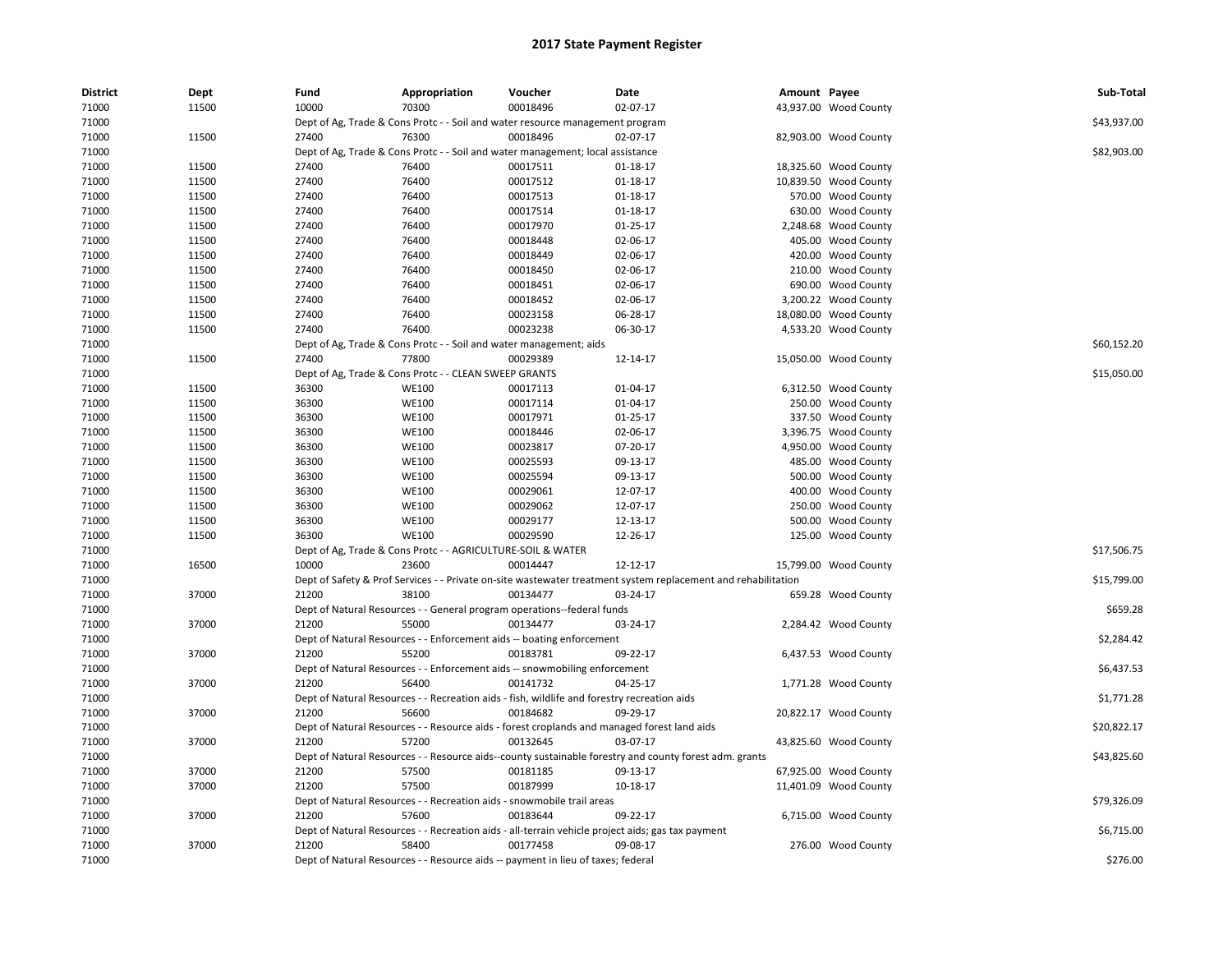| <b>District</b> | Dept  | Fund  | Appropriation                                                      | Voucher                                                                               | Date     | Amount Payee |                        | Sub-Total      |
|-----------------|-------|-------|--------------------------------------------------------------------|---------------------------------------------------------------------------------------|----------|--------------|------------------------|----------------|
| 71000           | 37000 | 27200 | 66700                                                              | 00145208                                                                              | 04-28-17 |              | 146.58 Wood County     |                |
| 71000           | 37000 | 27200 | 66700                                                              | 00146361                                                                              | 05-02-17 |              | 851.86 Wood County     |                |
| 71000           | 37000 | 27200 | 66700                                                              | 00161224                                                                              | 06-22-17 |              | 379.45 Wood County     |                |
| 71000           | 37000 | 27200 | 66700                                                              | 00168695                                                                              | 07-19-17 |              | 399.42 Wood County     |                |
| 71000           | 37000 | 27200 | 66700                                                              | 00168980                                                                              | 08-04-17 |              | 50,289.04 Wood County  |                |
| 71000           | 37000 | 27200 | 66700                                                              | 00184719                                                                              | 09-29-17 |              | 2,120.30 Wood County   |                |
| 71000           | 37000 | 27200 | 66700                                                              | 00189884                                                                              | 10-19-17 |              | 2,592.43 Wood County   |                |
| 71000           | 37000 | 27200 | 66700                                                              | 00193385                                                                              | 11-07-17 |              | 1,844.90 Wood County   |                |
| 71000           | 37000 | 27200 | 66700                                                              | 00193390                                                                              | 11-07-17 |              | 3,364.45 Wood County   |                |
| 71000           |       |       |                                                                    | Dept of Natural Resources - - Petroleum storage environmental remedial action; awards |          |              |                        | \$61,988.43    |
| 71000           | 39500 | 21100 | 16800                                                              | 00107652                                                                              | 04-21-17 |              | 191,936.00 Wood County |                |
| 71000           |       |       |                                                                    | WI Dept of Transportation - - Elderly and disabled county aids, state funds           |          |              |                        | \$191,936.00   |
| 71000           | 39500 | 21100 | 17000                                                              | 00088077                                                                              | 02-24-17 |              | 3,277.19 Wood County   |                |
| 71000           |       |       | WI Dept of Transportation - - County forest road aids, state funds |                                                                                       |          |              |                        | \$3,277.19     |
| 71000           | 39500 | 21100 | 18500                                                              | 00073255                                                                              | 01-13-17 |              | 1,917.91 Wood County   |                |
| 71000           | 39500 | 21100 | 18500                                                              | 00094727                                                                              | 03-23-17 |              | 593.04 Wood County     |                |
| 71000           | 39500 | 21100 | 18500                                                              | 00106098                                                                              | 04-19-17 |              | 137.94 Wood County     |                |
| 71000           | 39500 | 21100 | 18500                                                              | 00130824                                                                              | 06-28-17 |              | 244.16 Wood County     |                |
| 71000           | 39500 | 21100 | 18500                                                              | 00159599                                                                              | 09-01-17 |              | 1,613.98 Wood County   |                |
| 71000           | 39500 | 21100 | 18500                                                              | 00160998                                                                              | 09-05-17 |              | 139.52 Wood County     |                |
| 71000           | 39500 | 21100 | 18500                                                              | 00166458                                                                              | 09-20-17 |              | 151.88 Wood County     |                |
| 71000           | 39500 | 21100 | 18500                                                              | 00178503                                                                              | 10-16-17 |              | 174.48 Wood County     |                |
| 71000           |       |       |                                                                    | WI Dept of Transportation - - Highway safety, local assistance, federal funds         |          |              |                        | \$4,972.91     |
| 71000           | 39500 | 21100 | 19000                                                              | 00065467                                                                              | 01-03-17 |              | 455,780.85 Wood County |                |
| 71000           | 39500 | 21100 | 19000                                                              | 00134016                                                                              | 07-03-17 |              | 911,561.70 Wood County |                |
| 71000           | 39500 | 21100 | 19000                                                              | 00169282                                                                              | 10-02-17 |              | 455,780.88 Wood County |                |
| 71000           |       |       |                                                                    | WI Dept of Transportation - - Transportation aids to counties, state funds            |          |              |                        | \$1,823,123.43 |
| 71000           | 39500 | 21100 | 27800                                                              | 00200822                                                                              | 12-13-17 |              | 7,577.68 Wood County   |                |
| 71000           |       |       |                                                                    | WI Dept of Transportation - - Local roads improvement program, state funds            |          |              |                        | \$7,577.68     |
| 71000           | 39500 | 21100 | 36300                                                              | 00098627                                                                              | 03-21-17 |              | 10.00 Wood County      |                |
| 71000           | 39500 | 21100 | 36300                                                              | 00152572                                                                              | 08-08-17 |              | 15,340.13 Wood County  |                |
| 71000           | 39500 | 21100 | 36300                                                              | 00085587                                                                              | 02-14-17 |              | 30.00 Wood County      |                |
| 71000           | 39500 | 21100 | 36300                                                              | 00133277                                                                              | 06-26-17 |              | 83.89 Wood County      |                |
| 71000           | 39500 | 21100 | 36300                                                              | 00173749                                                                              | 10-03-17 |              | 60.00 Wood County      |                |
| 71000           | 39500 | 21100 | 36300                                                              | 00193543                                                                              | 11-16-17 |              | 2,724.84 Wood County   |                |
| 71000           |       |       |                                                                    | WI Dept of Transportation - - State highway rehabilitation, state funds               |          |              |                        | \$18,248.86    |
| 71000           | 39500 | 21100 | 36500                                                              | 00069803                                                                              | 01-01-17 |              | 840.00 Wood County     |                |
| 71000           | 39500 | 21100 | 36500                                                              | 00084022                                                                              | 02-08-17 |              | 840.00 Wood County     |                |
| 71000           | 39500 | 21100 | 36500                                                              | 00152572                                                                              | 08-08-17 |              | 648.00 Wood County     |                |
| 71000           | 39500 | 21100 | 36500                                                              | 00075716                                                                              | 01-18-17 |              | 1,252.57 Wood County   |                |
| 71000           | 39500 | 21100 | 36500                                                              | 00099756                                                                              | 03-23-17 |              | 735.00 Wood County     |                |
| 71000           | 39500 | 21100 | 36500                                                              | 00115181                                                                              | 05-09-17 | 621.00       | <b>Wood County</b>     |                |
| 71000           | 39500 | 21100 | 36500                                                              | 00118853                                                                              | 05-18-17 |              | 621.00 Wood County     |                |
|                 | 39500 |       | 36500                                                              | 00133277                                                                              |          |              | 621.00 Wood County     |                |
| 71000           |       | 21100 |                                                                    |                                                                                       | 06-26-17 |              |                        |                |
| 71000           | 39500 | 21100 | 36500                                                              | 00158678                                                                              | 08-28-17 |              | 4,795.92 Wood County   |                |
| 71000           | 39500 | 21100 | 36500                                                              | 00168791                                                                              | 09-25-17 |              | 813.72 Wood County     |                |
| 71000           | 39500 | 21100 | 36500                                                              | 00179260                                                                              | 10-16-17 |              | 648.00 Wood County     |                |
| 71000           | 39500 | 21100 | 36500                                                              | 00193543                                                                              | 11-16-17 |              | 648.00 Wood County     |                |
| 71000           |       |       |                                                                    | WI Dept of Transportation - - Highway system management and operations, state funds   |          |              |                        | \$13,084.21    |
| 71000           | 39500 | 21100 | 36800                                                              | 00069803                                                                              | 01-01-17 |              | 110,136.78 Wood County |                |
| 71000           | 39500 | 21100 | 36800                                                              | 00069804                                                                              | 01-01-17 |              | 1,033.93 Wood County   |                |
| 71000           | 39500 | 21100 | 36800                                                              | 00084022                                                                              | 02-08-17 |              | 260,597.64 Wood County |                |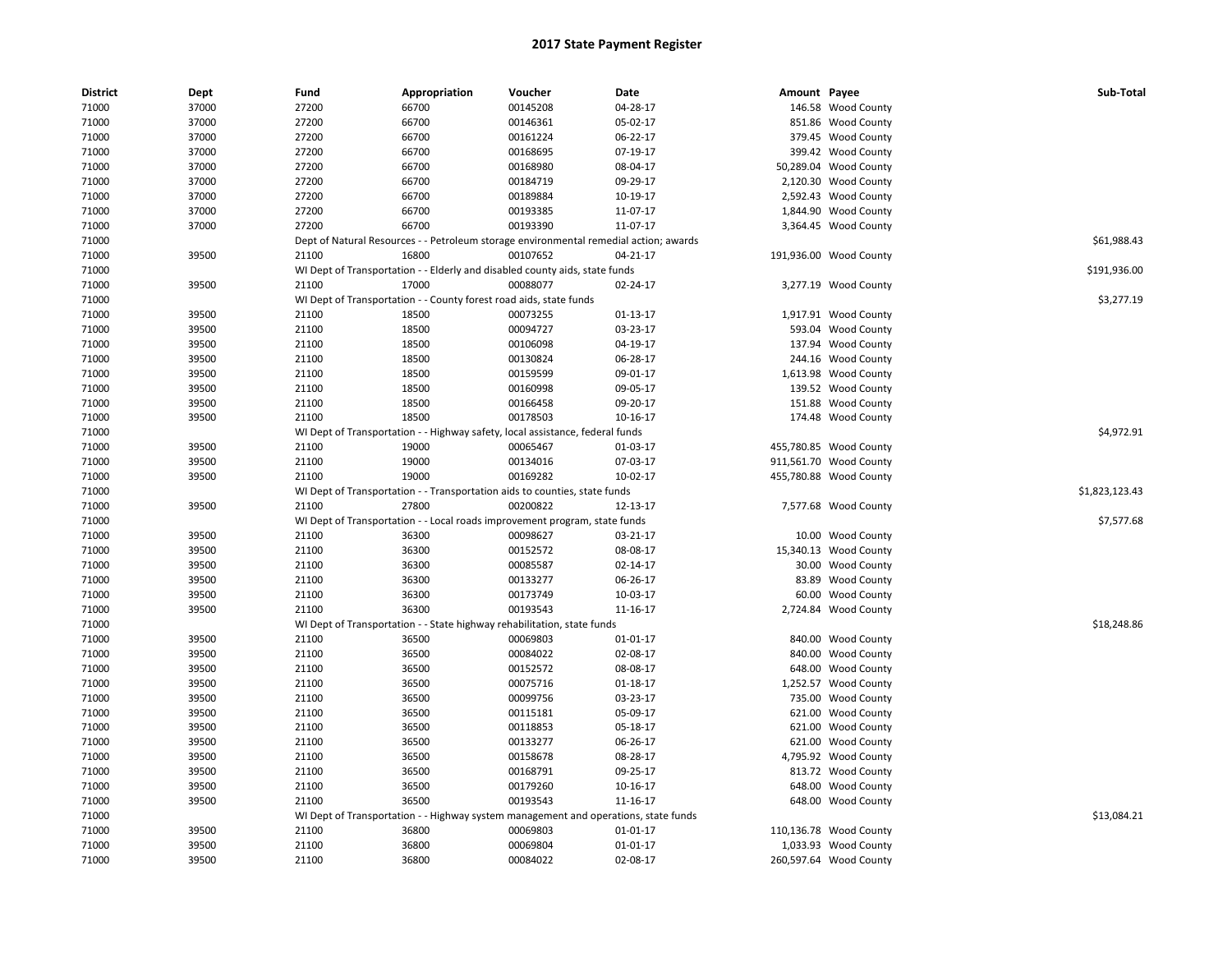| <b>District</b> | Dept  | Fund  | Appropriation                                                       | Voucher                                                                      | Date                                                                                                    | Amount Payee |                          | Sub-Total      |
|-----------------|-------|-------|---------------------------------------------------------------------|------------------------------------------------------------------------------|---------------------------------------------------------------------------------------------------------|--------------|--------------------------|----------------|
| 71000           | 39500 | 21100 | 36800                                                               | 00084023                                                                     | 02-08-17                                                                                                |              | 1,398.42 Wood County     |                |
| 71000           | 39500 | 21100 | 36800                                                               | 00100804                                                                     | 03-29-17                                                                                                |              | 693.62 Wood County       |                |
| 71000           | 39500 | 21100 | 36800                                                               | 00123833                                                                     | 06-01-17                                                                                                |              | 67,098.31 Wood County    |                |
| 71000           | 39500 | 21100 | 36800                                                               | 00152572                                                                     | 08-08-17                                                                                                |              | 77,784.26 Wood County    |                |
| 71000           | 39500 | 21100 | 36800                                                               | 00075716                                                                     | 01-18-17                                                                                                |              | 70,604.82 Wood County    |                |
| 71000           | 39500 | 21100 | 36800                                                               | 00094782                                                                     | 03-15-17                                                                                                |              | 32,495.23 Wood County    |                |
| 71000           | 39500 | 21100 | 36800                                                               | 00099756                                                                     | 03-23-17                                                                                                |              | 244,581.41 Wood County   |                |
| 71000           | 39500 | 21100 | 36800                                                               | 00115181                                                                     | 05-09-17                                                                                                |              | 159,560.90 Wood County   |                |
| 71000           | 39500 | 21100 | 36800                                                               | 00118853                                                                     | 05-18-17                                                                                                |              | 157,103.67 Wood County   |                |
| 71000           | 39500 | 21100 | 36800                                                               | 00123893                                                                     | 06-02-17                                                                                                |              | 64,132.42 Wood County    |                |
| 71000           | 39500 | 21100 | 36800                                                               | 00133277                                                                     | 06-26-17                                                                                                |              | 153,247.40 Wood County   |                |
| 71000           | 39500 | 21100 | 36800                                                               | 00151843                                                                     | 08-07-17                                                                                                |              | 1,720.27 Wood County     |                |
| 71000           | 39500 | 21100 | 36800                                                               | 00151844                                                                     | 08-07-17                                                                                                |              | 860.97 Wood County       |                |
| 71000           | 39500 | 21100 | 36800                                                               | 00158678                                                                     | 08-28-17                                                                                                |              | 104,575.40 Wood County   |                |
| 71000           | 39500 | 21100 | 36800                                                               | 00168791                                                                     | 09-25-17                                                                                                |              | 36,505.55 Wood County    |                |
| 71000           | 39500 | 21100 | 36800                                                               | 00179260                                                                     | 10-16-17                                                                                                |              | 89,645.21 Wood County    |                |
| 71000           | 39500 | 21100 | 36800                                                               | 00179987                                                                     | 10-16-17                                                                                                |              | 73,438.59 Wood County    |                |
| 71000           | 39500 | 21100 | 36800                                                               | 00192313                                                                     | 11-14-17                                                                                                |              | 925.03 Wood County       |                |
| 71000           | 39500 | 21100 | 36800                                                               | 00193543                                                                     | 11-16-17                                                                                                |              | 116,357.27 Wood County   |                |
| 71000           | 39500 | 21100 | 36800                                                               | 00201817                                                                     | 12-14-17                                                                                                |              | 71,505.37 Wood County    |                |
| 71000           |       |       |                                                                     | WI Dept of Transportation - - Routine maintenance activities, state funds    |                                                                                                         |              |                          | \$1,896,002.47 |
| 71000           | 39500 | 21100 | 38000                                                               | 00179260                                                                     | 10-16-17                                                                                                |              | 124.89 Wood County       |                |
| 71000           |       |       |                                                                     | WI Dept of Transportation - - Routine maintenance activities, federal funds  |                                                                                                         |              |                          | \$124.89       |
| 71000           | 39500 | 21100 | 36200                                                               | 00105900                                                                     | 04-13-17                                                                                                |              | 30.00 Wood County        |                |
| 71000           |       |       |                                                                     | WI Dept of Transportation - - Major highway development, state funds         |                                                                                                         |              |                          | \$30.00        |
| 71000           | 41000 | 10000 | 11600                                                               | 00167934                                                                     | 11-07-17                                                                                                |              | 39,445.32 Wood County    |                |
| 71000           |       |       |                                                                     |                                                                              | Department of Corrections - - Reimbursing counties for probation, extended supervision and parole holds |              |                          | \$39,445.32    |
| 71000           | 43500 | 10000 | 41400                                                               | 00104898                                                                     | 02-02-17                                                                                                |              | 229,324.00 Wood County   |                |
| 71000           |       |       | Department of Health Services - - Income maintenance                |                                                                              |                                                                                                         |              |                          | \$229,324.00   |
| 71000           | 43500 | 10000 | 46800                                                               | 00165499                                                                     | 10-30-17                                                                                                |              | 305,226.00 Wood County   |                |
| 71000           |       |       | Department of Health Services - - Interagency and intra-agency aids |                                                                              |                                                                                                         |              |                          | \$305,226.00   |
| 71000           | 43500 | 10000 | 00000                                                               | 90708                                                                        | $01-02-17$                                                                                              |              | 207,478.00 Wood County   |                |
| 71000           | 43500 | 10000 | 00000                                                               | 90710                                                                        | 02-01-17                                                                                                |              | 256,798.00 Wood County   |                |
| 71000           | 43500 | 10000 | 00000                                                               | 90711                                                                        | 03-01-17                                                                                                |              | 551,833.00 Wood County   |                |
| 71000           | 43500 | 10000 | 00000                                                               | 90715                                                                        | 05-01-17                                                                                                |              | 480,717.00 Wood County   |                |
| 71000           | 43500 | 10000 | 00000                                                               | 90716                                                                        | 06-01-17                                                                                                |              | 528,820.00 Wood County   |                |
| 71000           | 43500 | 10000 | 00000                                                               | 90717                                                                        | 06-15-17                                                                                                |              | 5,504.00 Wood County     |                |
| 71000           | 43500 | 10000 | 00000                                                               | 90800                                                                        | 07-01-17                                                                                                |              | 461,118.00 Wood County   |                |
| 71000           | 43500 | 10000 | 00000                                                               | 90801                                                                        | 08-01-17                                                                                                |              | 1,880,569.00 Wood County |                |
| 71000           | 43500 | 10000 | 00000                                                               | 90802                                                                        | 09-01-17                                                                                                |              | 1,090,958.00 Wood County |                |
| 71000           | 43500 | 10000 | 00000                                                               | 90805                                                                        | 10-02-17                                                                                                |              | 599,223.00 Wood County   |                |
| 71000           | 43500 | 10000 | 00000                                                               | 90806                                                                        | 11-01-17                                                                                                |              | 391,866.00 Wood County   |                |
| 71000           | 43500 | 10000 | 00000                                                               | 90807                                                                        | 12-01-17                                                                                                |              | 357,719.00 Wood County   |                |
| 71000           | 43500 | 10000 | 00000                                                               | 90713                                                                        | 04-01-17                                                                                                |              | 1,094,900.00 Wood County |                |
| 71000           | 43500 | 10000 | 00000                                                               | 90714                                                                        | 04-03-17                                                                                                |              | 17,856.00 Wood County    |                |
| 71000           |       |       | Department of Health Services - - State/Federal Aids                |                                                                              |                                                                                                         |              |                          | \$7,925,359.00 |
| 71000           | 45500 | 10000 | 22100                                                               | 00035981                                                                     | 10-13-17                                                                                                |              | 5,540.00 Wood County     |                |
| 71000           |       |       |                                                                     | Department of Justice - - Crime laboratories; deoxyribonucleic acid analysis |                                                                                                         |              |                          | \$5,540.00     |
| 71000           | 45500 | 10000 | 23100                                                               | 00037728                                                                     | 11-20-17                                                                                                |              | 11,200.00 Wood County    |                |
| 71000           |       |       |                                                                     | Department of Justice - - Law enforcement training fund, local assistance    |                                                                                                         |              |                          | \$11,200.00    |
| 71000           | 45500 | 10000 | 25100                                                               | 00024190                                                                     | 02-22-17                                                                                                |              | 18,195.83 Wood County    |                |
| 71000           | 45500 | 10000 | 25100                                                               | 00029085                                                                     | 06-06-17                                                                                                |              | 4,485.80 Wood County     |                |
|                 |       |       |                                                                     |                                                                              |                                                                                                         |              |                          |                |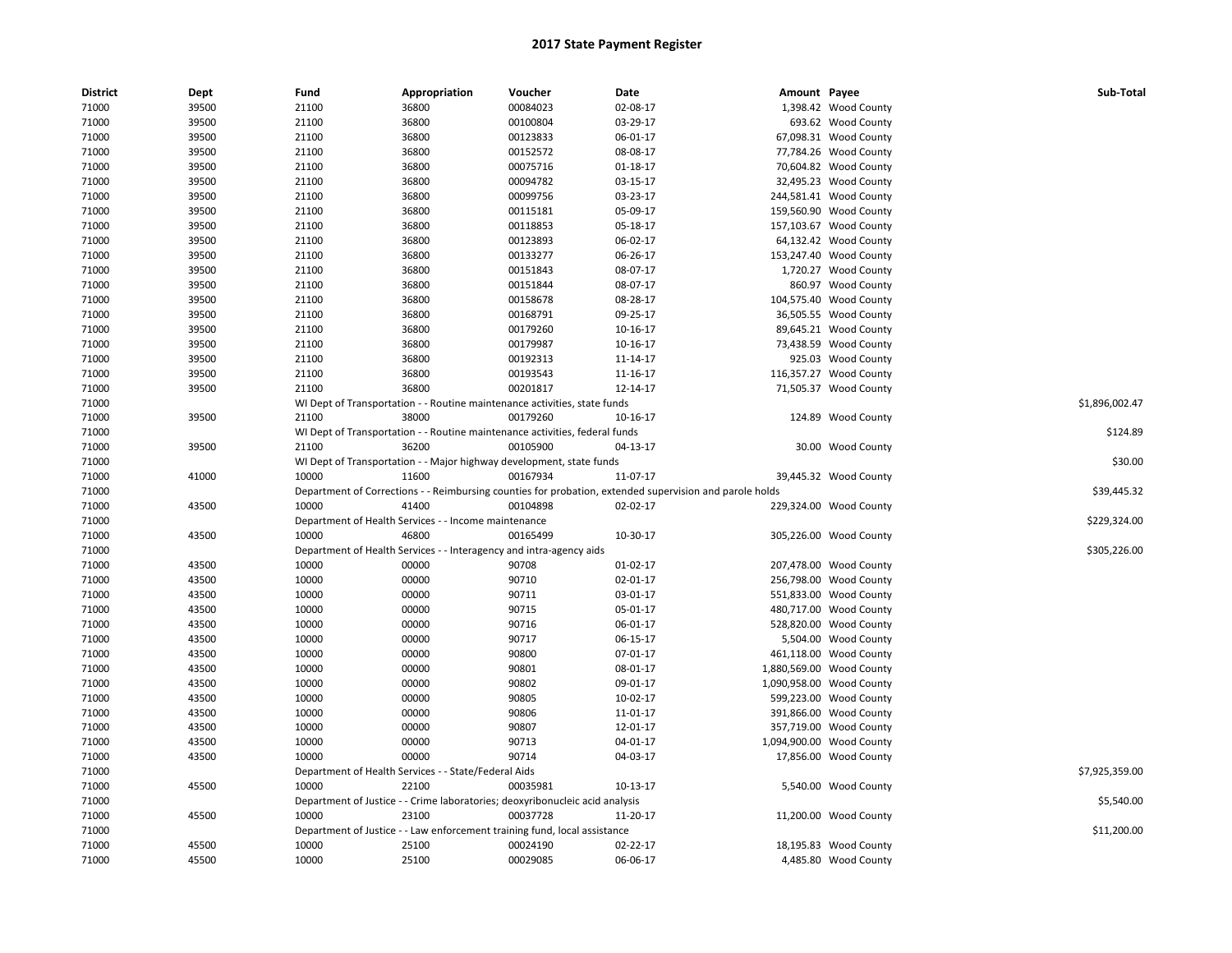| <b>District</b> | Dept  | Fund  | Appropriation                                                                             | Voucher  | Date                                                                                                                                        | Amount Payee |                       | Sub-Total    |
|-----------------|-------|-------|-------------------------------------------------------------------------------------------|----------|---------------------------------------------------------------------------------------------------------------------------------------------|--------------|-----------------------|--------------|
| 71000           |       |       | Department of Justice - - Federal aid, local assistance                                   |          |                                                                                                                                             |              |                       | \$22,681.63  |
| 71000           | 45500 | 10000 | 26300                                                                                     | 00022037 | 01-12-17                                                                                                                                    |              | 18,027.00 Wood County |              |
| 71000           |       |       | Department of Justice - - County-tribal programs, local assistance                        |          |                                                                                                                                             |              |                       | \$18,027.00  |
| 71000           | 45500 | 10000 | 27900                                                                                     | 00023109 | 02-02-17                                                                                                                                    |              | 1,200.98 Wood County  |              |
| 71000           | 45500 | 10000 | 27900                                                                                     | 00028616 | 05-18-17                                                                                                                                    |              | 45,414.66 Wood County |              |
| 71000           | 45500 | 10000 | 27900                                                                                     | 00033180 | 08-18-17                                                                                                                                    |              | 45,025.78 Wood County |              |
| 71000           | 45500 | 10000 | 27900                                                                                     | 00036502 | $10-25-17$                                                                                                                                  |              | 43,621.89 Wood County |              |
| 71000           |       |       |                                                                                           |          | Department of Justice - - Alternatives to prosecution and incarceration for persons who use alcohol or other drugs; justice information fee |              |                       | \$135,263.31 |
| 71000           | 45500 | 10000 | 53200                                                                                     | 00025004 | 03-03-17                                                                                                                                    |              | 35,460.21 Wood County |              |
| 71000           | 45500 | 10000 | 53200                                                                                     | 00031749 | 07-20-17                                                                                                                                    |              | 38,626.41 Wood County |              |
| 71000           |       |       | Department of Justice - - Crime victim and witness assistance surcharge, general services |          |                                                                                                                                             |              |                       | \$74,086.62  |
| 71000           | 46500 | 10000 | 30800                                                                                     | 00021646 | 02-06-17                                                                                                                                    |              | 533.90 Wood County    |              |
| 71000           | 46500 | 10000 | 30800                                                                                     | 00035776 | 12-19-17                                                                                                                                    |              | 8,193.78 Wood County  |              |
| 71000           |       |       | Department of Military Affairs - - Emergency response equipment                           |          |                                                                                                                                             |              |                       | \$8,727.68   |
| 71000           | 46500 | 10000 | 33700                                                                                     | 00027726 | 06-21-17                                                                                                                                    |              | 13,079.22 Wood County |              |
| 71000           |       |       |                                                                                           |          | Department of Military Affairs - - Division of emergency management; emergency planning grants                                              |              |                       | \$13,079.22  |
| 71000           | 46500 | 10000 | 34200                                                                                     | 00030335 | 08-11-17                                                                                                                                    |              | 11,361.18 Wood County |              |
| 71000           | 46500 | 10000 | 34200                                                                                     | 00030767 | 08-23-17                                                                                                                                    |              | 27,764.97 Wood County |              |
| 71000           |       |       | Department of Military Affairs - - Federal aid, local assistance                          |          |                                                                                                                                             |              |                       | \$39,126.15  |
| 71000           | 46500 | 10000 | 35000                                                                                     | 00027053 | 06-08-17                                                                                                                                    |              | 6,920.36 Wood County  |              |
| 71000           | 46500 | 10000 | 35000                                                                                     | 00033710 | $10-27-17$                                                                                                                                  |              | 14,824.50 Wood County |              |
| 71000           |       |       | Department of Military Affairs - - Federal aid, homeland security                         |          |                                                                                                                                             |              |                       | \$21,744.86  |
| 71000           | 48500 | 15200 | 12700                                                                                     | 00024236 | 01-24-17                                                                                                                                    |              | 406.89 Wood County    |              |
| 71000           | 48500 | 15200 | 12700                                                                                     | 00031989 | 06-29-17                                                                                                                                    |              | 743.11 Wood County    |              |
| 71000           |       |       | Department of Veterans Affairs - - Grants to counties                                     |          |                                                                                                                                             |              |                       | \$1,150.00   |
| 71000           | 48500 | 58200 | 26700                                                                                     | 00024236 | 01-24-17                                                                                                                                    |              | 1,830.98 Wood County  |              |
| 71000           | 48500 | 58200 | 26700                                                                                     | 00031989 | 06-29-17                                                                                                                                    |              | 3,344.02 Wood County  |              |
| 71000           |       |       | Department of Veterans Affairs - - County grants                                          |          |                                                                                                                                             |              |                       | \$5,175.00   |
| 71000           | 48500 | 58300 | 37000                                                                                     | 00024236 | 01-24-17                                                                                                                                    |              | 1,830.98 Wood County  |              |
| 71000           | 48500 | 58300 | 37000                                                                                     | 00031989 | 06-29-17                                                                                                                                    |              | 3,344.02 Wood County  |              |
| 71000           |       |       | Department of Veterans Affairs - - County grants                                          |          |                                                                                                                                             |              |                       | \$5,175.00   |
| 71000           | 50500 | 10000 | 15500                                                                                     | 00041390 | 01-31-17                                                                                                                                    |              | 9,721.70 Wood County  |              |
| 71000           | 50500 | 10000 | 15500                                                                                     | 00045033 | 03-15-17                                                                                                                                    |              | 11,327.75 Wood County |              |
| 71000           | 50500 | 10000 | 15500                                                                                     | 00047663 | 04-17-17                                                                                                                                    |              | 8,383.50 Wood County  |              |
| 71000           | 50500 | 10000 | 15500                                                                                     | 00048907 | 05-01-17                                                                                                                                    |              | 8,924.13 Wood County  |              |
| 71000           | 50500 | 10000 | 15500                                                                                     | 00051842 | 05-31-17                                                                                                                                    |              | 5,240.14 Wood County  |              |
| 71000           | 50500 | 10000 | 15500                                                                                     | 00055760 | $07-17-17$                                                                                                                                  |              | 6,330.50 Wood County  |              |
| 71000           | 50500 | 10000 | 15500                                                                                     | 00057874 | 08-15-17                                                                                                                                    |              | 6,412.13 Wood County  |              |
| 71000           | 50500 | 10000 | 15500                                                                                     | 00060314 | 09-15-17                                                                                                                                    |              | 4,531.00 Wood County  |              |
| 71000           | 50500 | 10000 | 15500                                                                                     | 00062836 | 10-17-17                                                                                                                                    |              | 5,525.21 Wood County  |              |
| 71000           | 50500 | 10000 | 15500                                                                                     | 00065194 | 11-15-17                                                                                                                                    |              | 957.67 Wood County    |              |
| 71000           | 50500 | 10000 | 15500                                                                                     | 00067470 | 12-15-17                                                                                                                                    |              | 6,060.80 Wood County  |              |
| 71000           |       |       | Department of Administration - - Federal aid; local assistance                            |          |                                                                                                                                             |              |                       | \$73,414.53  |
| 71000           | 50500 | 23500 | 37100                                                                                     | 00041390 | 01-31-17                                                                                                                                    |              | 1,314.27 Wood County  |              |
|                 | 50500 | 23500 | 37100                                                                                     | 00045033 | 03-15-17                                                                                                                                    |              | 2,691.84 Wood County  |              |
| 71000<br>71000  | 50500 | 23500 | 37100                                                                                     | 00047663 | 04-17-17                                                                                                                                    |              | 2,190.15 Wood County  |              |
|                 |       |       |                                                                                           |          |                                                                                                                                             |              |                       |              |
| 71000           | 50500 | 23500 | 37100                                                                                     | 00048907 | 05-01-17                                                                                                                                    |              | 3,408.28 Wood County  |              |
| 71000           | 50500 | 23500 | 37100                                                                                     | 00051842 | 05-31-17                                                                                                                                    |              | 4,312.69 Wood County  |              |
| 71000           | 50500 | 23500 | 37100                                                                                     | 00055760 | $07-17-17$                                                                                                                                  |              | 5,743.47 Wood County  |              |
| 71000           | 50500 | 23500 | 37100                                                                                     | 00057874 | 08-15-17                                                                                                                                    |              | 4,801.68 Wood County  |              |
| 71000           | 50500 | 23500 | 37100                                                                                     | 00060314 | 09-15-17                                                                                                                                    |              | 3,346.13 Wood County  |              |
| 71000           | 50500 | 23500 | 37100                                                                                     | 00062836 | 10-17-17                                                                                                                                    |              | 6,810.05 Wood County  |              |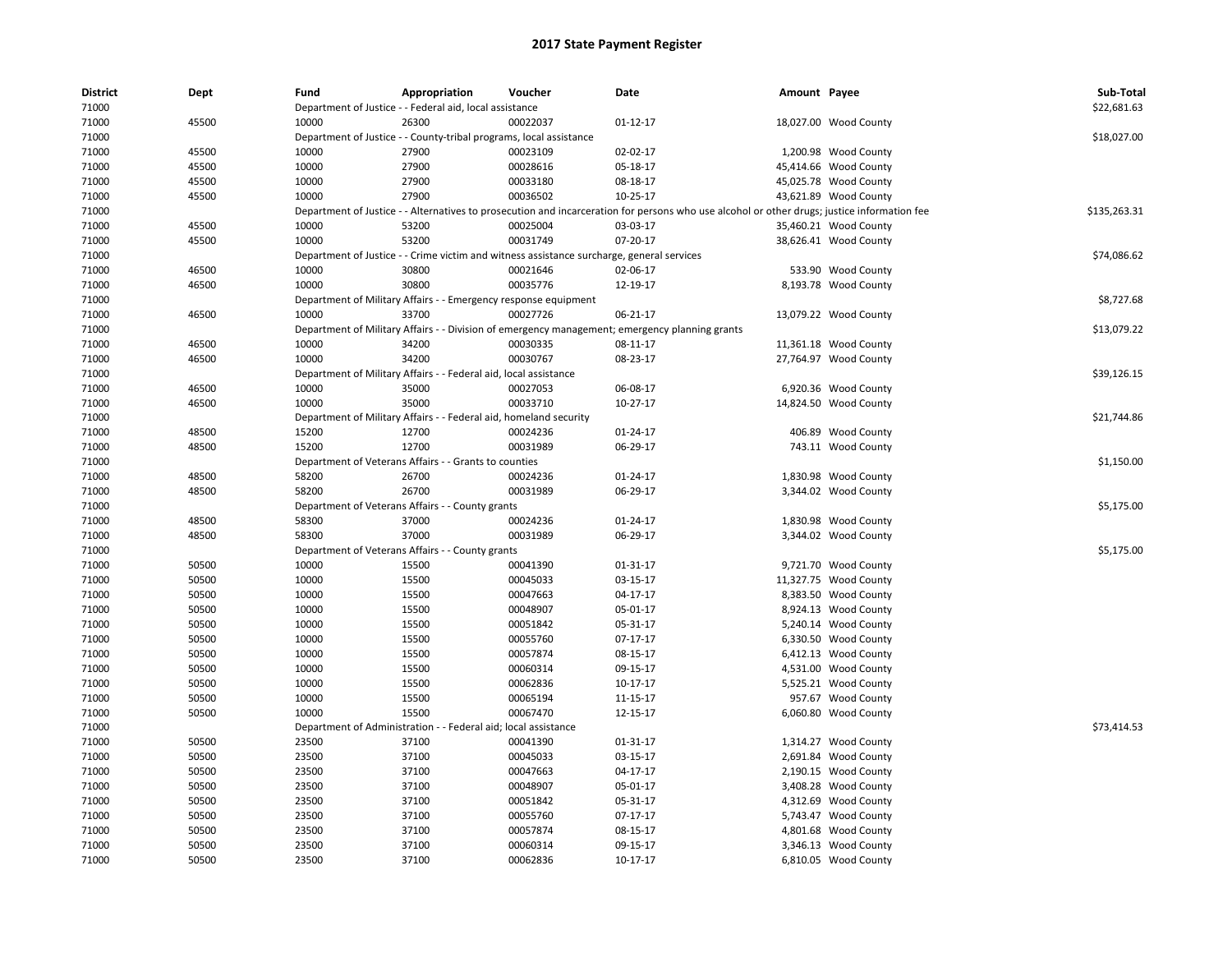| <b>District</b> | Dept  | Fund                                                                             | Appropriation                                                         | Voucher                                                            | <b>Date</b> | Amount Payee |                          | Sub-Total       |
|-----------------|-------|----------------------------------------------------------------------------------|-----------------------------------------------------------------------|--------------------------------------------------------------------|-------------|--------------|--------------------------|-----------------|
| 71000           | 50500 | 23500                                                                            | 37100                                                                 | 00065194                                                           | 11-15-17    |              | 12,560.28 Wood County    |                 |
| 71000           | 50500 | 23500                                                                            | 37100                                                                 | 00067469                                                           | 12-15-17    |              | 644.92 Wood County       |                 |
| 71000           | 50500 | 23500                                                                            | 37100                                                                 | 00067470                                                           | 12-15-17    |              | 6,021.06 Wood County     |                 |
| 71000           |       |                                                                                  | Department of Administration - - Low-income assistance grants         |                                                                    |             |              |                          | \$53,844.82     |
| 71000           | 50500 | 26900                                                                            | 16600                                                                 | 00041228                                                           | 02-08-17    |              | 1,000.00 Wood County     |                 |
| 71000           | 50500 | 26900                                                                            | 16600                                                                 | 00042839                                                           | 02-21-17    |              | 8,752.00 Wood County     |                 |
| 71000           | 50500 | 26900                                                                            | 16600                                                                 | 00049596                                                           | 05-12-17    |              | 25,000.00 Wood County    |                 |
| 71000           | 50500 | 26900                                                                            | 16600                                                                 | 00050193                                                           | 05-25-17    |              | 25,000.00 Wood County    |                 |
| 71000           |       | Department of Administration - - Land                                            |                                                                       |                                                                    |             |              |                          | \$59,752.00     |
| 71000           | 51000 | 10000                                                                            | 12000                                                                 | 00000278                                                           | 01-13-17    |              | 17,449.55 Wood County    |                 |
| 71000           |       | Elections Commission - - Recount fees                                            |                                                                       |                                                                    |             |              |                          | \$17,449.55     |
| 71000           | 83500 | 10000                                                                            | 10500                                                                 | 00022104                                                           | 07-24-17    |              | 428,083.74 Wood County   |                 |
| 71000           | 83500 | 10000                                                                            | 10500                                                                 | 00025131                                                           | 11-20-17    |              | 2,425,807.87 Wood County |                 |
| 71000           |       |                                                                                  |                                                                       | Shared Revenue and Tax Relief - - County and municipal aid account |             |              |                          | \$2,853,891.61  |
| 71000           | 83500 | 10000                                                                            | 10900                                                                 | 00017385                                                           | 07-24-17    |              | 212,236.00 Wood County   |                 |
| 71000           |       |                                                                                  | Shared Revenue and Tax Relief - - State aid; tax exempt property      |                                                                    |             |              |                          | \$212,236.00    |
| 71000           | 83500 | 10000                                                                            | 11000                                                                 | 00022104                                                           | 07-24-17    |              | 30,849.69 Wood County    |                 |
| 71000           | 83500 | 10000                                                                            | 11000                                                                 | 00025131                                                           | 11-20-17    |              | 184,444.06 Wood County   |                 |
| 71000           |       |                                                                                  | Shared Revenue and Tax Relief - - Public utility distribution account |                                                                    |             |              |                          | \$215,293.75    |
| 71000           | 83500 | 10000                                                                            | 30200                                                                 | 00020204                                                           | 07-24-17    |              | 1,579,253.98 Wood County |                 |
| 71000           | 83500 | 10000                                                                            | 30200                                                                 | 00022250                                                           | 07-24-17    |              | 6,616,325.77 Wood County |                 |
| 71000           |       | Shared Revenue and Tax Relief - - School levy tax credit and first dollar credit |                                                                       | \$8,195,579.75                                                     |             |              |                          |                 |
| 71000           | 83500 | 52100                                                                            | 36300                                                                 | 00016253                                                           | 03-27-17    |              | 2,125,156.09 Wood County |                 |
| 71000           |       | Shared Revenue and Tax Relief - - Lottery and gaming credit                      |                                                                       | \$2,125,156.09                                                     |             |              |                          |                 |
| 71000 Total     |       |                                                                                  |                                                                       |                                                                    |             |              |                          | \$27,084,780.28 |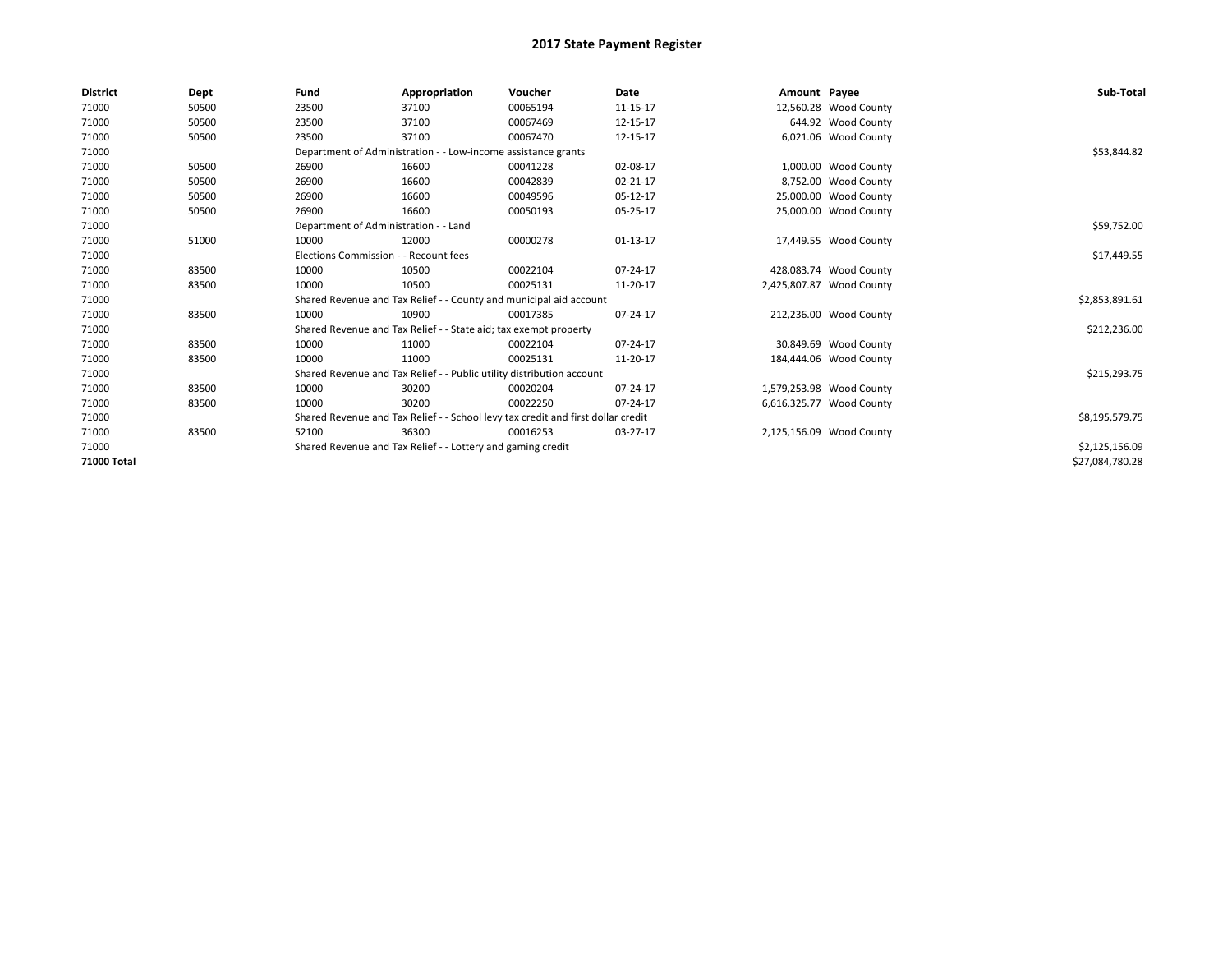| <b>District</b> | Dept  | Fund  | Appropriation                                                                                                | Voucher  | Date     | Amount Payee |                          | Sub-Total    |  |  |  |
|-----------------|-------|-------|--------------------------------------------------------------------------------------------------------------|----------|----------|--------------|--------------------------|--------------|--|--|--|
| 71002           | 16500 | 10000 | 22500                                                                                                        | 00012221 | 06-26-17 |              | 2,641.67 Arpin, Town of  |              |  |  |  |
| 71002           |       |       | Dept of Safety & Prof Services - - Fire dues distribution                                                    |          |          |              |                          | \$2,641.67   |  |  |  |
| 71002           | 37000 | 10000 | 50300                                                                                                        | 00126629 | 02-07-17 |              | 2,205.67 Arpin, Town of  |              |  |  |  |
| 71002           |       |       | Dept of Natural Resources - - Aids in lieu of taxes - general fund                                           |          |          |              |                          |              |  |  |  |
| 71002           | 37000 | 21200 | 16600                                                                                                        | 00158277 | 06-19-17 |              | 542.34 Arpin, Town of    |              |  |  |  |
| 71002           |       |       | Dept of Natural Resources - - General program operations - state funds; forestry                             |          |          |              |                          | \$542.34     |  |  |  |
| 71002           | 37000 | 21200 | 57100                                                                                                        | 00158277 | 06-19-17 |              | 248.22 Arpin, Town of    |              |  |  |  |
| 71002           |       |       | Dept of Natural Resources - - Resource aids -- county forests, forest croplands and managed forest land aids |          | \$248.22 |              |                          |              |  |  |  |
| 71002           | 37000 | 21200 | 58900                                                                                                        | 00158277 | 06-19-17 |              | 2,494.78 Arpin, Town of  |              |  |  |  |
| 71002           |       |       | Dept of Natural Resources - - Resource aids - distribution of closed acreage fees.                           |          |          |              |                          | \$2,494.78   |  |  |  |
| 71002           | 37000 | 27400 | 67000                                                                                                        | 00154861 | 06-01-17 |              | 536.44 Arpin, Town of    |              |  |  |  |
| 71002           |       |       | Dept of Natural Resources - - Financial assistance for responsible units                                     |          | \$536.44 |              |                          |              |  |  |  |
| 71002           | 39500 | 21100 | 19100                                                                                                        | 00067287 | 01-03-17 |              | 23,919.22 Arpin, Town of |              |  |  |  |
| 71002           | 39500 | 21100 | 19100                                                                                                        | 00098410 | 04-03-17 |              | 23,919.22 Arpin, Town of |              |  |  |  |
| 71002           | 39500 | 21100 | 19100                                                                                                        | 00135836 | 07-03-17 |              | 23,919.22 Arpin, Town of |              |  |  |  |
| 71002           | 39500 | 21100 | 19100                                                                                                        | 00171102 | 10-02-17 |              | 23,919.24 Arpin, Town of |              |  |  |  |
| 71002           |       |       | WI Dept of Transportation - - Transportation aids to municipalities, state funds                             |          |          |              |                          | \$95,676.90  |  |  |  |
| 71002           | 83500 | 10000 | 10500                                                                                                        | 00022070 | 07-24-17 |              | 12,712.89 Arpin, Town of |              |  |  |  |
| 71002           | 83500 | 10000 | 10500                                                                                                        | 00025097 | 11-20-17 |              | 72,039.73 Arpin, Town of |              |  |  |  |
| 71002           |       |       | Shared Revenue and Tax Relief - - County and municipal aid account                                           |          |          |              |                          | \$84,752.62  |  |  |  |
| 71002           | 83500 | 10000 | 10900                                                                                                        | 00019086 | 07-24-17 |              | 1.00 Arpin, Town of      |              |  |  |  |
| 71002           |       |       | Shared Revenue and Tax Relief - - State aid; tax exempt property                                             |          |          |              |                          | \$1.00       |  |  |  |
| 71002           | 83500 | 10000 | 11000                                                                                                        | 00022070 | 07-24-17 |              | 661.59 Arpin, Town of    |              |  |  |  |
| 71002           | 83500 | 10000 | 11000                                                                                                        | 00025097 | 11-20-17 |              | 8,602.87 Arpin, Town of  |              |  |  |  |
| 71002           |       |       | Shared Revenue and Tax Relief - - Public utility distribution account                                        |          |          |              |                          | \$9,264.46   |  |  |  |
| 71002 Total     |       |       |                                                                                                              |          |          |              |                          | \$198,364.10 |  |  |  |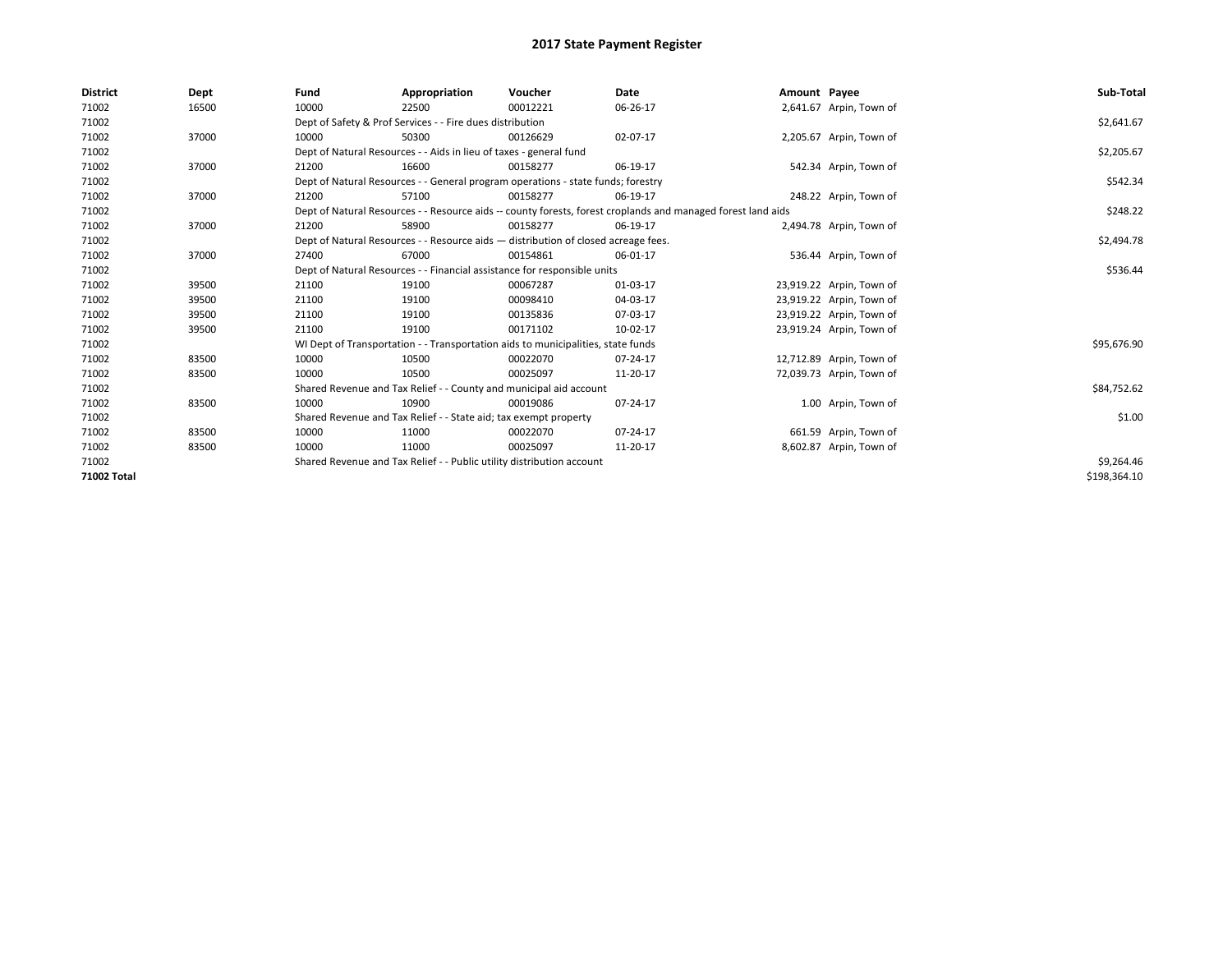| <b>District</b>    | Dept  | Fund  | Appropriation                                                                                                | Voucher  | Date     | Amount Payee |                              | Sub-Total    |  |  |
|--------------------|-------|-------|--------------------------------------------------------------------------------------------------------------|----------|----------|--------------|------------------------------|--------------|--|--|
| 71004              | 16500 | 10000 | 22500                                                                                                        | 00012222 | 06-26-17 |              | 2,542.97 Town of Auburndale  |              |  |  |
| 71004              |       |       | Dept of Safety & Prof Services - - Fire dues distribution                                                    |          |          |              |                              | \$2,542.97   |  |  |
| 71004              | 37000 | 21200 | 16600                                                                                                        | 00158278 | 06-19-17 |              | 185.09 Town of Auburndale    |              |  |  |
| 71004              |       |       | Dept of Natural Resources - - General program operations - state funds; forestry                             |          |          |              |                              | \$185.09     |  |  |
| 71004              | 37000 | 21200 | 57100                                                                                                        | 00158278 | 06-19-17 |              | 84.71 Town of Auburndale     |              |  |  |
| 71004              |       |       | Dept of Natural Resources - - Resource aids -- county forests, forest croplands and managed forest land aids |          |          |              |                              | \$84.71      |  |  |
| 71004              | 37000 | 21200 | 57900                                                                                                        | 00144035 | 04-21-17 |              | 19.36 Town of Auburndale     |              |  |  |
| 71004              |       |       | Dept of Natural Resources - - Aids in lieu of taxes - sum sufficient                                         |          |          |              |                              | \$19.36      |  |  |
| 71004              | 37000 | 21200 | 58900                                                                                                        | 00158278 | 06-19-17 |              | 851.42 Town of Auburndale    |              |  |  |
| 71004              |       |       | Dept of Natural Resources - - Resource aids - distribution of closed acreage fees.                           |          |          |              |                              | \$851.42     |  |  |
| 71004              | 37000 | 27400 | 67000                                                                                                        | 00154466 | 06-01-17 |              | 632.32 Town of Auburndale    |              |  |  |
| 71004              |       |       | Dept of Natural Resources - - Financial assistance for responsible units                                     |          |          |              |                              | \$632.32     |  |  |
| 71004              | 39500 | 21100 | 19100                                                                                                        | 00067288 | 01-03-17 |              | 27,260.76 Town of Auburndale |              |  |  |
| 71004              | 39500 | 21100 | 19100                                                                                                        | 00098411 | 04-03-17 |              | 27.260.76 Town of Auburndale |              |  |  |
| 71004              | 39500 | 21100 | 19100                                                                                                        | 00135837 | 07-03-17 |              | 27,260.76 Town of Auburndale |              |  |  |
| 71004              | 39500 | 21100 | 19100                                                                                                        | 00171103 | 10-02-17 |              | 27,260.76 Town of Auburndale |              |  |  |
| 71004              |       |       | WI Dept of Transportation - - Transportation aids to municipalities, state funds                             |          |          |              |                              | \$109,043.04 |  |  |
| 71004              | 83500 | 10000 | 10500                                                                                                        | 00022071 | 07-24-17 |              | 6.721.14 Town of Auburndale  |              |  |  |
| 71004              | 83500 | 10000 | 10500                                                                                                        | 00025098 | 11-20-17 |              | 38,086.43 Town of Auburndale |              |  |  |
| 71004              |       |       | Shared Revenue and Tax Relief - - County and municipal aid account                                           |          |          |              |                              | \$44,807.57  |  |  |
| 71004              | 83500 | 10000 | 10900                                                                                                        | 00019087 | 07-24-17 |              | 53.00 Town of Auburndale     |              |  |  |
| 71004              |       |       | Shared Revenue and Tax Relief - - State aid; tax exempt property                                             |          |          |              |                              | \$53.00      |  |  |
| 71004              | 83500 | 10000 | 11000                                                                                                        | 00022071 | 07-24-17 |              | 46.19 Town of Auburndale     |              |  |  |
| 71004              | 83500 | 10000 | 11000                                                                                                        | 00025098 | 11-20-17 |              | 256.33 Town of Auburndale    |              |  |  |
| 71004              |       |       | Shared Revenue and Tax Relief - - Public utility distribution account                                        |          |          |              |                              | \$302.52     |  |  |
| 71004              | 83500 | 10000 | 50100                                                                                                        | 00015465 | 01-31-17 |              | 317.15 Town of Auburndale    |              |  |  |
| 71004              |       |       | Shared Revenue and Tax Relief - - Payments for municipal services                                            |          |          |              |                              |              |  |  |
| <b>71004 Total</b> |       |       |                                                                                                              |          |          |              |                              | \$158,839.15 |  |  |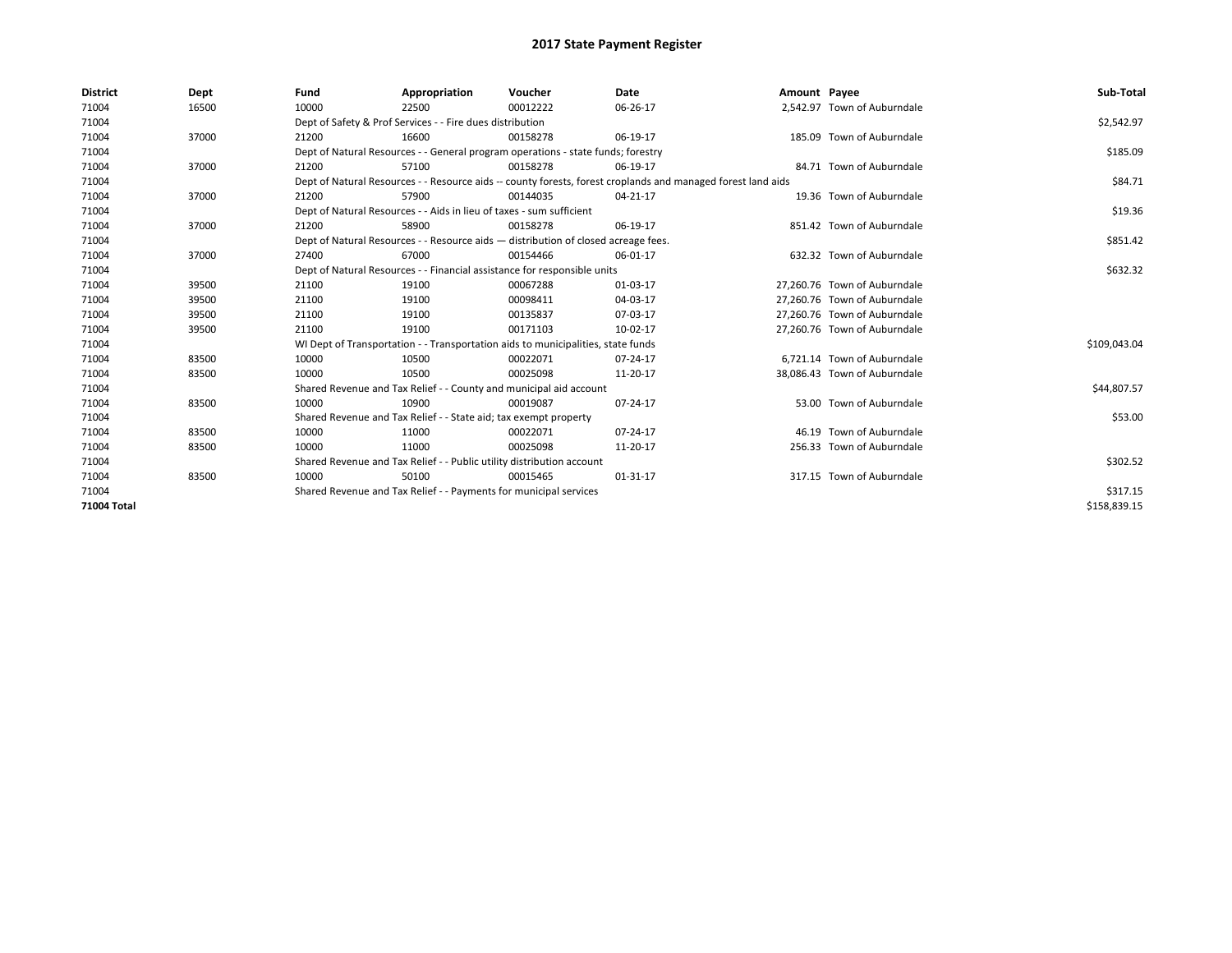| <b>District</b> | Dept  | Fund  | Appropriation                                                                      | Voucher  | Date                                                                                                         | Amount Payee |                           | Sub-Total   |
|-----------------|-------|-------|------------------------------------------------------------------------------------|----------|--------------------------------------------------------------------------------------------------------------|--------------|---------------------------|-------------|
| 71006           | 16500 | 10000 | 22500                                                                              | 00012223 | 06-26-17                                                                                                     |              | 2,111.77 Town Of Cameron  |             |
| 71006           |       |       | Dept of Safety & Prof Services - - Fire dues distribution                          |          |                                                                                                              |              |                           | \$2,111.77  |
| 71006           | 37000 | 21200 | 16600                                                                              | 00158279 | 06-19-17                                                                                                     |              | 34.04 Town Of Cameron     |             |
| 71006           |       |       | Dept of Natural Resources - - General program operations - state funds; forestry   |          |                                                                                                              |              |                           | \$34.04     |
| 71006           | 37000 | 21200 | 57100                                                                              | 00158279 | 06-19-17                                                                                                     |              | 15.58 Town Of Cameron     |             |
| 71006           |       |       |                                                                                    |          | Dept of Natural Resources - - Resource aids -- county forests, forest croplands and managed forest land aids |              |                           | \$15.58     |
| 71006           | 37000 | 21200 | 58900                                                                              | 00158279 | 06-19-17                                                                                                     |              | 156.57 Town Of Cameron    |             |
| 71006           |       |       | Dept of Natural Resources - - Resource aids - distribution of closed acreage fees. |          |                                                                                                              |              |                           | \$156.57    |
| 71006           | 39500 | 21100 | 19100                                                                              | 00067289 | 01-03-17                                                                                                     |              | 6,396.81 Town Of Cameron  |             |
| 71006           | 39500 | 21100 | 19100                                                                              | 00098412 | 04-03-17                                                                                                     |              | 6,396.81 Town Of Cameron  |             |
| 71006           | 39500 | 21100 | 19100                                                                              | 00135838 | 07-03-17                                                                                                     |              | 6,396.81 Town Of Cameron  |             |
| 71006           | 39500 | 21100 | 19100                                                                              | 00171104 | 10-02-17                                                                                                     |              | 6,396.81 Town Of Cameron  |             |
| 71006           |       |       | WI Dept of Transportation - - Transportation aids to municipalities, state funds   |          |                                                                                                              |              |                           | \$25,587.24 |
| 71006           | 39500 | 21100 | 27800                                                                              | 00177880 | 10-12-17                                                                                                     |              | 21,531.92 Town Of Cameron |             |
| 71006           |       |       | WI Dept of Transportation - - Local roads improvement program, state funds         |          |                                                                                                              |              |                           | \$21,531.92 |
| 71006           | 83500 | 10000 | 10500                                                                              | 00022072 | 07-24-17                                                                                                     |              | 2,005.03 Town Of Cameron  |             |
| 71006           | 83500 | 10000 | 10500                                                                              | 00025099 | 11-20-17                                                                                                     |              | 11,361.83 Town Of Cameron |             |
| 71006           |       |       | Shared Revenue and Tax Relief - - County and municipal aid account                 |          |                                                                                                              |              |                           | \$13,366.86 |
| 71006           | 83500 | 10000 | 10900                                                                              | 00019088 | 07-24-17                                                                                                     |              | 87.00 Town Of Cameron     |             |
| 71006           |       |       | Shared Revenue and Tax Relief - - State aid; tax exempt property                   |          |                                                                                                              |              |                           | \$87.00     |
| 71006 Total     |       |       |                                                                                    |          |                                                                                                              |              |                           | \$62,890.98 |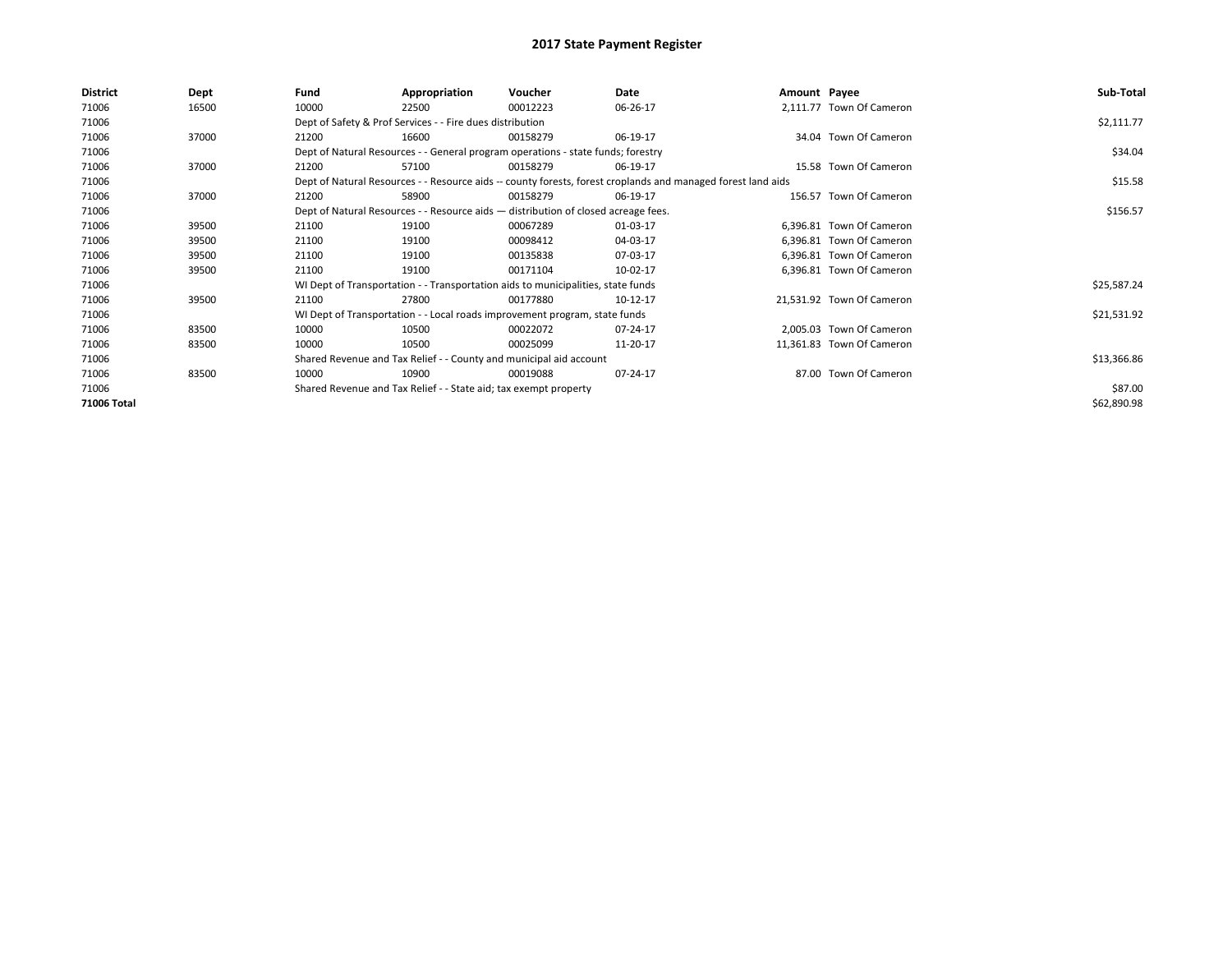| <b>District</b> | Dept  | Fund                                                               | Appropriation                                                                      | Voucher     | Date                                                                                                         | Amount Payee |                        | Sub-Total    |
|-----------------|-------|--------------------------------------------------------------------|------------------------------------------------------------------------------------|-------------|--------------------------------------------------------------------------------------------------------------|--------------|------------------------|--------------|
| 71008           | 16500 | 10000                                                              | 22500                                                                              | 00012224    | 06-26-17                                                                                                     |              | 1,485.31 Town Of Cary  |              |
| 71008           |       |                                                                    | Dept of Safety & Prof Services - - Fire dues distribution                          |             |                                                                                                              |              |                        | \$1,485.31   |
| 71008           | 37000 | 21200                                                              | 16600                                                                              | 00158280    | 06-19-17                                                                                                     |              | 3,018.22 Town Of Cary  |              |
| 71008           |       |                                                                    | Dept of Natural Resources - - General program operations - state funds; forestry   |             | \$3,018.22                                                                                                   |              |                        |              |
| 71008           | 37000 | 21200                                                              | 57100                                                                              | 00158280    | 06-19-17                                                                                                     |              | 1,615.80 Town Of Cary  |              |
| 71008           |       |                                                                    |                                                                                    |             | Dept of Natural Resources - - Resource aids -- county forests, forest croplands and managed forest land aids |              |                        | \$1,615.80   |
| 71008           | 37000 | 21200                                                              | 58900                                                                              | 00158280    | 06-19-17                                                                                                     |              | 13,883.82 Town Of Cary |              |
| 71008           |       |                                                                    | Dept of Natural Resources - - Resource aids - distribution of closed acreage fees. |             |                                                                                                              |              |                        | \$13,883.82  |
| 71008           | 39500 | 21100                                                              | 17400                                                                              | 00144777    | 07-25-17                                                                                                     |              | 2,014.12 Town Of Cary  |              |
| 71008           |       |                                                                    | WI Dept of Transportation - - Disaster damage aids, state funds                    |             |                                                                                                              |              |                        | \$2,014.12   |
| 71008           | 39500 | 21100                                                              | 19100                                                                              | 00067290    | 01-03-17                                                                                                     |              | 18,518.82 Town Of Cary |              |
| 71008           | 39500 | 21100                                                              | 19100                                                                              | 00098413    | 04-03-17                                                                                                     |              | 18,518.82 Town Of Cary |              |
| 71008           | 39500 | 21100                                                              | 19100                                                                              | 00135839    | 07-03-17                                                                                                     |              | 18,518.82 Town Of Cary |              |
| 71008           | 39500 | 21100                                                              | 19100                                                                              | 00171105    | 10-02-17                                                                                                     |              | 18,518.82 Town Of Cary |              |
| 71008           |       |                                                                    | WI Dept of Transportation - - Transportation aids to municipalities, state funds   |             |                                                                                                              |              |                        | \$74,075.28  |
| 71008           | 83500 | 10000                                                              | 10500                                                                              | 00022073    | 07-24-17                                                                                                     |              | 2,968.13 Town Of Cary  |              |
| 71008           | 83500 | 10000                                                              | 10500                                                                              | 00025100    | 11-20-17                                                                                                     |              | 16,819.37 Town Of Cary |              |
| 71008           |       | Shared Revenue and Tax Relief - - County and municipal aid account |                                                                                    | \$19,787.50 |                                                                                                              |              |                        |              |
| 71008           | 83500 | 10000                                                              | 10900                                                                              | 00019089    | 07-24-17                                                                                                     |              | 2.00 Town Of Cary      |              |
| 71008           |       | Shared Revenue and Tax Relief - - State aid; tax exempt property   |                                                                                    | \$2.00      |                                                                                                              |              |                        |              |
| 71008 Total     |       |                                                                    |                                                                                    |             |                                                                                                              |              |                        | \$115,882.05 |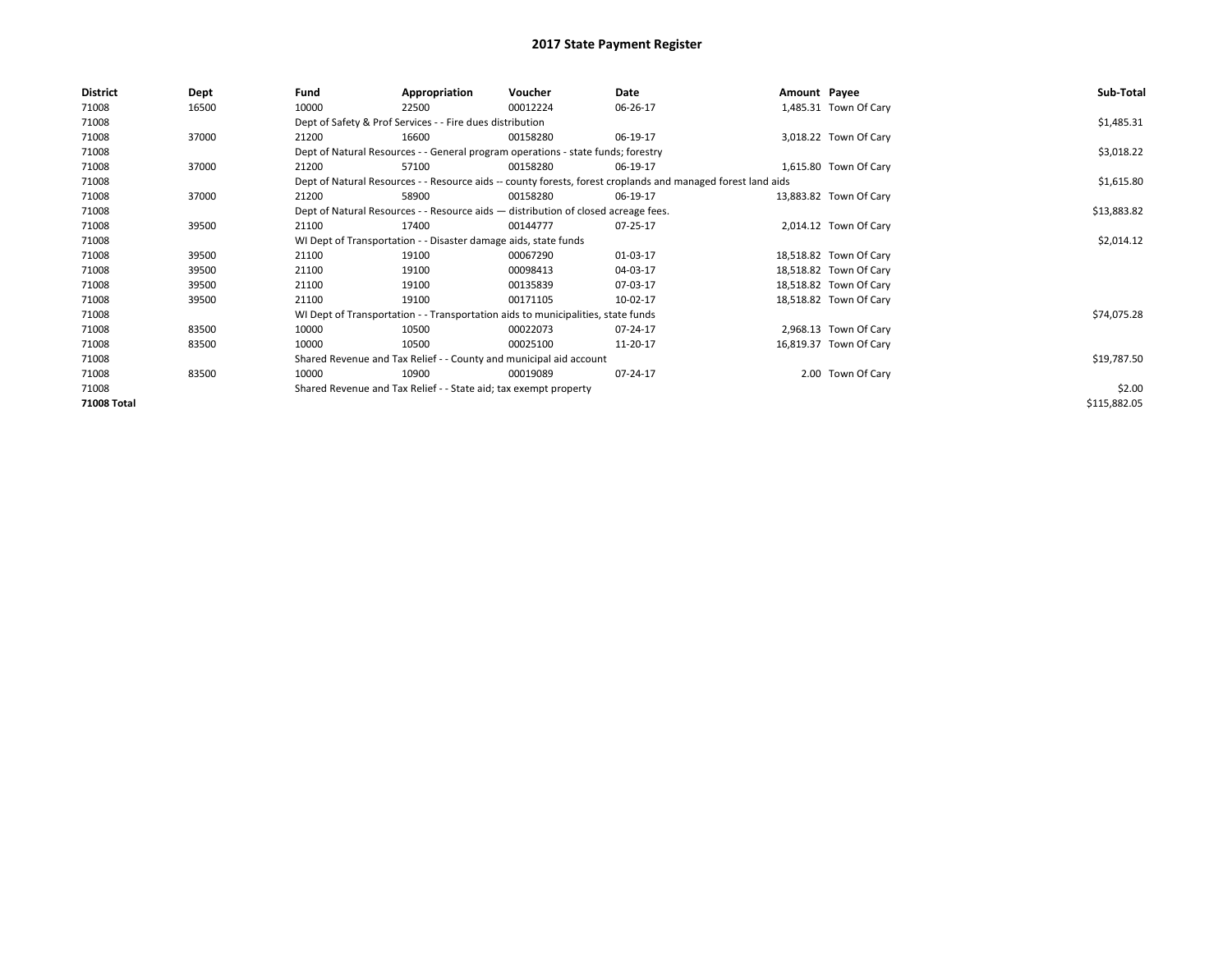| <b>District</b> | Dept  | Fund                                                                                                         | Appropriation                                                                      | Voucher    | Date     | Amount Payee |                           | Sub-Total   |
|-----------------|-------|--------------------------------------------------------------------------------------------------------------|------------------------------------------------------------------------------------|------------|----------|--------------|---------------------------|-------------|
| 71010           | 16500 | 10000                                                                                                        | 22500                                                                              | 00012225   | 06-26-17 |              | 1,073.37 Town Of Cranmoor |             |
| 71010           |       |                                                                                                              | Dept of Safety & Prof Services - - Fire dues distribution                          |            |          |              |                           | \$1,073.37  |
| 71010           | 37000 | 21200                                                                                                        | 16600                                                                              | 00158281   | 06-19-17 |              | 151.24 Town Of Cranmoor   |             |
| 71010           |       |                                                                                                              | Dept of Natural Resources - - General program operations - state funds; forestry   |            |          |              |                           | \$151.24    |
| 71010           | 37000 | 21200                                                                                                        | 57100                                                                              | 00158281   | 06-19-17 |              | 1.161.54 Town Of Cranmoor |             |
| 71010           |       | Dept of Natural Resources - - Resource aids -- county forests, forest croplands and managed forest land aids |                                                                                    | \$1,161.54 |          |              |                           |             |
| 71010           | 37000 | 21200                                                                                                        | 58900                                                                              | 00158281   | 06-19-17 |              | 695.71 Town Of Cranmoor   |             |
| 71010           |       |                                                                                                              | Dept of Natural Resources - - Resource aids - distribution of closed acreage fees. |            |          |              |                           | \$695.71    |
| 71010           | 37000 | 27400                                                                                                        | 67000                                                                              | 00154585   | 06-01-17 |              | 676.69 Town Of Cranmoor   |             |
| 71010           |       |                                                                                                              | Dept of Natural Resources - - Financial assistance for responsible units           |            |          |              |                           | \$676.69    |
| 71010           | 39500 | 21100                                                                                                        | 19100                                                                              | 00067291   | 01-03-17 |              | 5.108.64 Town Of Cranmoor |             |
| 71010           | 39500 | 21100                                                                                                        | 19100                                                                              | 00098414   | 04-03-17 |              | 5.108.64 Town Of Cranmoor |             |
| 71010           | 39500 | 21100                                                                                                        | 19100                                                                              | 00135840   | 07-03-17 |              | 5,108.64 Town Of Cranmoor |             |
| 71010           | 39500 | 21100                                                                                                        | 19100                                                                              | 00171106   | 10-02-17 |              | 5,108.64 Town Of Cranmoor |             |
| 71010           |       |                                                                                                              | WI Dept of Transportation - - Transportation aids to municipalities, state funds   |            |          |              |                           | \$20,434.56 |
| 71010           | 83500 | 10000                                                                                                        | 10500                                                                              | 00022074   | 07-24-17 |              | 964.06 Town Of Cranmoor   |             |
| 71010           | 83500 | 10000                                                                                                        | 10500                                                                              | 00025101   | 11-20-17 |              | 5,459.04 Town Of Cranmoor |             |
| 71010           |       |                                                                                                              | Shared Revenue and Tax Relief - - County and municipal aid account                 |            |          |              |                           | \$6,423.10  |
| 71010           | 83500 | 10000                                                                                                        | 10900                                                                              | 00019090   | 07-24-17 |              | 1.00 Town Of Cranmoor     |             |
| 71010           |       |                                                                                                              | Shared Revenue and Tax Relief - - State aid; tax exempt property                   |            |          |              |                           | \$1.00      |
| 71010           | 83500 | 10000                                                                                                        | 11000                                                                              | 00022074   | 07-24-17 |              | 3.97 Town Of Cranmoor     |             |
| 71010           |       |                                                                                                              | Shared Revenue and Tax Relief - - Public utility distribution account              |            |          |              |                           | \$3.97      |
| 71010 Total     |       |                                                                                                              |                                                                                    |            |          |              |                           | \$30,621.18 |
|                 |       |                                                                                                              |                                                                                    |            |          |              |                           |             |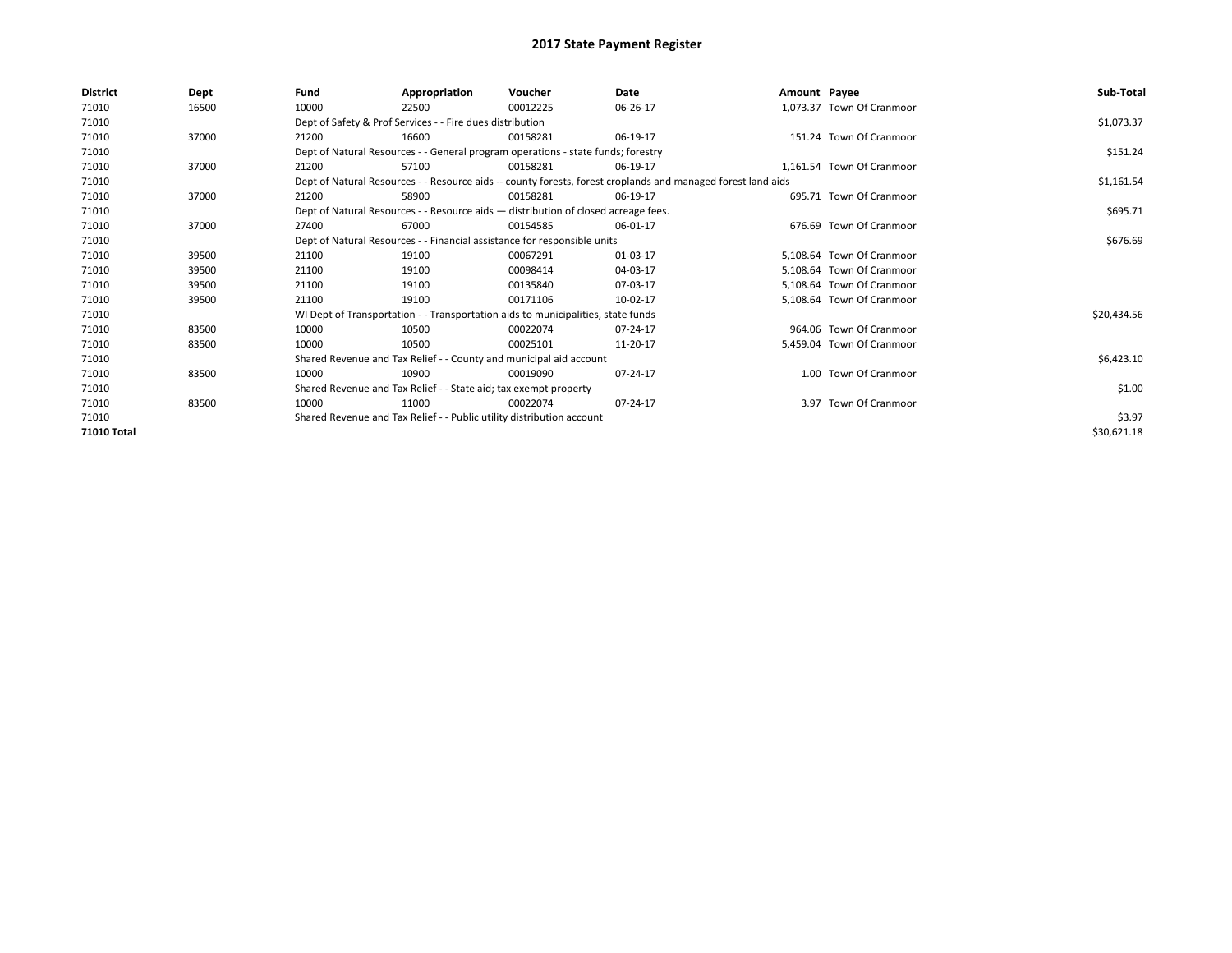| <b>District</b>    | Dept  | Fund                                                             | Appropriation                                                                                                | Voucher  | Date           | Amount Payee |                          | Sub-Total   |  |  |  |
|--------------------|-------|------------------------------------------------------------------|--------------------------------------------------------------------------------------------------------------|----------|----------------|--------------|--------------------------|-------------|--|--|--|
| 71012              | 16500 | 10000                                                            | 22500                                                                                                        | 00012226 | 06-26-17       |              | 1.086.35 Town Of Dexter  |             |  |  |  |
| 71012              |       |                                                                  | Dept of Safety & Prof Services - - Fire dues distribution                                                    |          |                |              |                          | \$1,086.35  |  |  |  |
| 71012              | 37000 | 10000                                                            | 50300                                                                                                        | 00142709 | $04 - 21 - 17$ |              | 3.845.18 Town Of Dexter  |             |  |  |  |
| 71012              |       |                                                                  | Dept of Natural Resources - - Aids in lieu of taxes - general fund                                           |          |                |              |                          |             |  |  |  |
| 71012              | 37000 | 21200                                                            | 16600                                                                                                        | 00158282 | 06-19-17       |              | 589.31 Town Of Dexter    |             |  |  |  |
| 71012              |       |                                                                  | Dept of Natural Resources - - General program operations - state funds; forestry                             |          |                |              |                          |             |  |  |  |
| 71012              | 37000 | 21200                                                            | 57100                                                                                                        | 00158282 | 06-19-17       |              | 2.640.28 Town Of Dexter  |             |  |  |  |
| 71012              |       |                                                                  | Dept of Natural Resources - - Resource aids -- county forests, forest croplands and managed forest land aids |          |                |              |                          |             |  |  |  |
| 71012              | 37000 | 21200                                                            | 57900                                                                                                        | 00142710 | 04-21-17       |              | 384.52 Town Of Dexter    |             |  |  |  |
| 71012              |       |                                                                  | Dept of Natural Resources - - Aids in lieu of taxes - sum sufficient                                         |          |                |              |                          | \$384.52    |  |  |  |
| 71012              | 37000 | 21200                                                            | 58900                                                                                                        | 00158282 | 06-19-17       |              | 2,710.82 Town Of Dexter  |             |  |  |  |
| 71012              |       |                                                                  | Dept of Natural Resources - - Resource aids - distribution of closed acreage fees.                           |          |                |              |                          |             |  |  |  |
| 71012              | 39500 | 21100                                                            | 19100                                                                                                        | 00067292 | 01-03-17       |              | 11,120.10 Town Of Dexter |             |  |  |  |
| 71012              | 39500 | 21100                                                            | 19100                                                                                                        | 00098415 | 04-03-17       |              | 11,120.10 Town Of Dexter |             |  |  |  |
| 71012              | 39500 | 21100                                                            | 19100                                                                                                        | 00135841 | 07-03-17       |              | 11,120.10 Town Of Dexter |             |  |  |  |
| 71012              | 39500 | 21100                                                            | 19100                                                                                                        | 00171107 | 10-02-17       |              | 11.120.10 Town Of Dexter |             |  |  |  |
| 71012              |       |                                                                  | WI Dept of Transportation - - Transportation aids to municipalities, state funds                             |          |                |              |                          | \$44,480.40 |  |  |  |
| 71012              | 39500 | 21100                                                            | 27800                                                                                                        | 00074869 | $01 - 17 - 17$ |              | 21,531.92 Town Of Dexter |             |  |  |  |
| 71012              |       |                                                                  | WI Dept of Transportation - - Local roads improvement program, state funds                                   |          |                |              |                          | \$21,531.92 |  |  |  |
| 71012              | 83500 | 10000                                                            | 10500                                                                                                        | 00022075 | 07-24-17       |              | 3.348.47 Town Of Dexter  |             |  |  |  |
| 71012              | 83500 | 10000                                                            | 10500                                                                                                        | 00025102 | 11-20-17       |              | 18.974.63 Town Of Dexter |             |  |  |  |
| 71012              |       |                                                                  | Shared Revenue and Tax Relief - - County and municipal aid account                                           |          |                |              |                          | \$22,323.10 |  |  |  |
| 71012              | 83500 | 10000                                                            | 10900                                                                                                        | 00019091 | 07-24-17       |              | 1.00 Town Of Dexter      |             |  |  |  |
| 71012              |       | Shared Revenue and Tax Relief - - State aid; tax exempt property |                                                                                                              | \$1.00   |                |              |                          |             |  |  |  |
| <b>71012 Total</b> |       |                                                                  |                                                                                                              |          |                |              |                          | \$99,592.88 |  |  |  |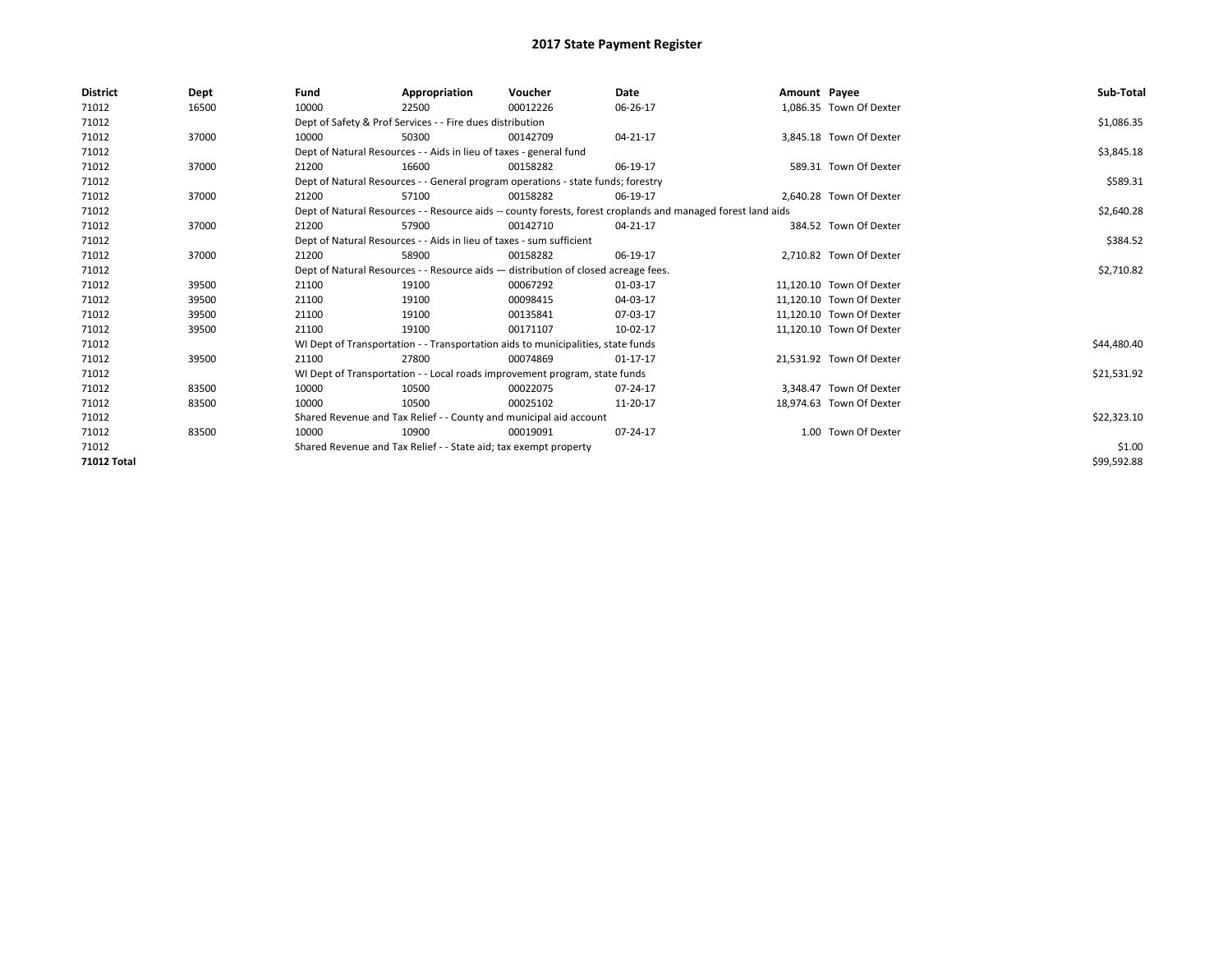| <b>District</b> | Dept  | Fund  | Appropriation                                                                      | Voucher  | Date                                                                                                         | Amount Payee |                                 | Sub-Total    |
|-----------------|-------|-------|------------------------------------------------------------------------------------|----------|--------------------------------------------------------------------------------------------------------------|--------------|---------------------------------|--------------|
| 71014           | 16500 | 10000 | 22500                                                                              | 00012227 | 06-26-17                                                                                                     |              | 23,398.43 Town Of Grand Rapids  |              |
| 71014           |       |       | Dept of Safety & Prof Services - - Fire dues distribution                          |          |                                                                                                              |              |                                 | \$23,398.43  |
| 71014           | 37000 | 21200 | 16600                                                                              | 00158283 | 06-19-17                                                                                                     |              | 570.62 Town Of Grand Rapids     |              |
| 71014           |       |       | Dept of Natural Resources - - General program operations - state funds; forestry   |          |                                                                                                              |              |                                 | \$570.62     |
| 71014           | 37000 | 21200 | 57100                                                                              | 00158283 | 06-19-17                                                                                                     |              | 272.76 Town Of Grand Rapids     |              |
| 71014           |       |       |                                                                                    |          | Dept of Natural Resources - - Resource aids -- county forests, forest croplands and managed forest land aids |              |                                 | \$272.76     |
| 71014           | 37000 | 21200 | 57900                                                                              | 00143528 | 04-21-17                                                                                                     |              | 126.10 Town Of Grand Rapids     |              |
| 71014           |       |       | Dept of Natural Resources - - Aids in lieu of taxes - sum sufficient               |          |                                                                                                              |              |                                 | \$126.10     |
| 71014           | 37000 | 21200 | 58900                                                                              | 00158283 | 06-19-17                                                                                                     |              | 2,624.83 Town Of Grand Rapids   |              |
| 71014           |       |       | Dept of Natural Resources - - Resource aids - distribution of closed acreage fees. |          |                                                                                                              |              |                                 | \$2,624.83   |
| 71014           | 37000 | 27400 | 67000                                                                              | 00154441 | 06-01-17                                                                                                     |              | 11,325.46 Town Of Grand Rapids  |              |
| 71014           |       |       | Dept of Natural Resources - - Financial assistance for responsible units           |          |                                                                                                              |              |                                 | \$11,325.46  |
| 71014           | 37000 | 27400 | 67300                                                                              | 00154441 | 06-01-17                                                                                                     |              | 1,974.16 Town Of Grand Rapids   |              |
| 71014           |       |       | Dept of Natural Resources - - Recycling consolidation grants                       |          |                                                                                                              |              |                                 | \$1,974.16   |
| 71014           | 39500 | 21100 | 18500                                                                              | 00130302 | 06-28-17                                                                                                     |              | 4,000.00 Town Of Grand Rapids   |              |
| 71014           |       |       | WI Dept of Transportation - - Highway safety, local assistance, federal funds      |          |                                                                                                              |              |                                 | \$4,000.00   |
| 71014           | 39500 | 21100 | 19100                                                                              | 00067293 | 01-03-17                                                                                                     |              | 51,290.08 Town Of Grand Rapids  |              |
| 71014           | 39500 | 21100 | 19100                                                                              | 00098416 | 04-03-17                                                                                                     |              | 51,290.08 Town Of Grand Rapids  |              |
| 71014           | 39500 | 21100 | 19100                                                                              | 00135842 | 07-03-17                                                                                                     |              | 51,290.08 Town Of Grand Rapids  |              |
| 71014           | 39500 | 21100 | 19100                                                                              | 00171108 | 10-02-17                                                                                                     |              | 51,290.10 Town Of Grand Rapids  |              |
| 71014           |       |       | WI Dept of Transportation - - Transportation aids to municipalities, state funds   |          |                                                                                                              |              |                                 | \$205,160.34 |
| 71014           | 45500 | 10000 | 23100                                                                              | 00035856 | 10-16-17                                                                                                     |              | 1,120.00 Town Of Grand Rapids   |              |
| 71014           |       |       | Department of Justice - - Law enforcement training fund, local assistance          |          |                                                                                                              |              |                                 | \$1,120.00   |
| 71014           | 45500 | 10000 | 28400                                                                              | 00030962 | 07-03-17                                                                                                     |              | 618.13 Town Of Grand Rapids     |              |
| 71014           | 45500 | 10000 | 28400                                                                              | 00032558 | 08-04-17                                                                                                     |              | 1,941.67 Town Of Grand Rapids   |              |
| 71014           |       |       | Department of Justice - - Internet Crimes Against Childr                           |          |                                                                                                              |              |                                 | \$2,559.80   |
| 71014           | 83500 | 10000 | 10500                                                                              | 00022076 | 07-24-17                                                                                                     |              | 35,592.41 Town Of Grand Rapids  |              |
| 71014           | 83500 | 10000 | 10500                                                                              | 00025103 | 11-20-17                                                                                                     |              | 201,690.35 Town Of Grand Rapids |              |
| 71014           |       |       | Shared Revenue and Tax Relief - - County and municipal aid account                 |          |                                                                                                              |              |                                 | \$237,282.76 |
| 71014           | 83500 | 10000 | 10900                                                                              | 00019092 | 07-24-17                                                                                                     |              | 437.00 Town Of Grand Rapids     |              |
| 71014           |       |       | Shared Revenue and Tax Relief - - State aid; tax exempt property                   |          |                                                                                                              |              |                                 | \$437.00     |
| 71014           | 83500 | 10000 | 11000                                                                              | 00022076 | 07-24-17                                                                                                     |              | 624.26 Town Of Grand Rapids     |              |
| 71014           | 83500 | 10000 | 11000                                                                              | 00025103 | 11-20-17                                                                                                     |              | 2,887.74 Town Of Grand Rapids   |              |
| 71014           |       |       | Shared Revenue and Tax Relief - - Public utility distribution account              |          |                                                                                                              |              |                                 | \$3,512.00   |
| 71014           | 83500 | 10000 | 50100                                                                              | 00015466 | 01-31-17                                                                                                     |              | 3,234.88 Town Of Grand Rapids   |              |
| 71014           |       |       | Shared Revenue and Tax Relief - - Payments for municipal services                  |          |                                                                                                              |              |                                 | \$3,234.88   |
| 71014           | 83500 | 52100 | 36300                                                                              | 00016106 | 03-27-17                                                                                                     |              | 2,695.91 Town Of Grand Rapids   |              |
| 71014           |       |       | Shared Revenue and Tax Relief - - Lottery and gaming credit                        |          |                                                                                                              |              |                                 | \$2,695.91   |
| 71014 Total     |       |       |                                                                                    |          |                                                                                                              |              |                                 | \$500,295.05 |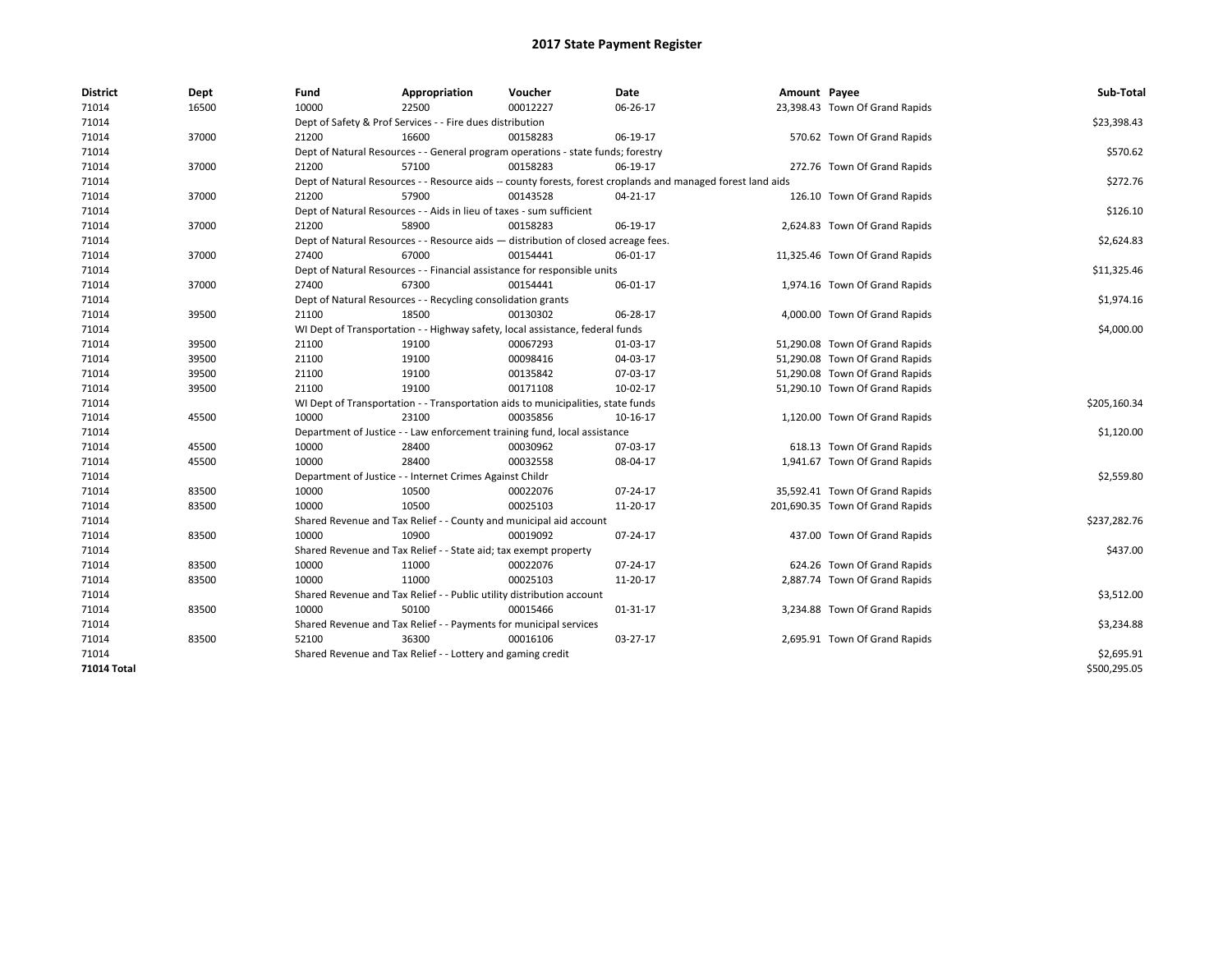| District    | Dept  | Fund  | Appropriation                                                                      | Voucher  | Date                                                                                                         | Amount Payee |                          | Sub-Total    |
|-------------|-------|-------|------------------------------------------------------------------------------------|----------|--------------------------------------------------------------------------------------------------------------|--------------|--------------------------|--------------|
| 71016       | 16500 | 10000 | 22500                                                                              | 00012228 | 06-26-17                                                                                                     |              | 2.047.87 Town Of Hansen  |              |
| 71016       |       |       | Dept of Safety & Prof Services - - Fire dues distribution                          |          |                                                                                                              |              |                          | \$2,047.87   |
| 71016       | 37000 | 21200 | 16600                                                                              | 00158284 | 06-19-17                                                                                                     |              | 787.73 Town Of Hansen    |              |
| 71016       |       |       | Dept of Natural Resources - - General program operations - state funds; forestry   |          |                                                                                                              |              |                          | \$787.73     |
| 71016       | 37000 | 21200 | 57100                                                                              | 00158284 | 06-19-17                                                                                                     |              | 368.93 Town Of Hansen    |              |
| 71016       |       |       |                                                                                    |          | Dept of Natural Resources - - Resource aids -- county forests, forest croplands and managed forest land aids |              |                          | \$368.93     |
| 71016       | 37000 | 21200 | 58900                                                                              | 00158284 | 06-19-17                                                                                                     |              | 3,623.56 Town Of Hansen  |              |
| 71016       |       |       | Dept of Natural Resources - - Resource aids - distribution of closed acreage fees. |          |                                                                                                              |              |                          | \$3,623.56   |
| 71016       | 39500 | 21100 | 19100                                                                              | 00067294 | 01-03-17                                                                                                     |              | 12.609.60 Town Of Hansen |              |
| 71016       | 39500 | 21100 | 19100                                                                              | 00098417 | 04-03-17                                                                                                     |              | 12,609.60 Town Of Hansen |              |
| 71016       | 39500 | 21100 | 19100                                                                              | 00135843 | 07-03-17                                                                                                     |              | 12,609.60 Town Of Hansen |              |
| 71016       | 39500 | 21100 | 19100                                                                              | 00171109 | 10-02-17                                                                                                     |              | 12,609.63 Town Of Hansen |              |
| 71016       |       |       | WI Dept of Transportation - - Transportation aids to municipalities, state funds   |          |                                                                                                              |              |                          | \$50,438.43  |
| 71016       | 83500 | 10000 | 10500                                                                              | 00022077 | 07-24-17                                                                                                     |              | 7.899.25 Town Of Hansen  |              |
| 71016       | 83500 | 10000 | 10500                                                                              | 00025104 | 11-20-17                                                                                                     |              | 44,762.41 Town Of Hansen |              |
| 71016       |       |       | Shared Revenue and Tax Relief - - County and municipal aid account                 |          |                                                                                                              |              |                          | \$52,661.66  |
| 71016       | 83500 | 10000 | 10900                                                                              | 00019093 | 07-24-17                                                                                                     |              | 30.00 Town Of Hansen     |              |
| 71016       |       |       | Shared Revenue and Tax Relief - - State aid; tax exempt property                   |          |                                                                                                              |              |                          | \$30.00      |
| 71016 Total |       |       |                                                                                    |          |                                                                                                              |              |                          | \$109,958.18 |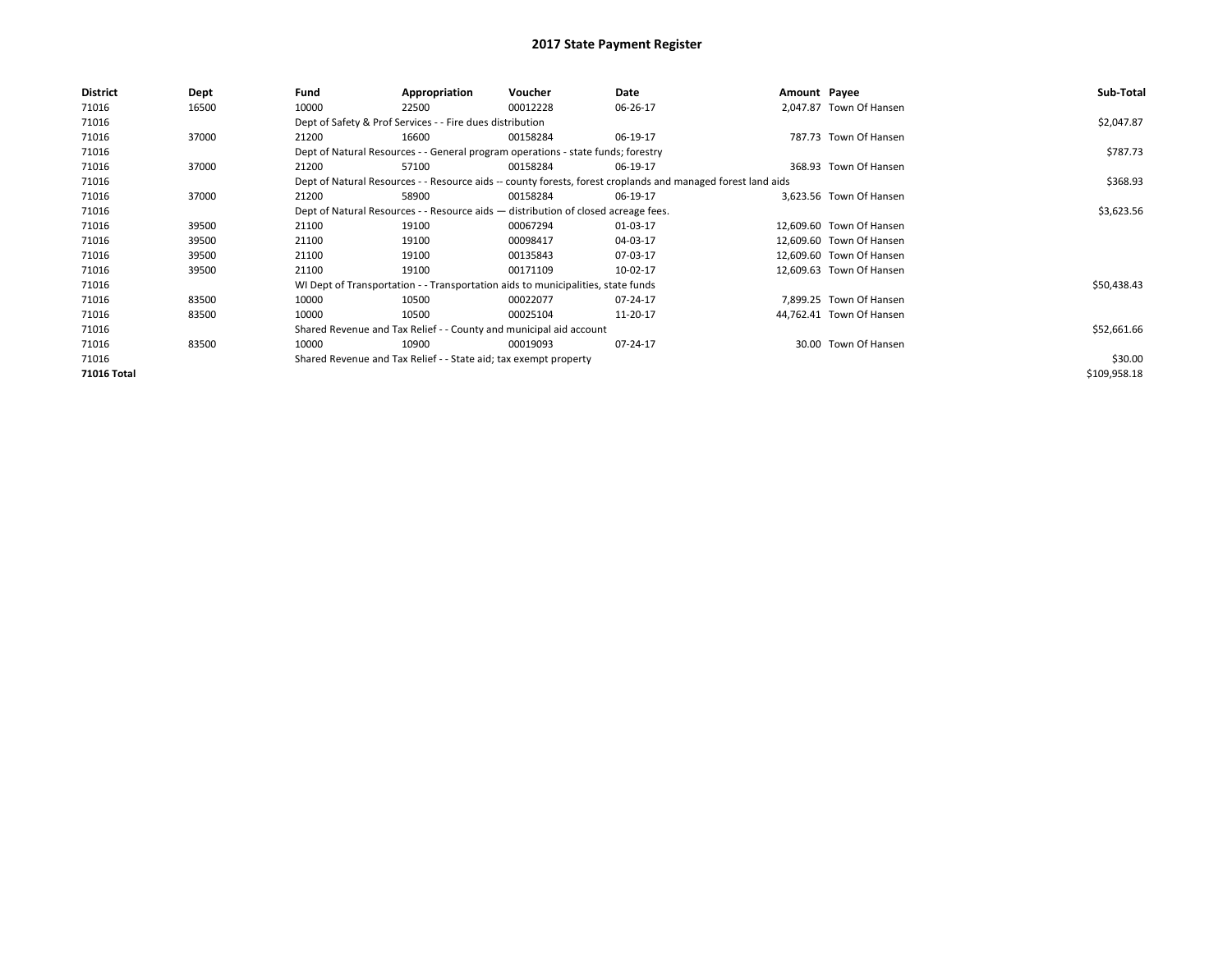| <b>District</b> | Dept  | Fund  | Appropriation                                                                      | Voucher  | Date                                                                                                         | Amount Payee |                         | Sub-Total   |
|-----------------|-------|-------|------------------------------------------------------------------------------------|----------|--------------------------------------------------------------------------------------------------------------|--------------|-------------------------|-------------|
| 71018           | 16500 | 10000 | 22500                                                                              | 00012229 | 06-26-17                                                                                                     |              | 695.26 Hiles, Town of   |             |
| 71018           |       |       | Dept of Safety & Prof Services - - Fire dues distribution                          |          |                                                                                                              |              |                         | \$695.26    |
| 71018           | 37000 | 10000 | 50300                                                                              | 00143122 | $04 - 21 - 17$                                                                                               |              | 32.00 Hiles, Town of    |             |
| 71018           |       |       | Dept of Natural Resources - - Aids in lieu of taxes - general fund                 |          |                                                                                                              |              |                         | \$32.00     |
| 71018           | 37000 | 21200 | 16600                                                                              | 00158285 | 06-19-17                                                                                                     |              | 1,303.97 Hiles, Town of |             |
| 71018           |       |       | Dept of Natural Resources - - General program operations - state funds; forestry   |          |                                                                                                              |              |                         | \$1,303.97  |
| 71018           | 37000 | 21200 | 57100                                                                              | 00158285 | 06-19-17                                                                                                     |              | 3,399.03 Hiles, Town of |             |
| 71018           |       |       |                                                                                    |          | Dept of Natural Resources - - Resource aids -- county forests, forest croplands and managed forest land aids |              |                         | \$3,399.03  |
| 71018           | 37000 | 21200 | 57900                                                                              | 00143121 | 04-21-17                                                                                                     |              | 284.80 Hiles, Town of   |             |
| 71018           |       |       | Dept of Natural Resources - - Aids in lieu of taxes - sum sufficient               |          |                                                                                                              |              |                         | \$284.80    |
| 71018           | 37000 | 21200 | 58900                                                                              | 00158285 | 06-19-17                                                                                                     |              | 5,998.26 Hiles, Town of |             |
| 71018           |       |       | Dept of Natural Resources - - Resource aids - distribution of closed acreage fees. |          |                                                                                                              |              |                         | \$5,998.26  |
| 71018           | 39500 | 21100 | 19100                                                                              | 00067295 | 01-03-17                                                                                                     |              | 8,323.56 Hiles, Town of |             |
| 71018           | 39500 | 21100 | 19100                                                                              | 00098418 | 04-03-17                                                                                                     |              | 8,323.56 Hiles, Town of |             |
| 71018           | 39500 | 21100 | 19100                                                                              | 00135844 | 07-03-17                                                                                                     |              | 8,323.56 Hiles, Town of |             |
| 71018           | 39500 | 21100 | 19100                                                                              | 00171110 | 10-02-17                                                                                                     |              | 8,323.56 Hiles, Town of |             |
| 71018           |       |       | WI Dept of Transportation - - Transportation aids to municipalities, state funds   |          |                                                                                                              |              |                         | \$33,294.24 |
| 71018           | 83500 | 10000 | 10500                                                                              | 00022078 | 07-24-17                                                                                                     |              | 1,603.34 Hiles, Town of |             |
| 71018           | 83500 | 10000 | 10500                                                                              | 00025105 | 11-20-17                                                                                                     |              | 9,085.61 Hiles, Town of |             |
| 71018           |       |       | Shared Revenue and Tax Relief - - County and municipal aid account                 |          |                                                                                                              |              |                         | \$10,688.95 |
| 71018 Total     |       |       |                                                                                    |          |                                                                                                              |              |                         | \$55,696.51 |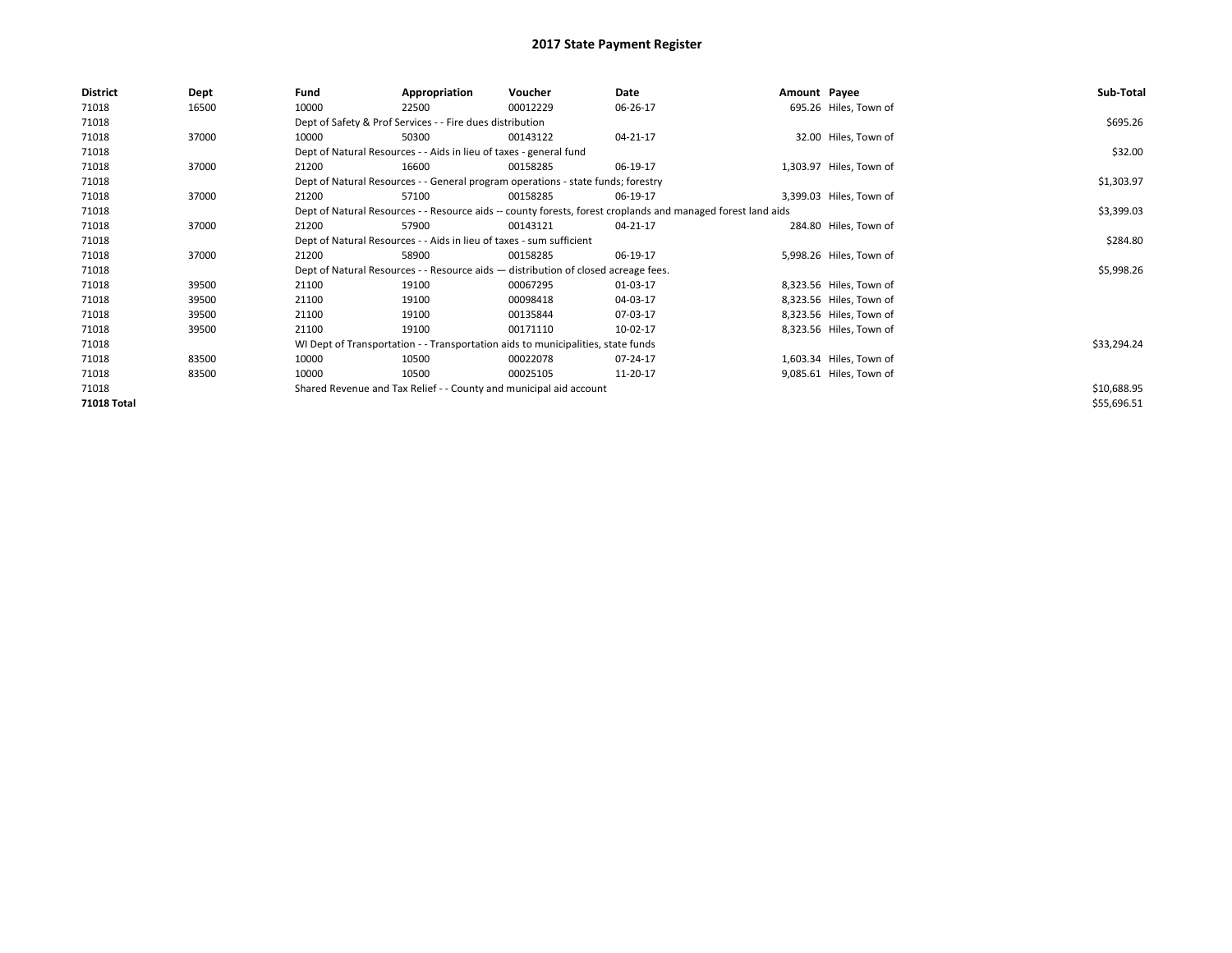| <b>District</b> | Dept  | Fund                                                                             | Appropriation                                                                      | Voucher  | Date                                                                                                         | Amount Payee |                           | Sub-Total    |
|-----------------|-------|----------------------------------------------------------------------------------|------------------------------------------------------------------------------------|----------|--------------------------------------------------------------------------------------------------------------|--------------|---------------------------|--------------|
| 71020           | 16500 | 10000                                                                            | 22500                                                                              | 00012230 | 06-26-17                                                                                                     |              | 6,234.91 Town of Lincoln  |              |
| 71020           |       |                                                                                  | Dept of Safety & Prof Services - - Fire dues distribution                          |          |                                                                                                              |              |                           | \$6,234.91   |
| 71020           | 37000 | 21200                                                                            | 16600                                                                              | 00158286 | 06-19-17                                                                                                     |              | 75.60 Town of Lincoln     |              |
| 71020           |       | Dept of Natural Resources - - General program operations - state funds; forestry |                                                                                    | \$75.60  |                                                                                                              |              |                           |              |
| 71020           | 37000 | 21200                                                                            | 57100                                                                              | 00158286 | 06-19-17                                                                                                     |              | 36.80 Town of Lincoln     |              |
| 71020           |       |                                                                                  |                                                                                    |          | Dept of Natural Resources - - Resource aids -- county forests, forest croplands and managed forest land aids |              |                           | \$36.80      |
| 71020           | 37000 | 21200                                                                            | 58900                                                                              | 00158286 | 06-19-17                                                                                                     |              | 347.75 Town of Lincoln    |              |
| 71020           |       |                                                                                  | Dept of Natural Resources - - Resource aids - distribution of closed acreage fees. |          |                                                                                                              |              |                           | \$347.75     |
| 71020           | 39500 | 21100                                                                            | 19100                                                                              | 00067296 | 01-03-17                                                                                                     |              | 26,446.02 Town of Lincoln |              |
| 71020           | 39500 | 21100                                                                            | 19100                                                                              | 00098419 | 04-03-17                                                                                                     |              | 26,446.02 Town of Lincoln |              |
| 71020           | 39500 | 21100                                                                            | 19100                                                                              | 00135845 | 07-03-17                                                                                                     |              | 26,446.02 Town of Lincoln |              |
| 71020           | 39500 | 21100                                                                            | 19100                                                                              | 00171111 | 10-02-17                                                                                                     |              | 26,446.02 Town of Lincoln |              |
| 71020           |       |                                                                                  | WI Dept of Transportation - - Transportation aids to municipalities, state funds   |          |                                                                                                              |              |                           | \$105,784.08 |
| 71020           | 83500 | 10000                                                                            | 10500                                                                              | 00022079 | 07-24-17                                                                                                     |              | 4,146.21 Town of Lincoln  |              |
| 71020           | 83500 | 10000                                                                            | 10500                                                                              | 00025106 | 11-20-17                                                                                                     |              | 23,495.21 Town of Lincoln |              |
| 71020           |       |                                                                                  | Shared Revenue and Tax Relief - - County and municipal aid account                 |          |                                                                                                              |              |                           | \$27,641.42  |
| 71020           | 83500 | 10000                                                                            | 10900                                                                              | 00019094 | 07-24-17                                                                                                     |              | 69.00 Town of Lincoln     |              |
| 71020           |       |                                                                                  | Shared Revenue and Tax Relief - - State aid; tax exempt property                   |          |                                                                                                              |              |                           | \$69.00      |
| 71020           | 83500 | 10000                                                                            | 11000                                                                              | 00022079 | 07-24-17                                                                                                     |              | 75.07 Town of Lincoln     |              |
| 71020           | 83500 | 10000                                                                            | 11000                                                                              | 00025106 | 11-20-17                                                                                                     |              | 466.16 Town of Lincoln    |              |
| 71020           |       |                                                                                  | Shared Revenue and Tax Relief - - Public utility distribution account              |          |                                                                                                              |              |                           | \$541.23     |
| 71020 Total     |       |                                                                                  |                                                                                    |          |                                                                                                              |              |                           | \$140,730.79 |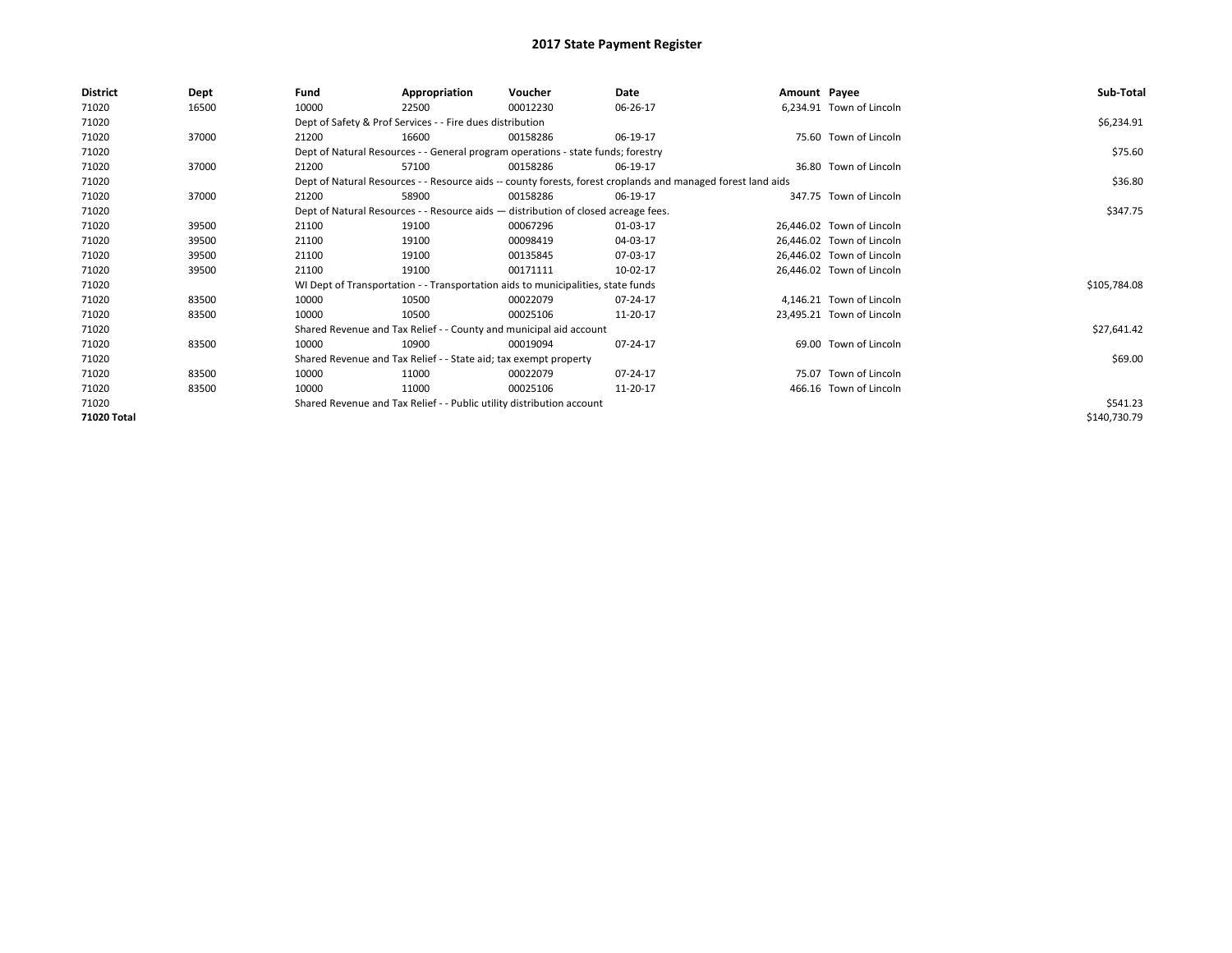| District           | Dept  | Fund  | Appropriation                                                                                                | Voucher  | Date     | Amount Payee |                              | Sub-Total   |  |  |  |
|--------------------|-------|-------|--------------------------------------------------------------------------------------------------------------|----------|----------|--------------|------------------------------|-------------|--|--|--|
| 71022              | 16500 | 10000 | 22500                                                                                                        | 00012231 | 06-26-17 |              | 2,905.36 Town Of Marshfield  |             |  |  |  |
| 71022              |       |       | Dept of Safety & Prof Services - - Fire dues distribution                                                    |          |          |              |                              | \$2,905.36  |  |  |  |
| 71022              | 37000 | 21200 | 16600                                                                                                        | 00158287 | 06-19-17 |              | 45.01 Town Of Marshfield     |             |  |  |  |
| 71022              |       |       | Dept of Natural Resources - - General program operations - state funds; forestry                             |          |          |              |                              | \$45.01     |  |  |  |
| 71022              | 37000 | 21200 | 57100                                                                                                        | 00158287 | 06-19-17 |              | 20.60 Town Of Marshfield     |             |  |  |  |
| 71022              |       |       | Dept of Natural Resources - - Resource aids -- county forests, forest croplands and managed forest land aids |          |          |              |                              |             |  |  |  |
| 71022              | 37000 | 21200 | 58900                                                                                                        | 00158287 | 06-19-17 |              | 207.04 Town Of Marshfield    |             |  |  |  |
| 71022              |       |       | Dept of Natural Resources - - Resource aids - distribution of closed acreage fees.                           |          |          |              |                              | \$207.04    |  |  |  |
| 71022              | 39500 | 21100 | 19100                                                                                                        | 00067297 | 01-03-17 |              | 13.663.41 Town Of Marshfield |             |  |  |  |
| 71022              | 39500 | 21100 | 19100                                                                                                        | 00098420 | 04-03-17 |              | 13,663.41 Town Of Marshfield |             |  |  |  |
| 71022              | 39500 | 21100 | 19100                                                                                                        | 00135846 | 07-03-17 |              | 13,663.41 Town Of Marshfield |             |  |  |  |
| 71022              | 39500 | 21100 | 19100                                                                                                        | 00171112 | 10-02-17 |              | 13.663.41 Town Of Marshfield |             |  |  |  |
| 71022              |       |       | WI Dept of Transportation - - Transportation aids to municipalities, state funds                             |          |          |              |                              | \$54,653.64 |  |  |  |
| 71022              | 83500 | 10000 | 10500                                                                                                        | 00022080 | 07-24-17 |              | 3.213.74 Town Of Marshfield  |             |  |  |  |
| 71022              | 83500 | 10000 | 10500                                                                                                        | 00025107 | 11-20-17 |              | 18.211.18 Town Of Marshfield |             |  |  |  |
| 71022              |       |       | Shared Revenue and Tax Relief - - County and municipal aid account                                           |          |          |              |                              | \$21,424.92 |  |  |  |
| 71022              | 83500 | 10000 | 10900                                                                                                        | 00019095 | 07-24-17 |              | 291.00 Town Of Marshfield    |             |  |  |  |
| 71022              |       |       | Shared Revenue and Tax Relief - - State aid; tax exempt property                                             |          |          |              |                              | \$291.00    |  |  |  |
| <b>71022 Total</b> |       |       |                                                                                                              |          |          |              |                              | \$79,547.57 |  |  |  |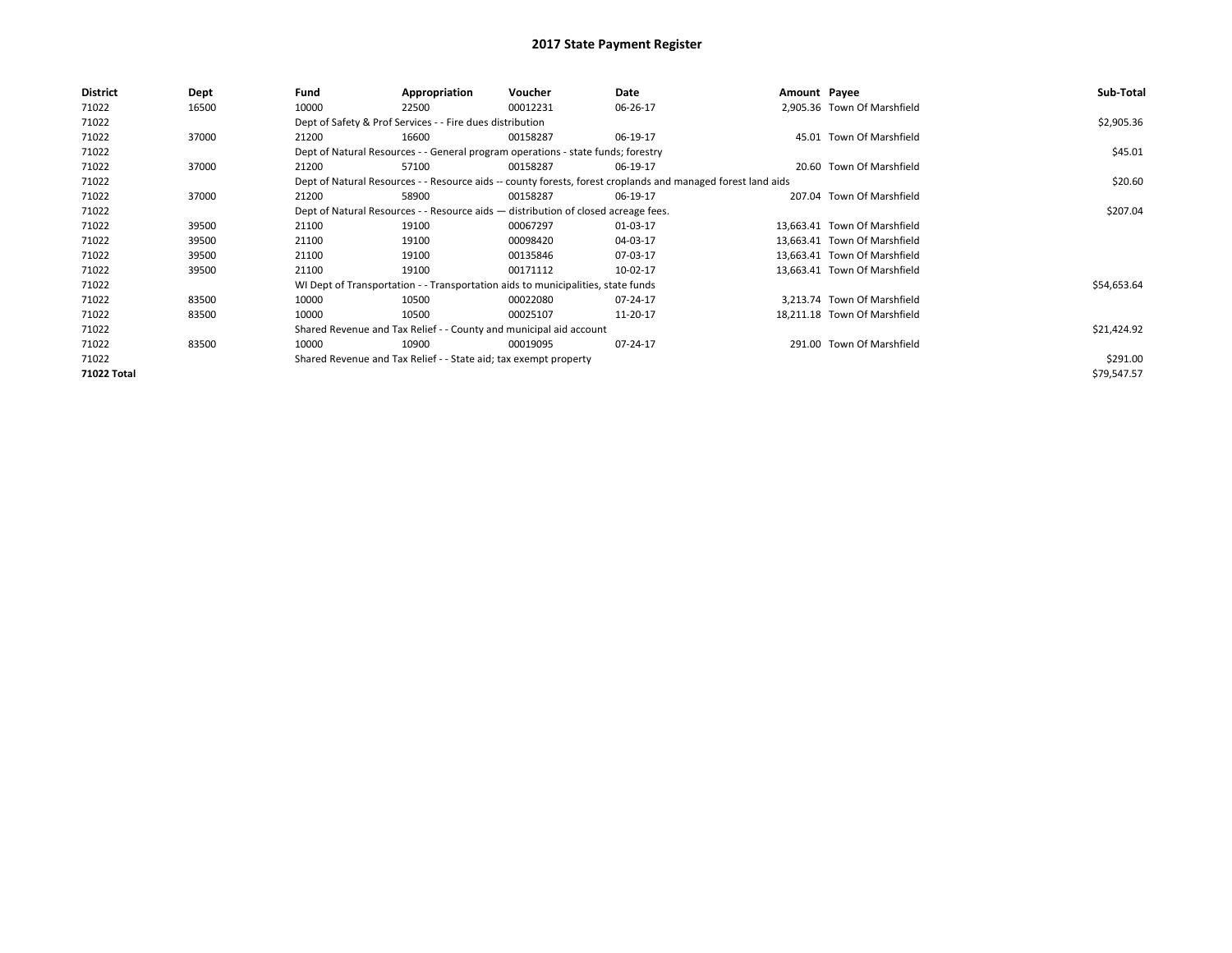| <b>District</b>    | Dept  | Fund  | Appropriation                                                                      | Voucher  | Date                                                                                                         | Amount Payee |                             | Sub-Total    |
|--------------------|-------|-------|------------------------------------------------------------------------------------|----------|--------------------------------------------------------------------------------------------------------------|--------------|-----------------------------|--------------|
| 71024              | 16500 | 10000 | 22500                                                                              | 00012232 | 06-26-17                                                                                                     |              | 1,692.38 Town Of Milladore  |              |
| 71024              |       |       | Dept of Safety & Prof Services - - Fire dues distribution                          |          |                                                                                                              |              |                             | \$1,692.38   |
| 71024              | 37000 | 10000 | 50300                                                                              | 00126582 | 02-07-17                                                                                                     |              | 4.980.96 Town Of Milladore  |              |
| 71024              | 37000 | 10000 | 50300                                                                              | 00143264 | $04 - 21 - 17$                                                                                               |              | 519.91 Town Of Milladore    |              |
| 71024              |       |       | Dept of Natural Resources - - Aids in lieu of taxes - general fund                 |          |                                                                                                              |              |                             | \$5,500.87   |
| 71024              | 37000 | 21200 | 16600                                                                              | 00158288 | 06-19-17                                                                                                     |              | 287.92 Town Of Milladore    |              |
| 71024              |       |       | Dept of Natural Resources - - General program operations - state funds; forestry   |          |                                                                                                              |              |                             | \$287.92     |
| 71024              | 37000 | 21200 | 57100                                                                              | 00158288 | 06-19-17                                                                                                     |              | 134.37 Town Of Milladore    |              |
| 71024              |       |       |                                                                                    |          | Dept of Natural Resources - - Resource aids -- county forests, forest croplands and managed forest land aids |              |                             | \$134.37     |
| 71024              | 37000 | 21200 | 57900                                                                              | 00143265 | 04-21-17                                                                                                     |              | 2,178.43 Town Of Milladore  |              |
| 71024              |       |       | Dept of Natural Resources - - Aids in lieu of taxes - sum sufficient               |          |                                                                                                              |              |                             | \$2,178.43   |
| 71024              | 37000 | 21200 | 58900                                                                              | 00158288 | 06-19-17                                                                                                     |              | 1,324.41 Town Of Milladore  |              |
| 71024              |       |       | Dept of Natural Resources - - Resource aids - distribution of closed acreage fees. |          |                                                                                                              |              |                             | \$1,324.41   |
| 71024              | 37000 | 27400 | 67000                                                                              | 00154203 | 06-01-17                                                                                                     |              | 2,033.23 Town Of Milladore  |              |
| 71024              |       |       | Dept of Natural Resources - - Financial assistance for responsible units           |          |                                                                                                              |              |                             | \$2,033.23   |
| 71024              | 37000 | 27400 | 67300                                                                              | 00154203 | 06-01-17                                                                                                     |              | 175.60 Town Of Milladore    |              |
| 71024              |       |       | Dept of Natural Resources - - Recycling consolidation grants                       |          |                                                                                                              |              |                             | \$175.60     |
| 71024              | 39500 | 21100 | 19100                                                                              | 00067298 | 01-03-17                                                                                                     |              | 24,739.47 Town Of Milladore |              |
| 71024              | 39500 | 21100 | 19100                                                                              | 00098421 | 04-03-17                                                                                                     |              | 24,739.47 Town Of Milladore |              |
| 71024              | 39500 | 21100 | 19100                                                                              | 00135847 | 07-03-17                                                                                                     |              | 24,739.47 Town Of Milladore |              |
| 71024              | 39500 | 21100 | 19100                                                                              | 00171113 | 10-02-17                                                                                                     |              | 24,739.47 Town Of Milladore |              |
| 71024              |       |       | WI Dept of Transportation - - Transportation aids to municipalities, state funds   |          |                                                                                                              |              |                             | \$98,957.88  |
| 71024              | 83500 | 10000 | 10500                                                                              | 00022081 | 07-24-17                                                                                                     |              | 5,907.54 Town Of Milladore  |              |
| 71024              | 83500 | 10000 | 10500                                                                              | 00025108 | 11-20-17                                                                                                     |              | 33,687.33 Town Of Milladore |              |
| 71024              |       |       | Shared Revenue and Tax Relief - - County and municipal aid account                 |          |                                                                                                              |              |                             | \$39,594.87  |
| 71024              | 83500 | 10000 | 10900                                                                              | 00019096 | 07-24-17                                                                                                     |              | 37.00 Town Of Milladore     |              |
| 71024              |       |       | Shared Revenue and Tax Relief - - State aid; tax exempt property                   |          |                                                                                                              |              |                             | \$37.00      |
| 71024              | 83500 | 10000 | 11000                                                                              | 00022081 | 07-24-17                                                                                                     |              | 979.32 Town Of Milladore    |              |
| 71024              | 83500 | 10000 | 11000                                                                              | 00025108 | 11-20-17                                                                                                     |              | 5,771.82 Town Of Milladore  |              |
| 71024              |       |       | Shared Revenue and Tax Relief - - Public utility distribution account              |          |                                                                                                              |              |                             | \$6,751.14   |
| <b>71024 Total</b> |       |       |                                                                                    |          |                                                                                                              |              |                             | \$158.668.10 |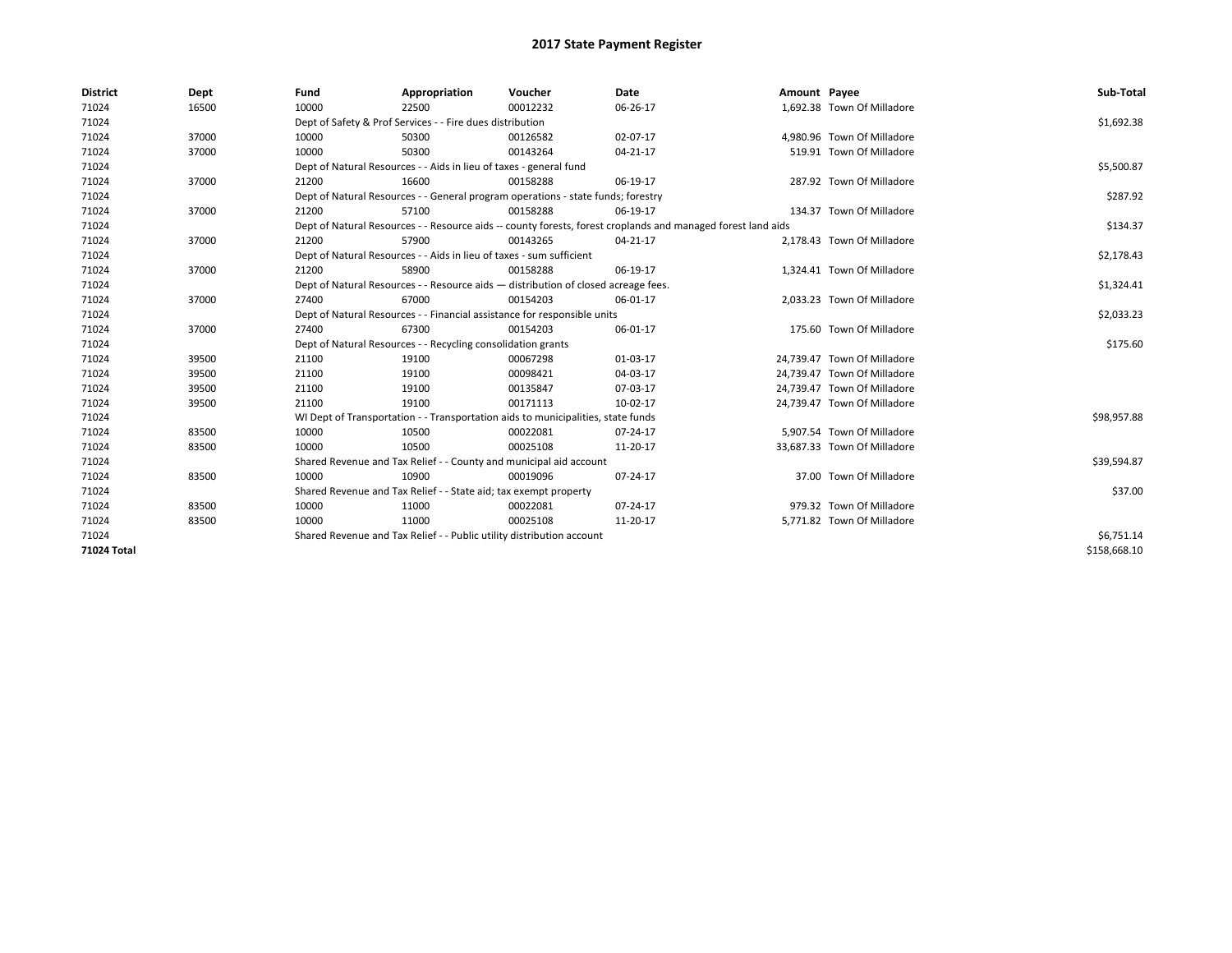| <b>District</b> | Dept  | Fund  | Appropriation                                                                                                | Voucher  | Date       | Amount Payee |                                | Sub-Total    |
|-----------------|-------|-------|--------------------------------------------------------------------------------------------------------------|----------|------------|--------------|--------------------------------|--------------|
| 71026           | 16500 | 10000 | 22500                                                                                                        | 00012233 | 06-26-17   |              | 3.437.05 Town Of Port Edwards  |              |
| 71026           |       |       | Dept of Safety & Prof Services - - Fire dues distribution                                                    |          |            |              |                                | \$3,437.05   |
| 71026           | 37000 | 21200 | 16600                                                                                                        | 00158289 | 06-19-17   |              | 1.050.25 Town Of Port Edwards  |              |
| 71026           |       |       | Dept of Natural Resources - - General program operations - state funds; forestry                             |          |            |              |                                | \$1,050.25   |
| 71026           | 37000 | 21200 | 57100                                                                                                        | 00158289 | 06-19-17   |              | 2.260.27 Town Of Port Edwards  |              |
| 71026           |       |       | Dept of Natural Resources - - Resource aids -- county forests, forest croplands and managed forest land aids |          |            |              |                                | \$2,260.27   |
| 71026           | 37000 | 21200 | 58900                                                                                                        | 00158289 | 06-19-17   |              | 4.831.17 Town Of Port Edwards  |              |
| 71026           |       |       | Dept of Natural Resources - - Resource aids - distribution of closed acreage fees.                           |          |            |              |                                | \$4,831.17   |
| 71026           | 37000 | 27400 | 67000                                                                                                        | 00154301 | 06-01-17   |              | 3,941.28 Town Of Port Edwards  |              |
| 71026           |       |       | Dept of Natural Resources - - Financial assistance for responsible units                                     |          |            |              |                                | \$3,941.28   |
| 71026           | 39500 | 21100 | 19100                                                                                                        | 00067299 | 01-03-17   |              | 22.229.19 Town Of Port Edwards |              |
| 71026           | 39500 | 21100 | 19100                                                                                                        | 00098422 | 04-03-17   |              | 22.229.19 Town Of Port Edwards |              |
| 71026           | 39500 | 21100 | 19100                                                                                                        | 00135848 | 07-03-17   |              | 22.229.19 Town Of Port Edwards |              |
| 71026           | 39500 | 21100 | 19100                                                                                                        | 00171114 | 10-02-17   |              | 22,229.19 Town Of Port Edwards |              |
| 71026           |       |       | WI Dept of Transportation - - Transportation aids to municipalities, state funds                             |          |            |              |                                | \$88,916.76  |
| 71026           | 39500 | 21100 | 27800                                                                                                        | 00072167 | $01-10-17$ |              | 21,531.92 Town Of Port Edwards |              |
| 71026           |       |       | WI Dept of Transportation - - Local roads improvement program, state funds                                   |          |            |              |                                | \$21,531.92  |
| 71026           | 83500 | 10000 | 10500                                                                                                        | 00022082 | 07-24-17   |              | 6.795.12 Town Of Port Edwards  |              |
| 71026           | 83500 | 10000 | 10500                                                                                                        | 00025109 | 11-20-17   |              | 38.505.67 Town Of Port Edwards |              |
| 71026           |       |       | Shared Revenue and Tax Relief - - County and municipal aid account                                           |          |            |              |                                | \$45,300.79  |
| 71026           | 83500 | 10000 | 10900                                                                                                        | 00019097 | 07-24-17   |              | 1.134.00 Town Of Port Edwards  |              |
| 71026           |       |       | Shared Revenue and Tax Relief - - State aid; tax exempt property                                             |          |            |              |                                | \$1,134.00   |
| 71026           | 83500 | 10000 | 11000                                                                                                        | 00022082 | 07-24-17   |              | 69.23 Town Of Port Edwards     |              |
| 71026           | 83500 | 10000 | 11000                                                                                                        | 00025109 | 11-20-17   |              | 389.27 Town Of Port Edwards    |              |
| 71026           |       |       | Shared Revenue and Tax Relief - - Public utility distribution account                                        |          |            |              |                                | \$458.50     |
| 71026 Total     |       |       |                                                                                                              |          |            |              |                                | \$172,861.99 |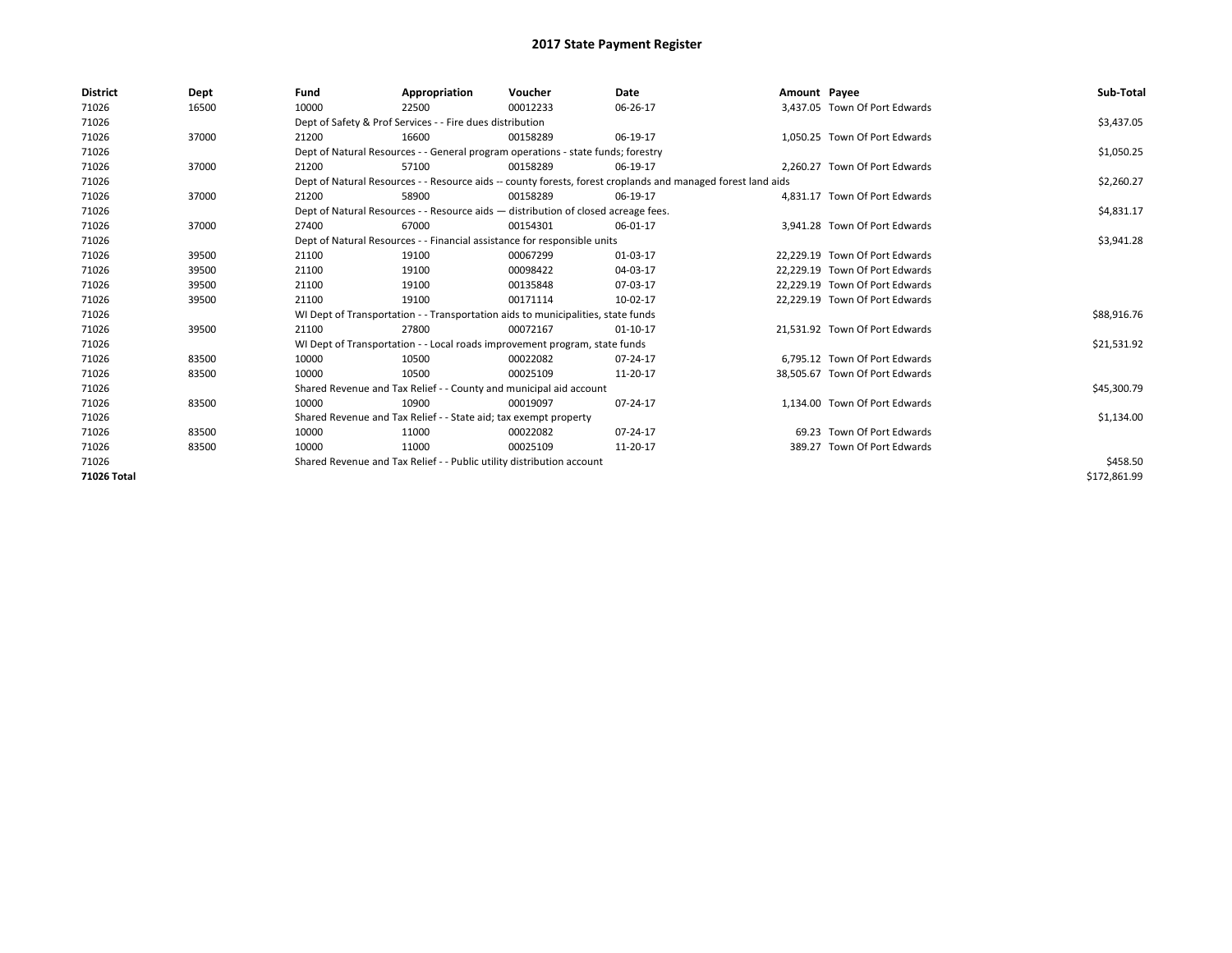| <b>District</b> | Dept  | Fund                                                              | Appropriation                                                         | Voucher                                                                            | Date                                                                                                         | Amount Payee |                             | Sub-Total    |
|-----------------|-------|-------------------------------------------------------------------|-----------------------------------------------------------------------|------------------------------------------------------------------------------------|--------------------------------------------------------------------------------------------------------------|--------------|-----------------------------|--------------|
| 71028           | 16500 | 10000                                                             | 22500                                                                 | 00012234                                                                           | 06-26-17                                                                                                     |              | 1,085.20 Town Of Remington  |              |
| 71028           |       |                                                                   | Dept of Safety & Prof Services - - Fire dues distribution             |                                                                                    |                                                                                                              |              |                             | \$1,085.20   |
| 71028           | 37000 | 10000                                                             | 50300                                                                 | 00126533                                                                           | 02-07-17                                                                                                     |              | 7,013.80 Town Of Remington  |              |
| 71028           | 37000 | 10000                                                             | 50300                                                                 | 00142623                                                                           | 04-21-17                                                                                                     |              | 3,559.90 Town Of Remington  |              |
| 71028           |       |                                                                   | Dept of Natural Resources - - Aids in lieu of taxes - general fund    |                                                                                    |                                                                                                              |              |                             | \$10,573.70  |
| 71028           | 37000 | 21200                                                             | 16600                                                                 | 00158290                                                                           | 06-19-17                                                                                                     |              | 967.87 Town Of Remington    |              |
| 71028           |       |                                                                   |                                                                       | Dept of Natural Resources - - General program operations - state funds; forestry   |                                                                                                              |              |                             | \$967.87     |
| 71028           | 37000 | 21200                                                             | 57100                                                                 | 00158290                                                                           | 06-19-17                                                                                                     |              | 2,539.89 Town Of Remington  |              |
| 71028           |       |                                                                   |                                                                       |                                                                                    | Dept of Natural Resources - - Resource aids -- county forests, forest croplands and managed forest land aids |              |                             | \$2,539.89   |
| 71028           | 37000 | 21200                                                             | 57900                                                                 | 00142622                                                                           | 04-21-17                                                                                                     |              | 3,091.27 Town Of Remington  |              |
| 71028           |       |                                                                   | Dept of Natural Resources - - Aids in lieu of taxes - sum sufficient  |                                                                                    |                                                                                                              |              |                             | \$3,091.27   |
| 71028           | 37000 | 21200                                                             | 58300                                                                 | 00136640                                                                           | 03-29-17                                                                                                     |              | 1,144.32 Town Of Remington  |              |
| 71028           |       |                                                                   |                                                                       | Dept of Natural Resources - - Recreation and resource aids, federal funds          |                                                                                                              |              |                             | \$1,144.32   |
| 71028           | 37000 | 21200                                                             | 58900                                                                 | 00158290                                                                           | 06-19-17                                                                                                     |              | 4,452.22 Town Of Remington  |              |
| 71028           |       |                                                                   |                                                                       | Dept of Natural Resources - - Resource aids - distribution of closed acreage fees. |                                                                                                              |              |                             | \$4,452.22   |
| 71028           | 39500 | 21100                                                             | 19100                                                                 | 00067300                                                                           | 01-03-17                                                                                                     |              | 23,913.72 Town Of Remington |              |
| 71028           | 39500 | 21100                                                             | 19100                                                                 | 00098423                                                                           | 04-03-17                                                                                                     |              | 23,913.72 Town Of Remington |              |
| 71028           | 39500 | 21100                                                             | 19100                                                                 | 00135849                                                                           | 07-03-17                                                                                                     |              | 23,913.72 Town Of Remington |              |
| 71028           | 39500 | 21100                                                             | 19100                                                                 | 00171115                                                                           | 10-02-17                                                                                                     |              | 23,913.72 Town Of Remington |              |
| 71028           |       |                                                                   |                                                                       | WI Dept of Transportation - - Transportation aids to municipalities, state funds   |                                                                                                              |              |                             | \$95,654.88  |
| 71028           | 83500 | 10000                                                             | 10500                                                                 | 00022083                                                                           | 07-24-17                                                                                                     |              | 3,227.91 Town Of Remington  |              |
| 71028           | 83500 | 10000                                                             | 10500                                                                 | 00025110                                                                           | 11-20-17                                                                                                     |              | 18,291.48 Town Of Remington |              |
| 71028           |       |                                                                   | Shared Revenue and Tax Relief - - County and municipal aid account    |                                                                                    |                                                                                                              |              |                             | \$21,519.39  |
| 71028           | 83500 | 10000                                                             | 10900                                                                 | 00019098                                                                           | 07-24-17                                                                                                     |              | 65.00 Town Of Remington     |              |
| 71028           |       |                                                                   | Shared Revenue and Tax Relief - - State aid; tax exempt property      |                                                                                    |                                                                                                              |              |                             | \$65.00      |
| 71028           | 83500 | 10000                                                             | 11000                                                                 | 00022083                                                                           | 07-24-17                                                                                                     |              | 57.70 Town Of Remington     |              |
| 71028           | 83500 | 10000                                                             | 11000                                                                 | 00025110                                                                           | 11-20-17                                                                                                     |              | 311.80 Town Of Remington    |              |
| 71028           |       |                                                                   | Shared Revenue and Tax Relief - - Public utility distribution account |                                                                                    |                                                                                                              |              |                             | \$369.50     |
| 71028           | 83500 | 10000                                                             | 50100                                                                 | 00015467                                                                           | 01-31-17                                                                                                     |              | 490.73 Town Of Remington    |              |
| 71028           |       | Shared Revenue and Tax Relief - - Payments for municipal services |                                                                       | \$490.73                                                                           |                                                                                                              |              |                             |              |
| 71028 Total     |       |                                                                   |                                                                       |                                                                                    |                                                                                                              |              |                             | \$141,953.97 |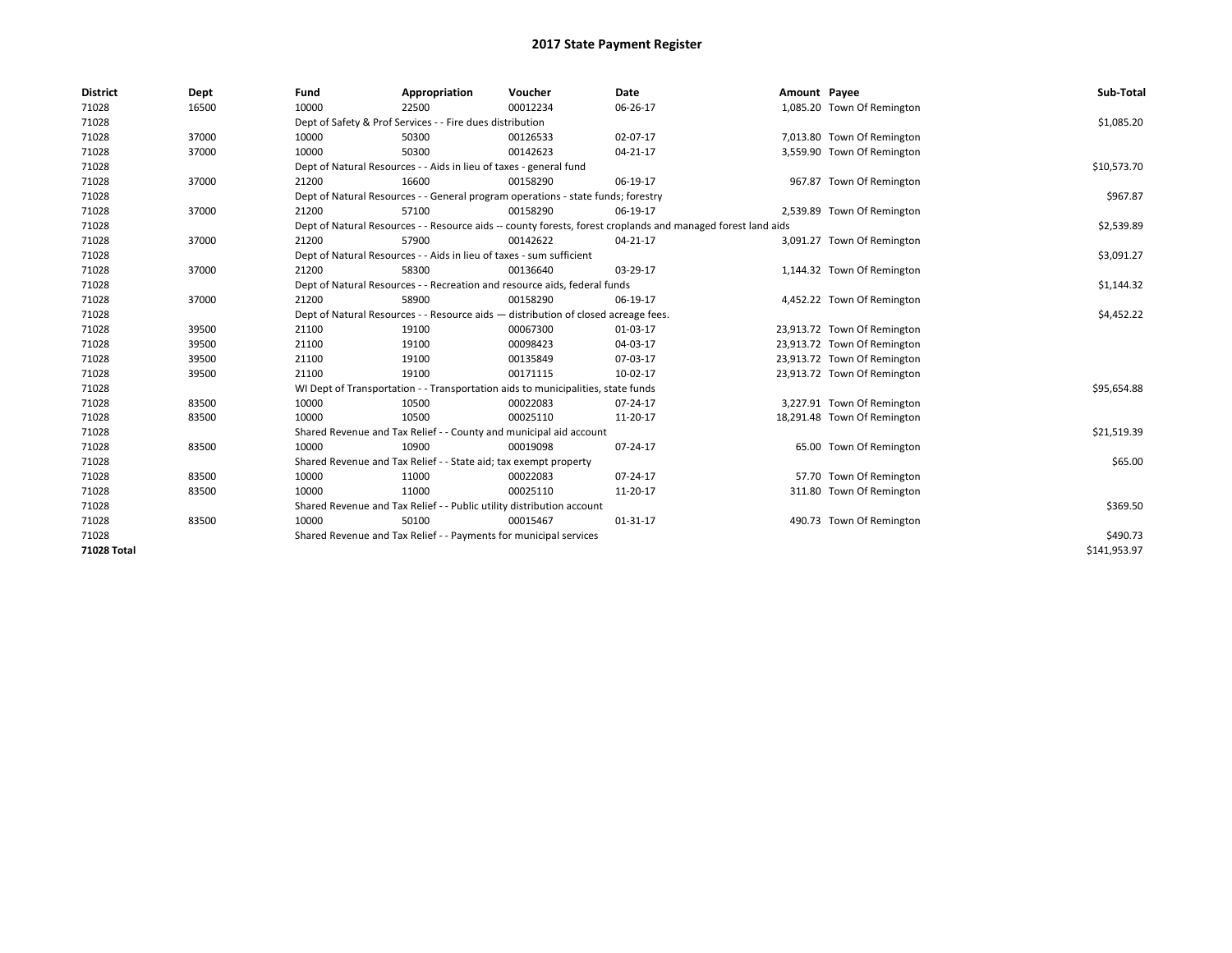| District    | Dept  | Fund  | Appropriation                                                                      | Voucher  | Date                                                                                                         | Amount Payee |                              | Sub-Total    |
|-------------|-------|-------|------------------------------------------------------------------------------------|----------|--------------------------------------------------------------------------------------------------------------|--------------|------------------------------|--------------|
| 71030       | 16500 | 10000 | 22500                                                                              | 00012235 | 06-26-17                                                                                                     |              | 4,089.13 Richfield, Town of  |              |
| 71030       |       |       | Dept of Safety & Prof Services - - Fire dues distribution                          |          |                                                                                                              |              |                              | \$4,089.13   |
| 71030       | 37000 | 21200 | 16600                                                                              | 00158291 | 06-19-17                                                                                                     |              | 761.02 Richfield, Town of    |              |
| 71030       |       |       | Dept of Natural Resources - - General program operations - state funds; forestry   |          |                                                                                                              |              |                              | \$761.02     |
| 71030       | 37000 | 21200 | 57100                                                                              | 00158291 | 06-19-17                                                                                                     |              | 472.11 Richfield, Town of    |              |
| 71030       |       |       |                                                                                    |          | Dept of Natural Resources - - Resource aids -- county forests, forest croplands and managed forest land aids |              |                              | \$472.11     |
| 71030       | 37000 | 21200 | 58900                                                                              | 00158291 | 06-19-17                                                                                                     |              | 3,500.69 Richfield, Town of  |              |
| 71030       |       |       | Dept of Natural Resources - - Resource aids - distribution of closed acreage fees. |          |                                                                                                              |              |                              | \$3,500.69   |
| 71030       | 39500 | 21100 | 19100                                                                              | 00067301 | 01-03-17                                                                                                     |              | 21,783.28 Richfield, Town of |              |
| 71030       | 39500 | 21100 | 19100                                                                              | 00098424 | 04-03-17                                                                                                     |              | 21,783.28 Richfield, Town of |              |
| 71030       | 39500 | 21100 | 19100                                                                              | 00135850 | 07-03-17                                                                                                     |              | 21,783.28 Richfield, Town of |              |
| 71030       | 39500 | 21100 | 19100                                                                              | 00171116 | 10-02-17                                                                                                     |              | 21,783.30 Richfield, Town of |              |
| 71030       |       |       | WI Dept of Transportation - - Transportation aids to municipalities, state funds   |          |                                                                                                              |              |                              | \$87,133.14  |
| 71030       | 83500 | 10000 | 10500                                                                              | 00022084 | 07-24-17                                                                                                     |              | 11,324.52 Richfield, Town of |              |
| 71030       | 83500 | 10000 | 10500                                                                              | 00025111 | 11-20-17                                                                                                     |              | 64,172.28 Richfield, Town of |              |
| 71030       |       |       | Shared Revenue and Tax Relief - - County and municipal aid account                 |          |                                                                                                              |              |                              | \$75,496.80  |
| 71030       | 83500 | 10000 | 10900                                                                              | 00019099 | 07-24-17                                                                                                     |              | 4.00 Richfield, Town of      |              |
| 71030       |       |       | Shared Revenue and Tax Relief - - State aid; tax exempt property                   |          |                                                                                                              |              |                              | \$4.00       |
| 71030 Total |       |       |                                                                                    |          |                                                                                                              |              |                              | \$171,456.89 |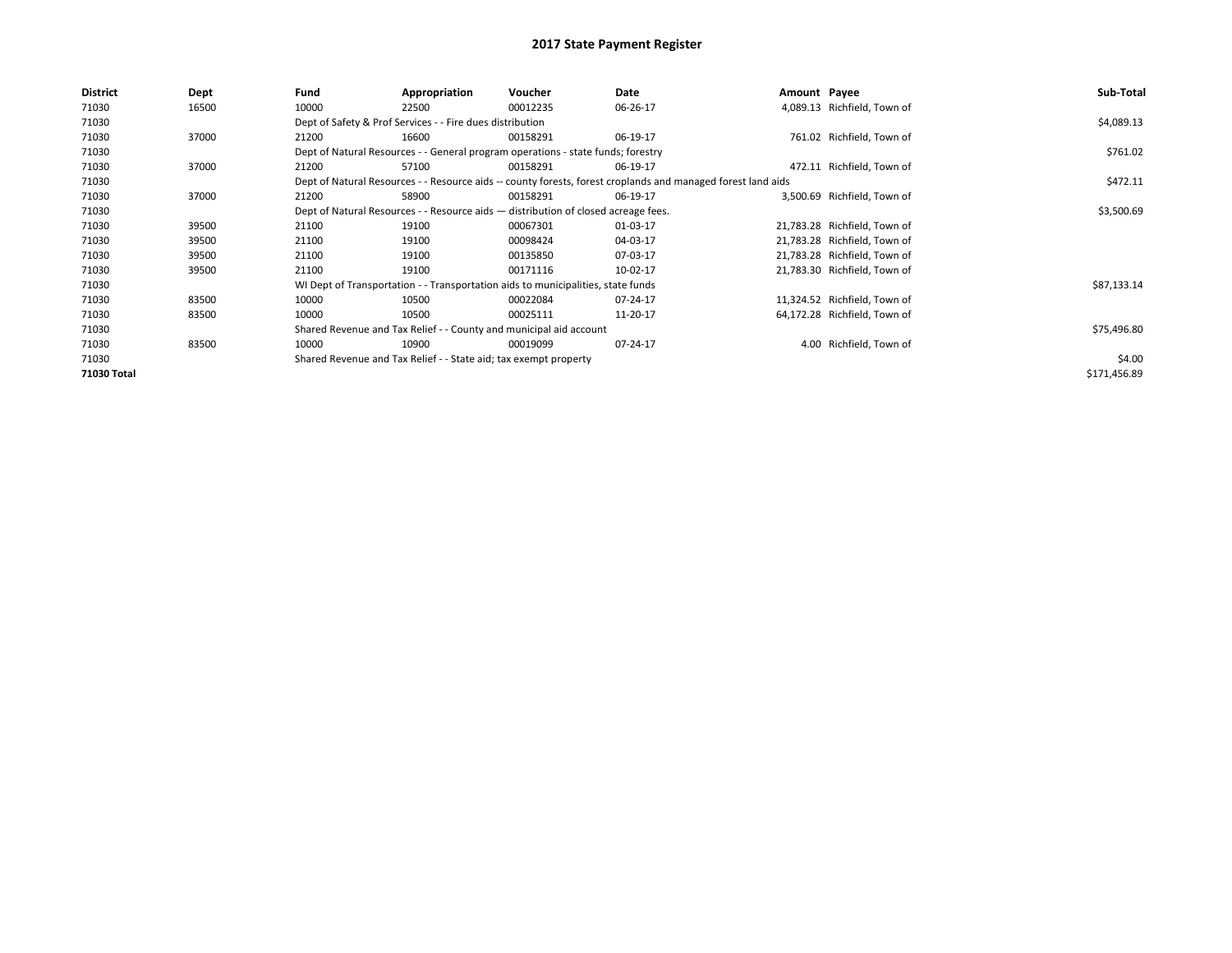| <b>District</b> | Dept  | Fund  | Appropriation                                                                      | Voucher  | Date                                                                                                         | Amount Payee |                        | Sub-Total    |
|-----------------|-------|-------|------------------------------------------------------------------------------------|----------|--------------------------------------------------------------------------------------------------------------|--------------|------------------------|--------------|
| 71032           | 16500 | 10000 | 22500                                                                              | 00012236 | 06-27-17                                                                                                     |              | 2,692.85 Town of Rock  |              |
| 71032           |       |       | Dept of Safety & Prof Services - - Fire dues distribution                          |          |                                                                                                              |              |                        | \$2,692.85   |
| 71032           | 37000 | 21200 | 16600                                                                              | 00158292 | 06-19-17                                                                                                     |              | 1,924.79 Town of Rock  |              |
| 71032           |       |       | Dept of Natural Resources - - General program operations - state funds; forestry   |          | \$1,924.79                                                                                                   |              |                        |              |
| 71032           | 37000 | 21200 | 57100                                                                              | 00158292 | 06-19-17                                                                                                     |              | 920.94 Town of Rock    |              |
| 71032           |       |       |                                                                                    |          | Dept of Natural Resources - - Resource aids -- county forests, forest croplands and managed forest land aids |              |                        | \$920.94     |
| 71032           | 37000 | 21200 | 58900                                                                              | 00158292 | 06-19-17                                                                                                     |              | 8,854.05 Town of Rock  |              |
| 71032           |       |       | Dept of Natural Resources - - Resource aids - distribution of closed acreage fees. |          |                                                                                                              |              |                        | \$8,854.05   |
| 71032           | 39500 | 21100 | 17400                                                                              | 00144775 | 07-25-17                                                                                                     |              | 3.262.35 Town of Rock  |              |
| 71032           |       |       | WI Dept of Transportation - - Disaster damage aids, state funds                    |          |                                                                                                              |              |                        | \$3,262.35   |
| 71032           | 39500 | 21100 | 19100                                                                              | 00067302 | 01-03-17                                                                                                     |              | 23.825.64 Town of Rock |              |
| 71032           | 39500 | 21100 | 19100                                                                              | 00098425 | 04-03-17                                                                                                     |              | 23.825.64 Town of Rock |              |
| 71032           | 39500 | 21100 | 19100                                                                              | 00135851 | 07-03-17                                                                                                     |              | 23,825.64 Town of Rock |              |
| 71032           | 39500 | 21100 | 19100                                                                              | 00171117 | 10-02-17                                                                                                     |              | 23,825.64 Town of Rock |              |
| 71032           |       |       | WI Dept of Transportation - - Transportation aids to municipalities, state funds   |          |                                                                                                              |              |                        | \$95,302.56  |
| 71032           | 83500 | 10000 | 10500                                                                              | 00022085 | 07-24-17                                                                                                     |              | 3,515.36 Town of Rock  |              |
| 71032           | 83500 | 10000 | 10500                                                                              | 00025112 | 11-20-17                                                                                                     |              | 19,920.39 Town of Rock |              |
| 71032           |       |       | Shared Revenue and Tax Relief - - County and municipal aid account                 |          |                                                                                                              |              |                        | \$23,435.75  |
| 71032           | 83500 | 10000 | 10900                                                                              | 00019100 | 07-24-17                                                                                                     |              | 6.00 Town of Rock      |              |
| 71032           |       |       | Shared Revenue and Tax Relief - - State aid; tax exempt property                   |          |                                                                                                              |              |                        | \$6.00       |
| 71032           | 83500 | 10000 | 50100                                                                              | 00015468 | 01-31-17                                                                                                     |              | 49.15 Town of Rock     |              |
| 71032           |       |       | Shared Revenue and Tax Relief - - Payments for municipal services                  |          |                                                                                                              |              |                        | \$49.15      |
| 71032 Total     |       |       |                                                                                    |          |                                                                                                              |              |                        | \$136,448.44 |
|                 |       |       |                                                                                    |          |                                                                                                              |              |                        |              |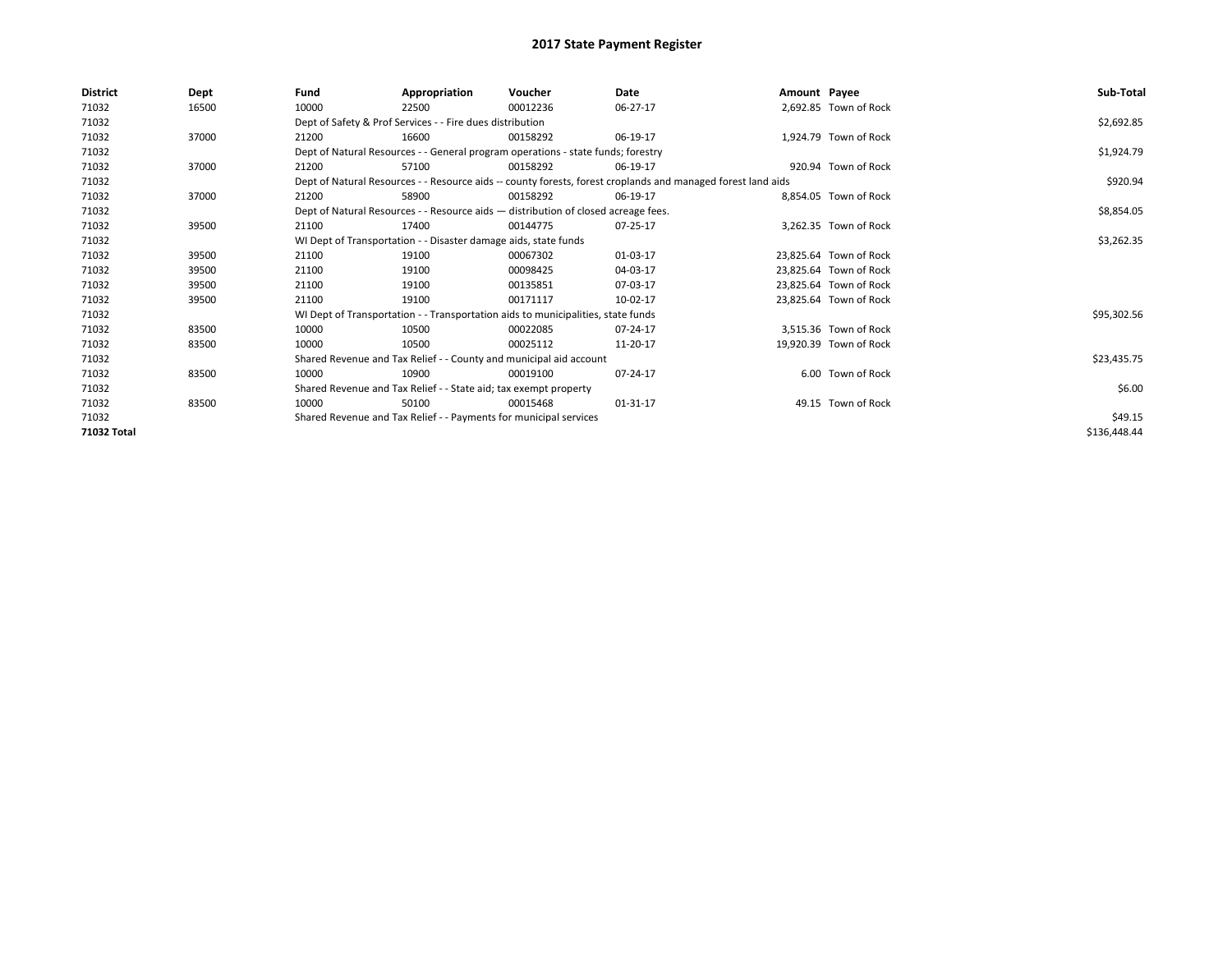| <b>District</b> | Dept  | Fund  | Appropriation                                                                                                | Voucher  | <b>Date</b> | Amount Payee |                           | Sub-Total    |
|-----------------|-------|-------|--------------------------------------------------------------------------------------------------------------|----------|-------------|--------------|---------------------------|--------------|
| 71034           | 16500 | 10000 | 22500                                                                                                        | 00012237 | 06-26-17    |              | 2,708.22 Town Of Rudolph  |              |
| 71034           |       |       | Dept of Safety & Prof Services - - Fire dues distribution                                                    |          |             |              |                           | \$2,708.22   |
| 71034           | 37000 | 10000 | 50300                                                                                                        | 00126547 | 02-07-17    |              | 4,162.78 Town Of Rudolph  |              |
| 71034           |       |       | Dept of Natural Resources - - Aids in lieu of taxes - general fund                                           |          |             |              |                           | \$4,162.78   |
| 71034           | 37000 | 21200 | 16600                                                                                                        | 00158293 | 06-19-17    |              | 323.58 Town Of Rudolph    |              |
| 71034           |       |       | Dept of Natural Resources - - General program operations - state funds; forestry                             |          |             |              |                           | \$323.58     |
| 71034           | 37000 | 21200 | 57100                                                                                                        | 00158293 | 06-19-17    |              | 148.10 Town Of Rudolph    |              |
| 71034           |       |       | Dept of Natural Resources - - Resource aids -- county forests, forest croplands and managed forest land aids |          | \$148.10    |              |                           |              |
| 71034           | 37000 | 21200 | 58900                                                                                                        | 00158293 | 06-19-17    |              | 1,488.46 Town Of Rudolph  |              |
| 71034           |       |       | Dept of Natural Resources - - Resource aids - distribution of closed acreage fees.                           |          |             |              |                           | \$1,488.46   |
| 71034           | 37000 | 27400 | 67000                                                                                                        | 00154588 | 06-01-17    |              | 836.75 Town Of Rudolph    |              |
| 71034           |       |       | Dept of Natural Resources - - Financial assistance for responsible units                                     |          |             |              |                           | \$836.75     |
| 71034           | 39500 | 21100 | 19100                                                                                                        | 00067303 | 01-03-17    |              | 22,537.47 Town Of Rudolph |              |
| 71034           | 39500 | 21100 | 19100                                                                                                        | 00098426 | 04-03-17    |              | 22,537.47 Town Of Rudolph |              |
| 71034           | 39500 | 21100 | 19100                                                                                                        | 00135852 | 07-03-17    |              | 22,537.47 Town Of Rudolph |              |
| 71034           | 39500 | 21100 | 19100                                                                                                        | 00171118 | 10-02-17    |              | 22,537.47 Town Of Rudolph |              |
| 71034           |       |       | WI Dept of Transportation - - Transportation aids to municipalities, state funds                             |          |             |              |                           | \$90,149.88  |
| 71034           | 83500 | 10000 | 10500                                                                                                        | 00022086 | 07-24-17    |              | 8,561.84 Town Of Rudolph  |              |
| 71034           | 83500 | 10000 | 10500                                                                                                        | 00025113 | 11-20-17    |              | 48,517.08 Town Of Rudolph |              |
| 71034           |       |       | Shared Revenue and Tax Relief - - County and municipal aid account                                           |          |             |              |                           | \$57,078.92  |
| 71034           | 83500 | 10000 | 10900                                                                                                        | 00019101 | 07-24-17    |              | 3.00 Town Of Rudolph      |              |
| 71034           |       |       | Shared Revenue and Tax Relief - - State aid; tax exempt property                                             |          |             |              |                           | \$3.00       |
| 71034           | 83500 | 10000 | 11000                                                                                                        | 00022086 | 07-24-17    |              | 122.23 Town Of Rudolph    |              |
| 71034           | 83500 | 10000 | 11000                                                                                                        | 00025113 | 11-20-17    |              | 733.75 Town Of Rudolph    |              |
| 71034           |       |       | Shared Revenue and Tax Relief - - Public utility distribution account                                        |          | \$855.98    |              |                           |              |
| 71034 Total     |       |       |                                                                                                              |          |             |              |                           | \$157,755.67 |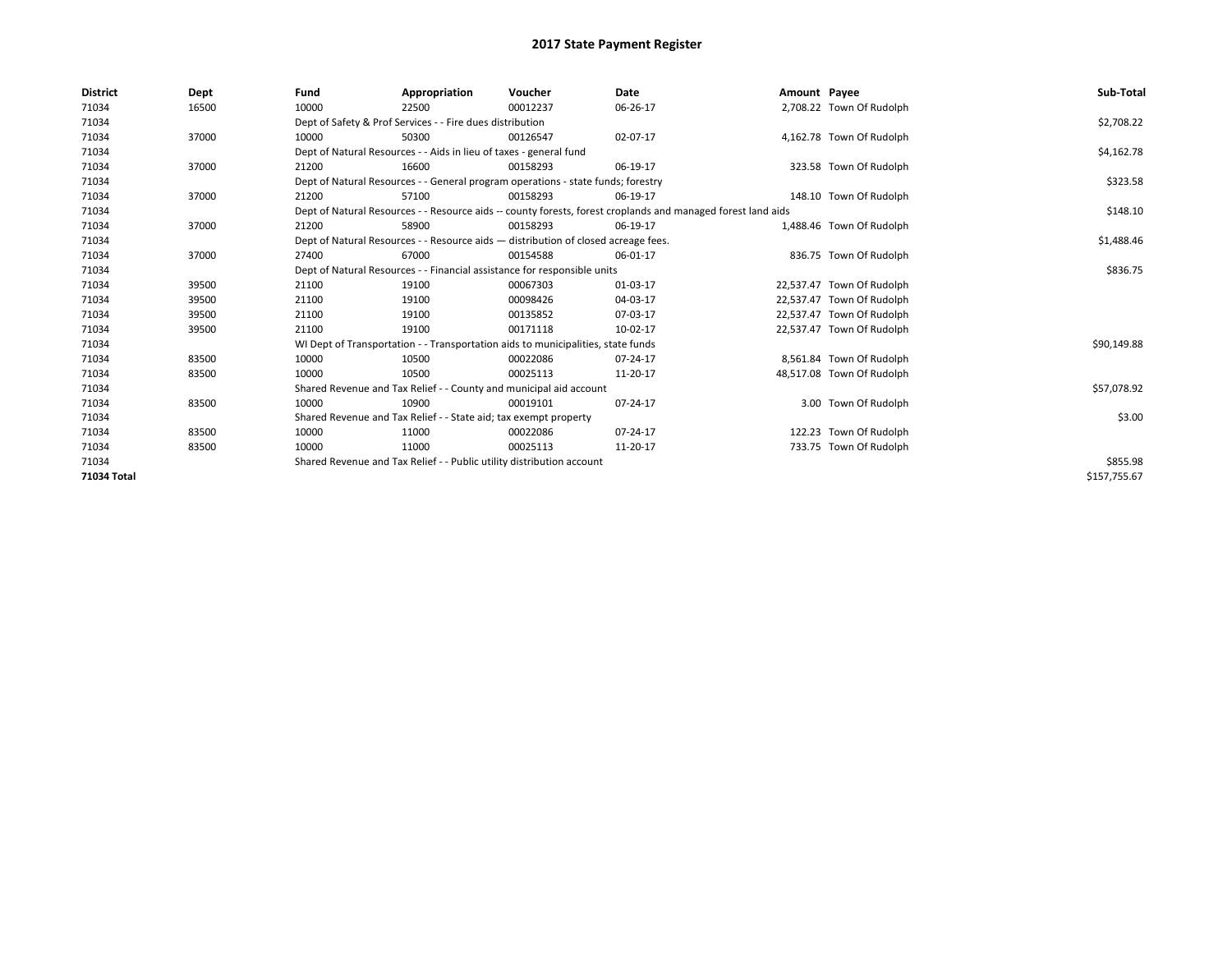| <b>District</b> | Dept  | Fund  | Appropriation                                                                      | Voucher  | <b>Date</b>                                                                                                  | Amount Payee |                             | Sub-Total    |
|-----------------|-------|-------|------------------------------------------------------------------------------------|----------|--------------------------------------------------------------------------------------------------------------|--------------|-----------------------------|--------------|
| 71036           | 16500 | 10000 | 22500                                                                              | 00012238 | 06-26-17                                                                                                     |              | 12,488.13 Town Of Saratoga  |              |
| 71036           |       |       | Dept of Safety & Prof Services - - Fire dues distribution                          |          |                                                                                                              |              |                             | \$12,488.13  |
| 71036           | 37000 | 10000 | 50300                                                                              | 00126560 | 02-07-17                                                                                                     |              | 31,224.43 Town Of Saratoga  |              |
| 71036           | 37000 | 10000 | 50300                                                                              | 00126561 | 02-07-17                                                                                                     |              | 817.39 Town Of Saratoga     |              |
| 71036           |       |       | Dept of Natural Resources - - Aids in lieu of taxes - general fund                 |          |                                                                                                              |              |                             | \$32,041.82  |
| 71036           | 37000 | 21200 | 16600                                                                              | 00158294 | 06-19-17                                                                                                     |              | 855.90 Town Of Saratoga     |              |
| 71036           |       |       | Dept of Natural Resources - - General program operations - state funds; forestry   |          |                                                                                                              |              |                             | \$855.90     |
| 71036           | 37000 | 21200 | 57100                                                                              | 00158294 | 06-19-17                                                                                                     |              | 2,012.79 Town Of Saratoga   |              |
| 71036           |       |       |                                                                                    |          | Dept of Natural Resources - - Resource aids -- county forests, forest croplands and managed forest land aids |              |                             | \$2,012.79   |
| 71036           | 37000 | 21200 | 57900                                                                              | 00142957 | 04-21-17                                                                                                     |              | 20.00 Town Of Saratoga      |              |
| 71036           |       |       | Dept of Natural Resources - - Aids in lieu of taxes - sum sufficient               |          |                                                                                                              |              |                             | \$20.00      |
| 71036           | 37000 | 21200 | 58900                                                                              | 00158294 | 06-19-17                                                                                                     |              | 3,937.13 Town Of Saratoga   |              |
| 71036           |       |       | Dept of Natural Resources - - Resource aids - distribution of closed acreage fees. |          |                                                                                                              |              |                             | \$3,937.13   |
| 71036           | 37000 | 27400 | 67000                                                                              | 00154092 | 06-01-17                                                                                                     |              | 8,925.35 Town Of Saratoga   |              |
| 71036           |       |       | Dept of Natural Resources - - Financial assistance for responsible units           |          |                                                                                                              |              |                             | \$8,925.35   |
| 71036           | 37000 | 27400 | 67300                                                                              | 00154092 | 06-01-17                                                                                                     |              | 1,328.92 Town Of Saratoga   |              |
| 71036           |       |       | Dept of Natural Resources - - Recycling consolidation grants                       |          |                                                                                                              |              |                             | \$1,328.92   |
| 71036           | 39500 | 21100 | 19100                                                                              | 00067304 | 01-03-17                                                                                                     |              | 51,592.86 Town Of Saratoga  |              |
| 71036           | 39500 | 21100 | 19100                                                                              | 00098427 | 04-03-17                                                                                                     |              | 51,592.86 Town Of Saratoga  |              |
| 71036           | 39500 | 21100 | 19100                                                                              | 00135853 | 07-03-17                                                                                                     |              | 51,592.86 Town Of Saratoga  |              |
| 71036           | 39500 | 21100 | 19100                                                                              | 00171119 | 10-02-17                                                                                                     |              | 51,592.86 Town Of Saratoga  |              |
| 71036           |       |       | WI Dept of Transportation - - Transportation aids to municipalities, state funds   |          |                                                                                                              |              |                             | \$206,371.44 |
| 71036           | 83500 | 10000 | 10500                                                                              | 00022087 | 07-24-17                                                                                                     |              | 25,487.93 Town Of Saratoga  |              |
| 71036           | 83500 | 10000 | 10500                                                                              | 00025114 | 11-20-17                                                                                                     |              | 144,431.63 Town Of Saratoga |              |
| 71036           |       |       | Shared Revenue and Tax Relief - - County and municipal aid account                 |          |                                                                                                              |              |                             | \$169,919.56 |
| 71036           | 83500 | 10000 | 10900                                                                              | 00019102 | 07-24-17                                                                                                     |              | 129.00 Town Of Saratoga     |              |
| 71036           |       |       | Shared Revenue and Tax Relief - - State aid; tax exempt property                   |          |                                                                                                              |              |                             | \$129.00     |
| 71036           | 83500 | 10000 | 11000                                                                              | 00022087 | 07-24-17                                                                                                     |              | 1,844.80 Town Of Saratoga   |              |
| 71036           | 83500 | 10000 | 11000                                                                              | 00025114 | 11-20-17                                                                                                     |              | 10,603.81 Town Of Saratoga  |              |
| 71036           |       |       | Shared Revenue and Tax Relief - - Public utility distribution account              |          |                                                                                                              |              |                             | \$12,448.61  |
| 71036           | 83500 | 52100 | 36300                                                                              | 00016107 | 03-27-17                                                                                                     |              | 9,629.47 Town Of Saratoga   |              |
| 71036           |       |       | Shared Revenue and Tax Relief - - Lottery and gaming credit                        |          |                                                                                                              |              |                             | \$9,629.47   |
| 71036 Total     |       |       |                                                                                    |          |                                                                                                              |              |                             | \$460,108.12 |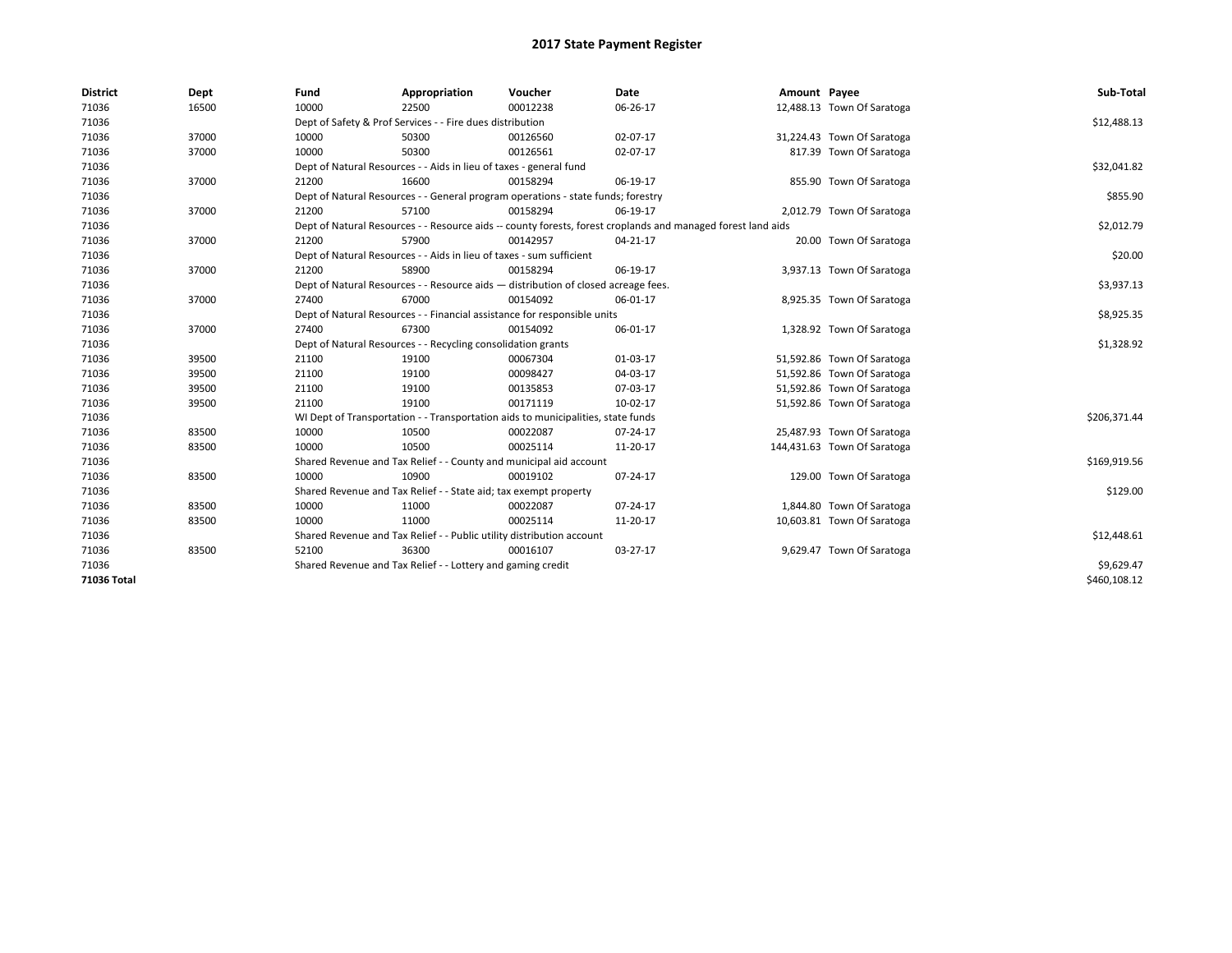| <b>District</b> | Dept  | Fund  | Appropriation                                                                      | Voucher  | Date                                                                                                         | Amount Payee |                          | Sub-Total    |
|-----------------|-------|-------|------------------------------------------------------------------------------------|----------|--------------------------------------------------------------------------------------------------------------|--------------|--------------------------|--------------|
| 71038           | 16500 | 10000 | 22500                                                                              | 00012239 | 06-26-17                                                                                                     |              | 2,933.83 Town Of Seneca  |              |
| 71038           |       |       | Dept of Safety & Prof Services - - Fire dues distribution                          |          |                                                                                                              |              |                          | \$2,933.83   |
| 71038           | 37000 | 21200 | 16600                                                                              | 00158295 | 08-02-17                                                                                                     |              | 988.97 Town Of Seneca    |              |
| 71038           |       |       | Dept of Natural Resources - - General program operations - state funds; forestry   |          |                                                                                                              |              |                          | \$988.97     |
| 71038           | 37000 | 21200 | 57100                                                                              | 00158295 | 08-02-17                                                                                                     |              | 1.838.77 Town Of Seneca  |              |
| 71038           |       |       |                                                                                    |          | Dept of Natural Resources - - Resource aids -- county forests, forest croplands and managed forest land aids |              |                          | \$1,838.77   |
| 71038           | 37000 | 21200 | 58900                                                                              | 00158295 | 08-02-17                                                                                                     |              | 4.549.26 Town Of Seneca  |              |
| 71038           |       |       | Dept of Natural Resources - - Resource aids - distribution of closed acreage fees. |          |                                                                                                              |              |                          | \$4,549.26   |
| 71038           | 37000 | 27400 | 67000                                                                              | 00154914 | 06-01-17                                                                                                     |              | 3,580.74 Town Of Seneca  |              |
| 71038           |       |       | Dept of Natural Resources - - Financial assistance for responsible units           |          |                                                                                                              |              |                          | \$3,580.74   |
| 71038           | 39500 | 21100 | 19100                                                                              | 00067305 | 01-03-17                                                                                                     |              | 21.227.28 Town Of Seneca |              |
| 71038           | 39500 | 21100 | 19100                                                                              | 00098428 | 04-03-17                                                                                                     |              | 21,227.28 Town Of Seneca |              |
| 71038           | 39500 | 21100 | 19100                                                                              | 00135854 | 07-03-17                                                                                                     |              | 21.227.28 Town Of Seneca |              |
| 71038           | 39500 | 21100 | 19100                                                                              | 00171120 | 10-02-17                                                                                                     |              | 21,227.28 Town Of Seneca |              |
| 71038           |       |       | WI Dept of Transportation - - Transportation aids to municipalities, state funds   |          |                                                                                                              |              |                          | \$84,909.12  |
| 71038           | 83500 | 10000 | 10500                                                                              | 00022088 | 07-24-17                                                                                                     |              | 4,299.75 Town Of Seneca  |              |
| 71038           | 83500 | 10000 | 10500                                                                              | 00025115 | 11-20-17                                                                                                     |              | 24,365.26 Town Of Seneca |              |
| 71038           |       |       | Shared Revenue and Tax Relief - - County and municipal aid account                 |          |                                                                                                              |              |                          | \$28,665.01  |
| 71038           | 83500 | 10000 | 10900                                                                              | 00019103 | 07-24-17                                                                                                     |              | 46.00 Town Of Seneca     |              |
| 71038           |       |       | Shared Revenue and Tax Relief - - State aid; tax exempt property                   |          |                                                                                                              |              |                          | \$46.00      |
| 71038           | 83500 | 10000 | 11000                                                                              | 00022088 | 07-24-17                                                                                                     |              | 3.71 Town Of Seneca      |              |
| 71038           | 83500 | 10000 | 11000                                                                              | 00025115 | 11-20-17                                                                                                     |              | 21.53 Town Of Seneca     |              |
| 71038           |       |       | Shared Revenue and Tax Relief - - Public utility distribution account              |          |                                                                                                              |              |                          | \$25.24      |
| 71038 Total     |       |       |                                                                                    |          |                                                                                                              |              |                          | \$127,536.94 |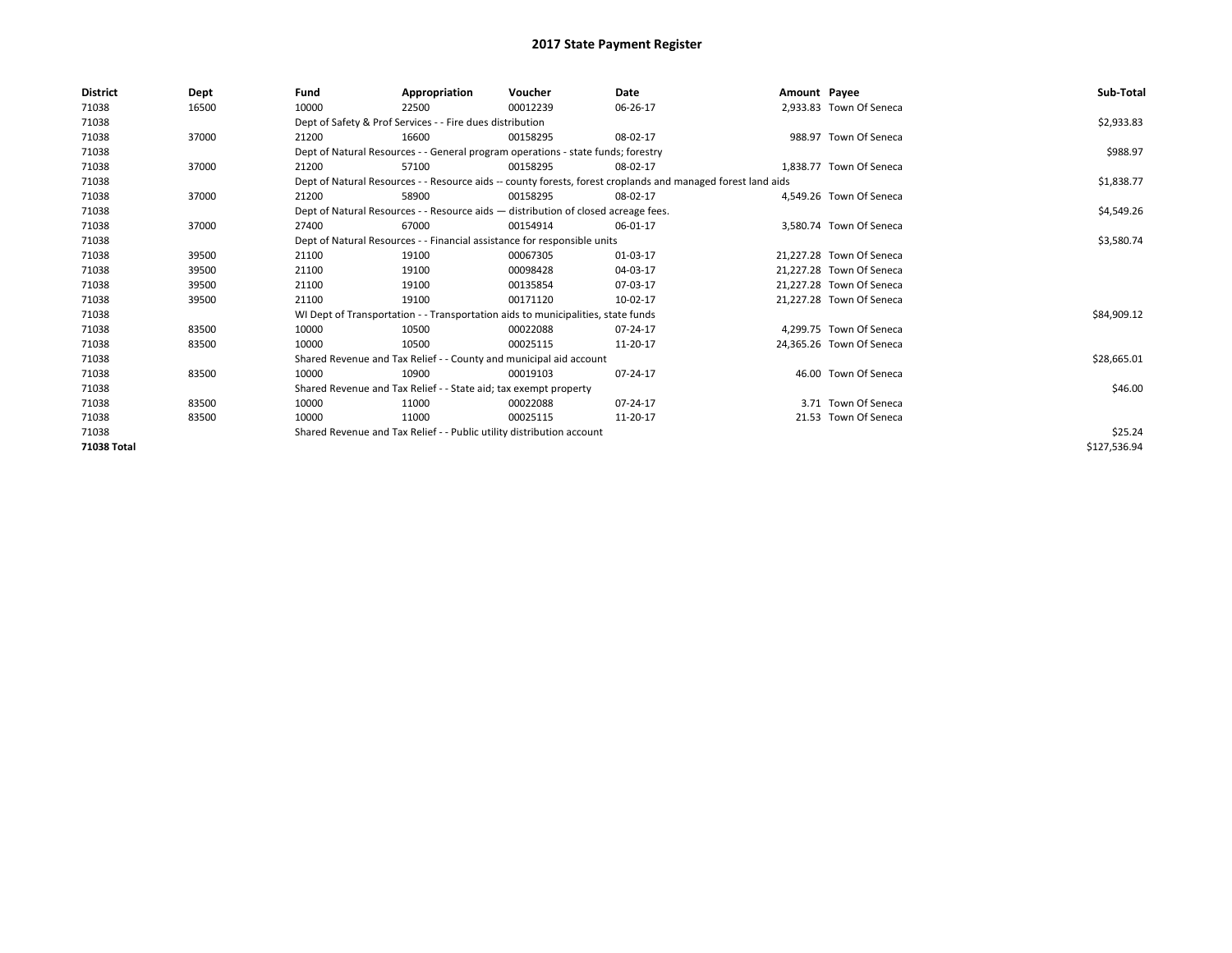| <b>District</b> | Dept  | Fund                                                                     | Appropriation                                                      | Voucher                                                                            | Date                                                                                                         | Amount Payee |                           | Sub-Total    |
|-----------------|-------|--------------------------------------------------------------------------|--------------------------------------------------------------------|------------------------------------------------------------------------------------|--------------------------------------------------------------------------------------------------------------|--------------|---------------------------|--------------|
| 71040           | 16500 | 10000                                                                    | 22500                                                              | 00012240                                                                           | 06-26-17                                                                                                     |              | 2,154.48 Sherry, Town of  |              |
| 71040           |       |                                                                          | Dept of Safety & Prof Services - - Fire dues distribution          |                                                                                    |                                                                                                              |              |                           | \$2,154.48   |
| 71040           | 37000 | 10000                                                                    | 50300                                                              | 00126611                                                                           | 02-07-17                                                                                                     |              | 631.46 Sherry, Town of    |              |
| 71040           | 37000 | 10000                                                                    | 50300                                                              | 00143736                                                                           | 04-21-17                                                                                                     |              | 330.98 Sherry, Town of    |              |
| 71040           |       |                                                                          | Dept of Natural Resources - - Aids in lieu of taxes - general fund |                                                                                    |                                                                                                              |              |                           | \$962.44     |
| 71040           | 37000 | 21200                                                                    | 16600                                                              | 00158296                                                                           | 06-19-17                                                                                                     |              | 989.07 Sherry, Town of    |              |
| 71040           |       |                                                                          |                                                                    | Dept of Natural Resources - - General program operations - state funds; forestry   |                                                                                                              |              |                           | \$989.07     |
| 71040           | 37000 | 21200                                                                    | 57100                                                              | 00158296                                                                           | 06-19-17                                                                                                     |              | 452.68 Sherry, Town of    |              |
| 71040           |       |                                                                          |                                                                    |                                                                                    | Dept of Natural Resources - - Resource aids -- county forests, forest croplands and managed forest land aids |              |                           | \$452.68     |
| 71040           | 37000 | 21200                                                                    | 58900                                                              | 00158296                                                                           | 06-19-17                                                                                                     |              | 4,549.75 Sherry, Town of  |              |
| 71040           |       |                                                                          |                                                                    | Dept of Natural Resources - - Resource aids - distribution of closed acreage fees. |                                                                                                              |              |                           | \$4,549.75   |
| 71040           | 37000 | 27400                                                                    | 67000                                                              | 00154205                                                                           | 06-01-17                                                                                                     |              | 2,117.22 Sherry, Town of  |              |
| 71040           |       | Dept of Natural Resources - - Financial assistance for responsible units |                                                                    | \$2,117.22                                                                         |                                                                                                              |              |                           |              |
| 71040           | 37000 | 27400                                                                    | 67300                                                              | 00154205                                                                           | 06-01-17                                                                                                     |              | 206.87 Sherry, Town of    |              |
| 71040           |       |                                                                          | Dept of Natural Resources - - Recycling consolidation grants       |                                                                                    |                                                                                                              |              |                           | \$206.87     |
| 71040           | 39500 | 21100                                                                    | 19100                                                              | 00067306                                                                           | 01-03-17                                                                                                     |              | 22,862.26 Sherry, Town of |              |
| 71040           | 39500 | 21100                                                                    | 19100                                                              | 00098429                                                                           | 04-03-17                                                                                                     |              | 22,862.26 Sherry, Town of |              |
| 71040           | 39500 | 21100                                                                    | 19100                                                              | 00135855                                                                           | 07-03-17                                                                                                     |              | 22,862.26 Sherry, Town of |              |
| 71040           | 39500 | 21100                                                                    | 19100                                                              | 00171121                                                                           | 10-02-17                                                                                                     |              | 22,862.28 Sherry, Town of |              |
| 71040           |       |                                                                          |                                                                    | WI Dept of Transportation - - Transportation aids to municipalities, state funds   |                                                                                                              |              |                           | \$91,449.06  |
| 71040           | 83500 | 10000                                                                    | 10500                                                              | 00022089                                                                           | 07-24-17                                                                                                     |              | 5,812.62 Sherry, Town of  |              |
| 71040           | 83500 | 10000                                                                    | 10500                                                              | 00025116                                                                           | 11-20-17                                                                                                     |              | 32,938.17 Sherry, Town of |              |
| 71040           |       |                                                                          |                                                                    | Shared Revenue and Tax Relief - - County and municipal aid account                 |                                                                                                              |              |                           | \$38,750.79  |
| 71040           | 83500 | 10000                                                                    | 10900                                                              | 00019104                                                                           | 07-24-17                                                                                                     |              | 164.00 Sherry, Town of    |              |
| 71040           |       |                                                                          | Shared Revenue and Tax Relief - - State aid; tax exempt property   |                                                                                    |                                                                                                              |              |                           | \$164.00     |
| 71040           | 83500 | 10000                                                                    | 11000                                                              | 00022089                                                                           | 07-24-17                                                                                                     |              | 2,361.65 Sherry, Town of  |              |
| 71040           | 83500 | 10000                                                                    | 11000                                                              | 00025116                                                                           | 11-20-17                                                                                                     |              | 13,409.08 Sherry, Town of |              |
| 71040           |       | Shared Revenue and Tax Relief - - Public utility distribution account    |                                                                    | \$15,770.73                                                                        |                                                                                                              |              |                           |              |
| 71040 Total     |       |                                                                          |                                                                    |                                                                                    |                                                                                                              |              |                           | \$157,567.09 |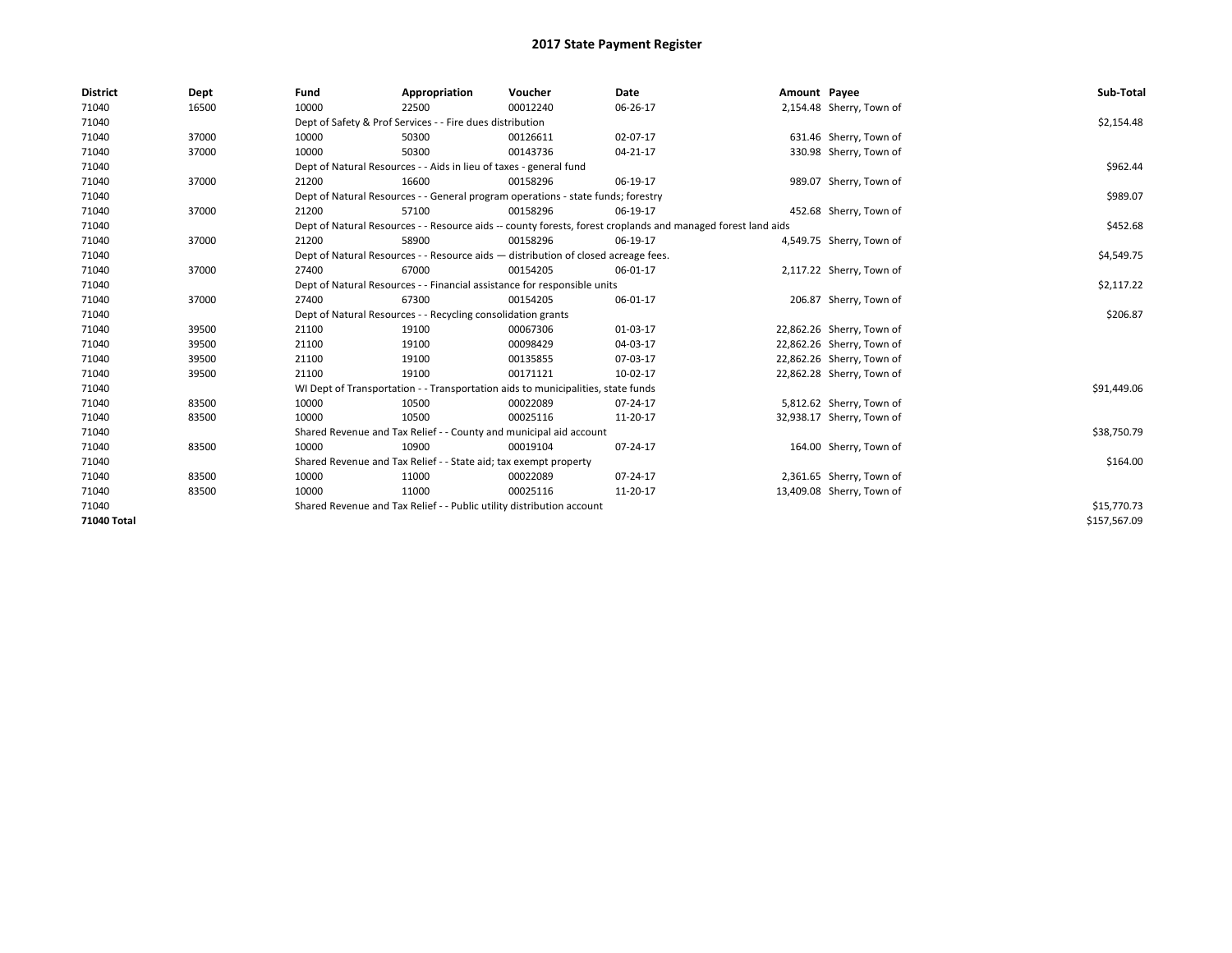| <b>District</b>    | Dept  | Fund                                                                  | Appropriation                                                                                                | Voucher     | Date        | Amount Payee |                          | Sub-Total    |
|--------------------|-------|-----------------------------------------------------------------------|--------------------------------------------------------------------------------------------------------------|-------------|-------------|--------------|--------------------------|--------------|
| 71042              | 16500 | 10000                                                                 | 22500                                                                                                        | 00012241    | 06-26-17    |              | 2,690.03 Sigel, Town of  |              |
| 71042              |       |                                                                       | Dept of Safety & Prof Services - - Fire dues distribution                                                    |             |             |              |                          | \$2,690.03   |
| 71042              | 37000 | 10000                                                                 | 50300                                                                                                        | 00126612    | 02-07-17    |              | 10,515.27 Sigel, Town of |              |
| 71042              | 37000 | 10000                                                                 | 50300                                                                                                        | 00143737    | 04-21-17    |              | 47.56 Sigel, Town of     |              |
| 71042              |       |                                                                       | Dept of Natural Resources - - Aids in lieu of taxes - general fund                                           |             | \$10,562.83 |              |                          |              |
| 71042              | 37000 | 21200                                                                 | 16600                                                                                                        | 00158297    | 06-19-17    |              | 376.48 Sigel, Town of    |              |
| 71042              |       |                                                                       | Dept of Natural Resources - - General program operations - state funds; forestry                             |             | \$376.48    |              |                          |              |
| 71042              | 37000 | 21200                                                                 | 57100                                                                                                        | 00158297    | 06-19-17    |              | 197.87 Sigel, Town of    |              |
| 71042              |       |                                                                       | Dept of Natural Resources - - Resource aids -- county forests, forest croplands and managed forest land aids |             | \$197.87    |              |                          |              |
| 71042              | 37000 | 21200                                                                 | 58900                                                                                                        | 00158297    | 06-19-17    |              | 1,731.81 Sigel, Town of  |              |
| 71042              |       |                                                                       | Dept of Natural Resources - - Resource aids - distribution of closed acreage fees.                           |             |             |              |                          | \$1,731.81   |
| 71042              | 37000 | 27400                                                                 | 67000                                                                                                        | 00154038    | 06-01-17    |              | 3,207.55 Sigel, Town of  |              |
| 71042              |       |                                                                       | Dept of Natural Resources - - Financial assistance for responsible units                                     |             |             |              |                          | \$3,207.55   |
| 71042              | 39500 | 21100                                                                 | 19100                                                                                                        | 00067307    | 01-03-17    |              | 29,209.53 Sigel, Town of |              |
| 71042              | 39500 | 21100                                                                 | 19100                                                                                                        | 00098430    | 04-03-17    |              | 29,209.53 Sigel, Town of |              |
| 71042              | 39500 | 21100                                                                 | 19100                                                                                                        | 00135856    | 07-03-17    |              | 29,209.53 Sigel, Town of |              |
| 71042              | 39500 | 21100                                                                 | 19100                                                                                                        | 00171122    | 10-02-17    |              | 29,209.53 Sigel, Town of |              |
| 71042              |       |                                                                       | WI Dept of Transportation - - Transportation aids to municipalities, state funds                             |             |             |              |                          | \$116,838.12 |
| 71042              | 83500 | 10000                                                                 | 10500                                                                                                        | 00022090    | 07-24-17    |              | 11,012.39 Sigel, Town of |              |
| 71042              | 83500 | 10000                                                                 | 10500                                                                                                        | 00025117    | 11-20-17    |              | 62,403.53 Sigel, Town of |              |
| 71042              |       |                                                                       | Shared Revenue and Tax Relief - - County and municipal aid account                                           |             |             |              |                          | \$73,415.92  |
| 71042              | 83500 | 10000                                                                 | 10900                                                                                                        | 00019105    | 07-24-17    |              | 65.00 Sigel, Town of     |              |
| 71042              |       |                                                                       | Shared Revenue and Tax Relief - - State aid; tax exempt property                                             |             |             |              |                          | \$65.00      |
| 71042              | 83500 | 10000                                                                 | 11000                                                                                                        | 00022090    | 07-24-17    |              | 1,585.74 Sigel, Town of  |              |
| 71042              | 83500 | 10000                                                                 | 11000                                                                                                        | 00025117    | 11-20-17    |              | 9,032.63 Sigel, Town of  |              |
| 71042              |       | Shared Revenue and Tax Relief - - Public utility distribution account |                                                                                                              | \$10,618.37 |             |              |                          |              |
| <b>71042 Total</b> |       |                                                                       |                                                                                                              |             |             |              |                          | \$219,703.98 |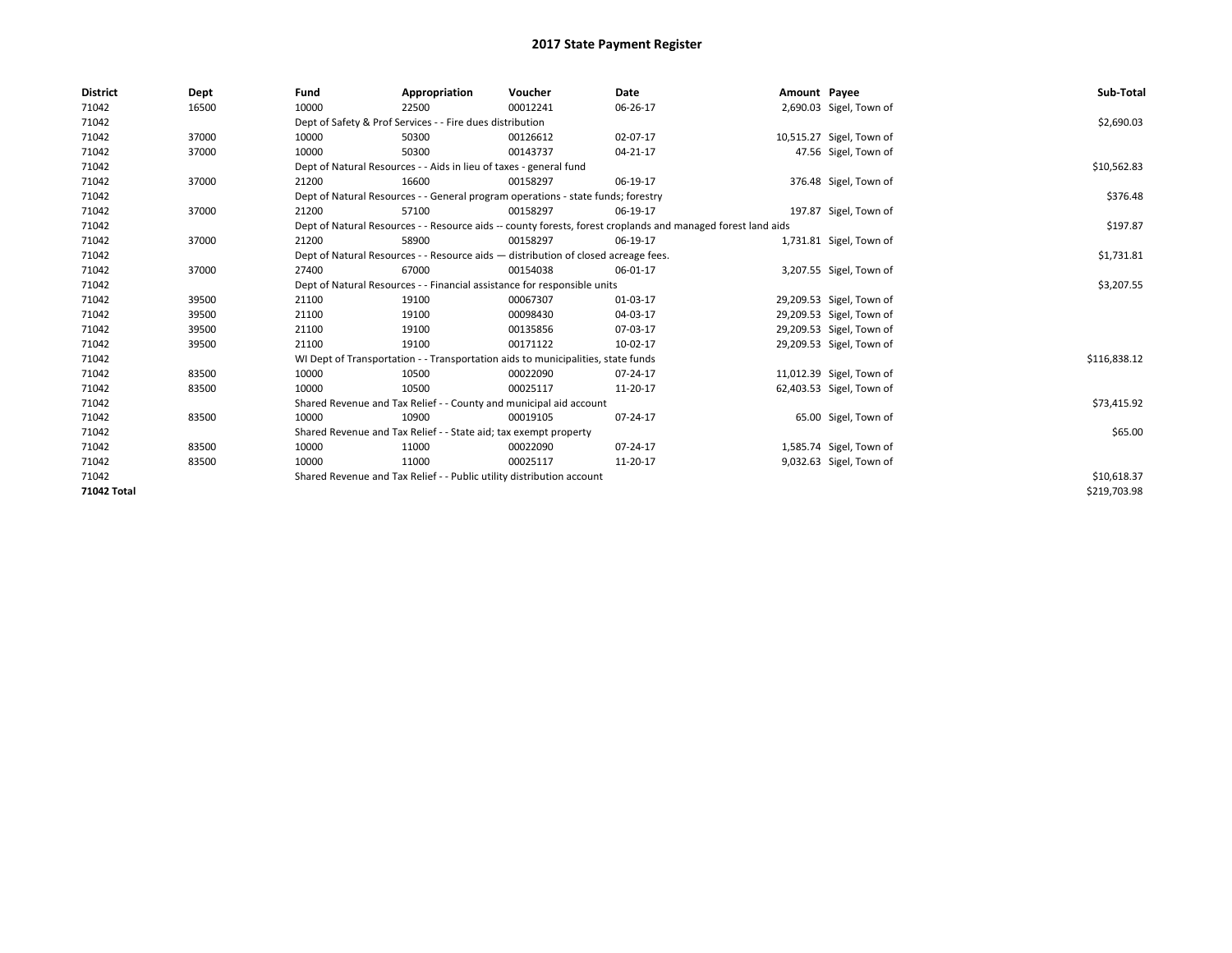| <b>District</b> | Dept  | Fund                                                             | Appropriation                                                                      | Voucher  | Date                                                                                                         | Amount Payee |                         | Sub-Total    |
|-----------------|-------|------------------------------------------------------------------|------------------------------------------------------------------------------------|----------|--------------------------------------------------------------------------------------------------------------|--------------|-------------------------|--------------|
| 71044           | 16500 | 10000                                                            | 22500                                                                              | 00012242 | 06-26-17                                                                                                     |              | 2,803.38 Wood, Town of  |              |
| 71044           |       |                                                                  | Dept of Safety & Prof Services - - Fire dues distribution                          |          |                                                                                                              |              |                         | \$2,803.38   |
| 71044           | 37000 | 21200                                                            | 16600                                                                              | 00158298 | 06-19-17                                                                                                     |              | 796.79 Wood, Town of    |              |
| 71044           |       |                                                                  | Dept of Natural Resources - - General program operations - state funds; forestry   |          | \$796.79                                                                                                     |              |                         |              |
| 71044           | 37000 | 21200                                                            | 57100                                                                              | 00158298 | 06-19-17                                                                                                     |              | 456.18 Wood, Town of    |              |
| 71044           |       |                                                                  |                                                                                    |          | Dept of Natural Resources - - Resource aids -- county forests, forest croplands and managed forest land aids |              |                         | \$456.18     |
| 71044           | 37000 | 21200                                                            | 58900                                                                              | 00158298 | 06-19-17                                                                                                     |              | 3,665.23 Wood, Town of  |              |
| 71044           |       |                                                                  | Dept of Natural Resources - - Resource aids - distribution of closed acreage fees. |          |                                                                                                              |              |                         | \$3,665.23   |
| 71044           | 39500 | 21100                                                            | 19100                                                                              | 00067308 | 01-03-17                                                                                                     |              | 17,098.53 Wood, Town of |              |
| 71044           | 39500 | 21100                                                            | 19100                                                                              | 00098431 | 04-03-17                                                                                                     |              | 17,098.53 Wood, Town of |              |
| 71044           | 39500 | 21100                                                            | 19100                                                                              | 00135857 | 07-03-17                                                                                                     |              | 17.098.53 Wood, Town of |              |
| 71044           | 39500 | 21100                                                            | 19100                                                                              | 00171123 | 10-02-17                                                                                                     |              | 17,098.53 Wood, Town of |              |
| 71044           |       |                                                                  | WI Dept of Transportation - - Transportation aids to municipalities, state funds   |          |                                                                                                              |              |                         | \$68,394.12  |
| 71044           | 39500 | 21100                                                            | 27800                                                                              | 00081012 | 01-31-17                                                                                                     |              | 21,531.92 Wood, Town of |              |
| 71044           |       |                                                                  | WI Dept of Transportation - - Local roads improvement program, state funds         |          |                                                                                                              |              |                         | \$21,531.92  |
| 71044           | 83500 | 10000                                                            | 10500                                                                              | 00022091 | 07-24-17                                                                                                     |              | 5,651.85 Wood, Town of  |              |
| 71044           | 83500 | 10000                                                            | 10500                                                                              | 00025118 | 11-20-17                                                                                                     |              | 32,027.18 Wood, Town of |              |
| 71044           |       |                                                                  | Shared Revenue and Tax Relief - - County and municipal aid account                 |          |                                                                                                              |              |                         | \$37,679.03  |
| 71044           | 83500 | 10000                                                            | 10900                                                                              | 00019106 | 07-24-17                                                                                                     |              | 16.00 Wood, Town of     |              |
| 71044           |       | Shared Revenue and Tax Relief - - State aid; tax exempt property |                                                                                    | \$16.00  |                                                                                                              |              |                         |              |
| 71044           | 83500 | 10000                                                            | 11000                                                                              | 00022091 | 07-24-17                                                                                                     |              | 871.42 Wood, Town of    |              |
| 71044           | 83500 | 10000                                                            | 11000                                                                              | 00025118 | 11-20-17                                                                                                     |              | 5,332.10 Wood, Town of  |              |
| 71044           |       |                                                                  | Shared Revenue and Tax Relief - - Public utility distribution account              |          | \$6,203.52                                                                                                   |              |                         |              |
| 71044 Total     |       |                                                                  |                                                                                    |          |                                                                                                              |              |                         | \$141,546.17 |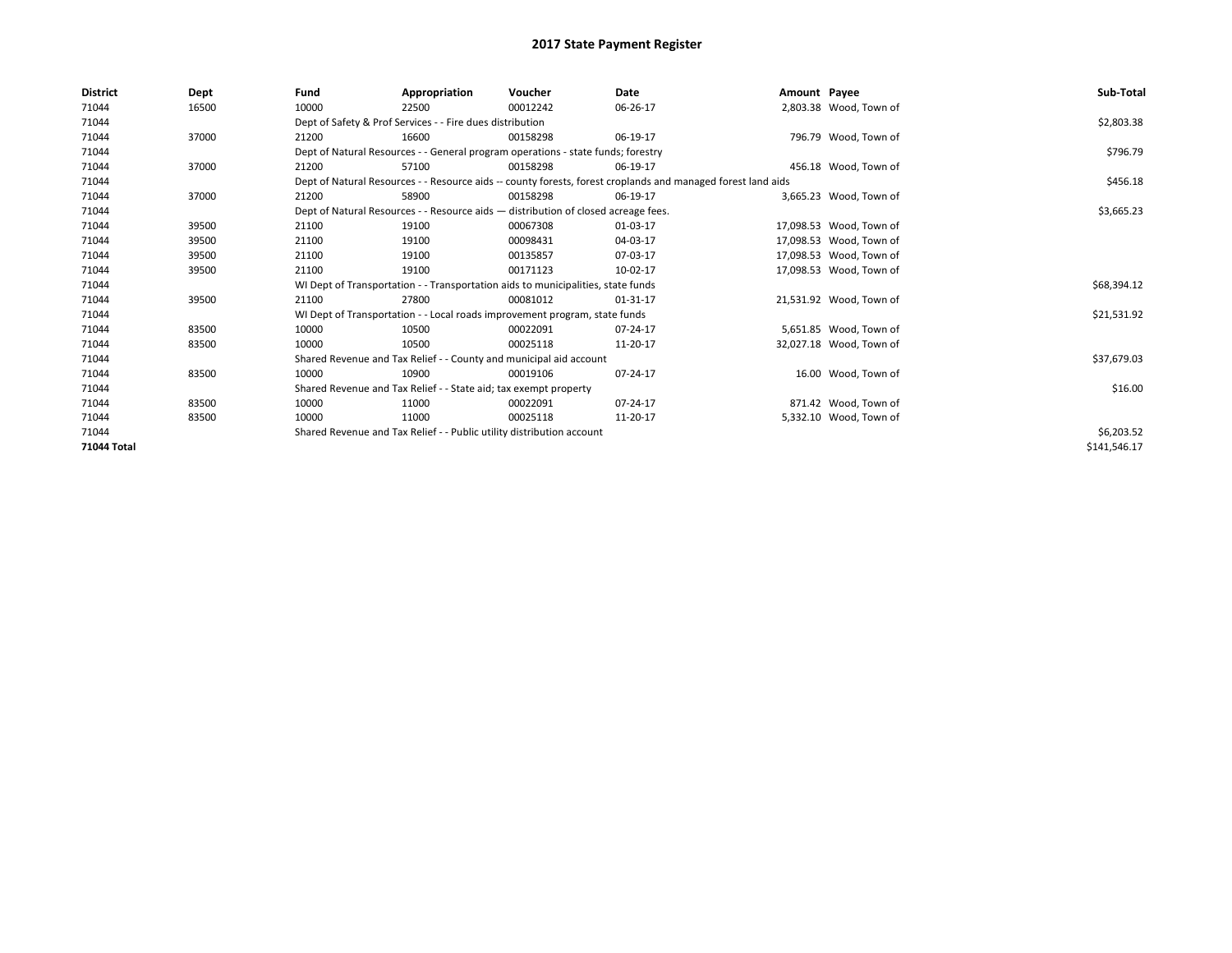| <b>District</b>    | Dept  | Fund  | Appropriation                                                                    | Voucher  | Date     | Amount Payee |                            | Sub-Total   |
|--------------------|-------|-------|----------------------------------------------------------------------------------|----------|----------|--------------|----------------------------|-------------|
| 71100              | 16500 | 10000 | 22500                                                                            | 00012243 | 06-26-17 |              | 514.65 Village Of Arpin    |             |
| 71100              |       |       | Dept of Safety & Prof Services - - Fire dues distribution                        |          |          |              |                            | \$514.65    |
| 71100              | 37000 | 27400 | 67000                                                                            | 00154112 | 06-01-17 |              | 1,141.02 Village Of Arpin  |             |
| 71100              |       |       | Dept of Natural Resources - - Financial assistance for responsible units         |          |          |              |                            | \$1,141.02  |
| 71100              | 39500 | 21100 | 19100                                                                            | 00067309 | 01-03-17 |              | 1,701.04 Village Of Arpin  |             |
| 71100              | 39500 | 21100 | 19100                                                                            | 00098432 | 04-03-17 |              | 1,701.04 Village Of Arpin  |             |
| 71100              | 39500 | 21100 | 19100                                                                            | 00135858 | 07-03-17 |              | 1,701.04 Village Of Arpin  |             |
| 71100              | 39500 | 21100 | 19100                                                                            | 00171124 | 10-02-17 |              | 1,701.06 Village Of Arpin  |             |
| 71100              |       |       | WI Dept of Transportation - - Transportation aids to municipalities, state funds |          |          |              |                            | \$6,804.18  |
| 71100              | 83500 | 10000 | 10500                                                                            | 00022092 | 07-24-17 |              | 12,695.92 Village Of Arpin |             |
| 71100              | 83500 | 10000 | 10500                                                                            | 00025119 | 11-20-17 |              | 71,943.53 Village Of Arpin |             |
| 71100              |       |       | Shared Revenue and Tax Relief - - County and municipal aid account               |          |          |              |                            | \$84,639.45 |
| 71100              | 83500 | 10000 | 10900                                                                            | 00019107 | 07-24-17 |              | 14.00 Village Of Arpin     |             |
| 71100              |       |       | Shared Revenue and Tax Relief - - State aid; tax exempt property                 |          |          |              |                            | \$14.00     |
| <b>71100 Total</b> |       |       |                                                                                  |          |          |              |                            | \$93,113.30 |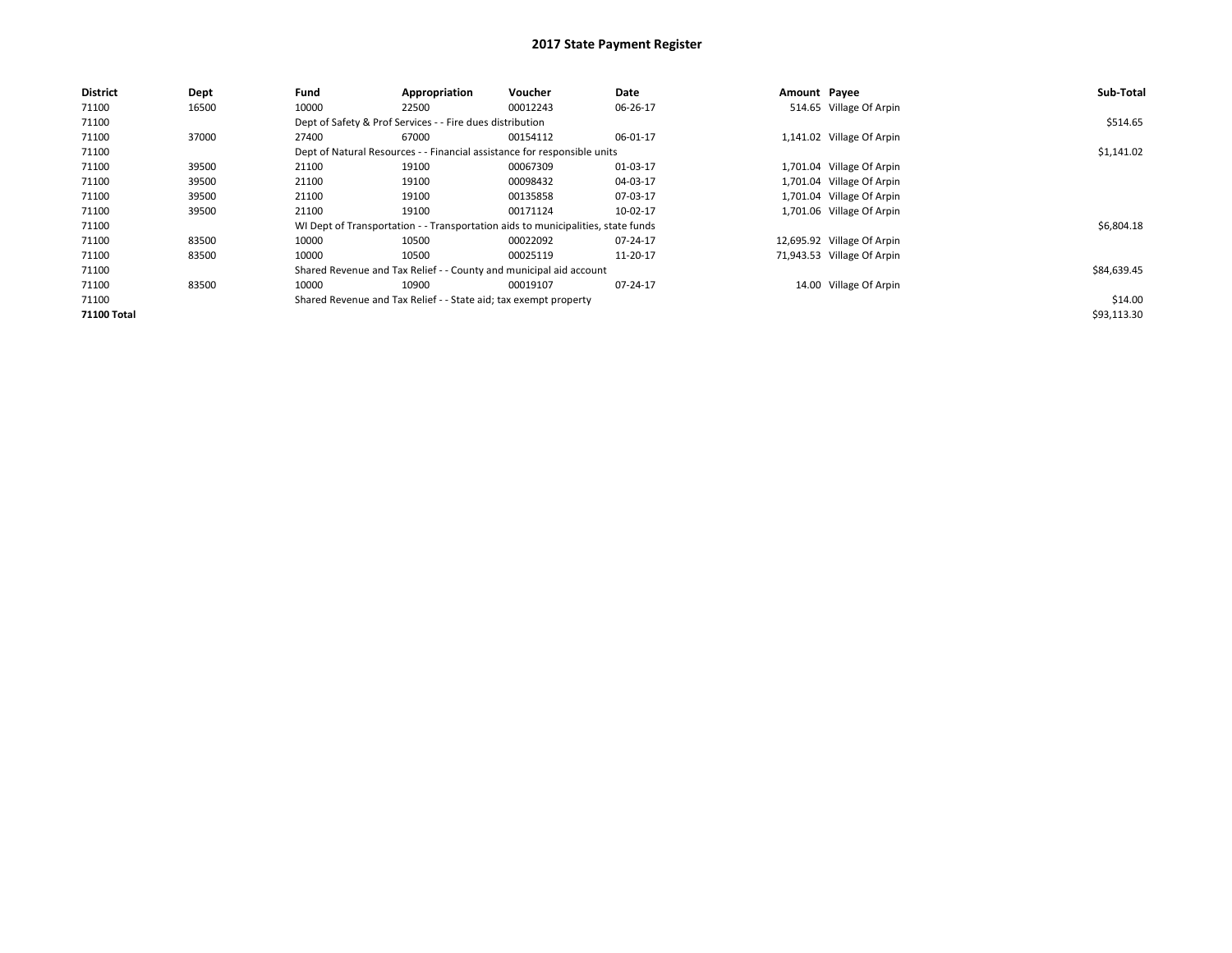| <b>District</b>    | Dept  | Fund  | Appropriation                                                    | Voucher                                                                          | Date     | Amount Payee |                                  | Sub-Total    |  |  |
|--------------------|-------|-------|------------------------------------------------------------------|----------------------------------------------------------------------------------|----------|--------------|----------------------------------|--------------|--|--|
| 71101              | 16500 | 10000 | 22500                                                            | 00012244                                                                         | 06-26-17 |              | 1,634.08 Village Of Auburndale   |              |  |  |
| 71101              |       |       | Dept of Safety & Prof Services - - Fire dues distribution        |                                                                                  |          |              |                                  |              |  |  |
| 71101              | 37000 | 27400 | 67000                                                            | 00154614                                                                         | 06-01-17 |              | 2,418.34 Village Of Auburndale   |              |  |  |
| 71101              |       |       |                                                                  | Dept of Natural Resources - - Financial assistance for responsible units         |          |              |                                  | \$2,418.34   |  |  |
| 71101              | 39500 | 21100 | 19100                                                            | 00067310                                                                         | 01-03-17 |              | 7,830.14 Village Of Auburndale   |              |  |  |
| 71101              | 39500 | 21100 | 19100                                                            | 00098433                                                                         | 04-03-17 |              | 7,830.14 Village Of Auburndale   |              |  |  |
| 71101              | 39500 | 21100 | 19100                                                            | 00135859                                                                         | 07-03-17 |              | 7,830.14 Village Of Auburndale   |              |  |  |
| 71101              | 39500 | 21100 | 19100                                                            | 00171125                                                                         | 10-02-17 |              | 7,830.17 Village Of Auburndale   |              |  |  |
| 71101              |       |       |                                                                  | WI Dept of Transportation - - Transportation aids to municipalities, state funds |          |              |                                  | \$31,320.59  |  |  |
| 71101              | 39500 | 21100 | 28700                                                            | 00146042                                                                         | 07-26-17 |              | 30,000.00 Village Of Auburndale  |              |  |  |
| 71101              |       |       |                                                                  | WI Dept of Transportation - - Railroad crossing improvement, federal funds       |          |              |                                  | \$30,000.00  |  |  |
| 71101              | 83500 | 10000 | 10500                                                            | 00022093                                                                         | 07-24-17 |              | 20,755.46 Village Of Auburndale  |              |  |  |
| 71101              | 83500 | 10000 | 10500                                                            | 00025120                                                                         | 11-20-17 |              | 117,614.28 Village Of Auburndale |              |  |  |
| 71101              |       |       |                                                                  | Shared Revenue and Tax Relief - - County and municipal aid account               |          |              |                                  | \$138,369.74 |  |  |
| 71101              | 83500 | 10000 | 10900                                                            | 00019108                                                                         | 07-24-17 |              | 627.00 Village Of Auburndale     |              |  |  |
| 71101              |       |       | Shared Revenue and Tax Relief - - State aid; tax exempt property |                                                                                  |          |              |                                  | \$627.00     |  |  |
| <b>71101 Total</b> |       |       |                                                                  |                                                                                  |          |              |                                  | \$204,369.75 |  |  |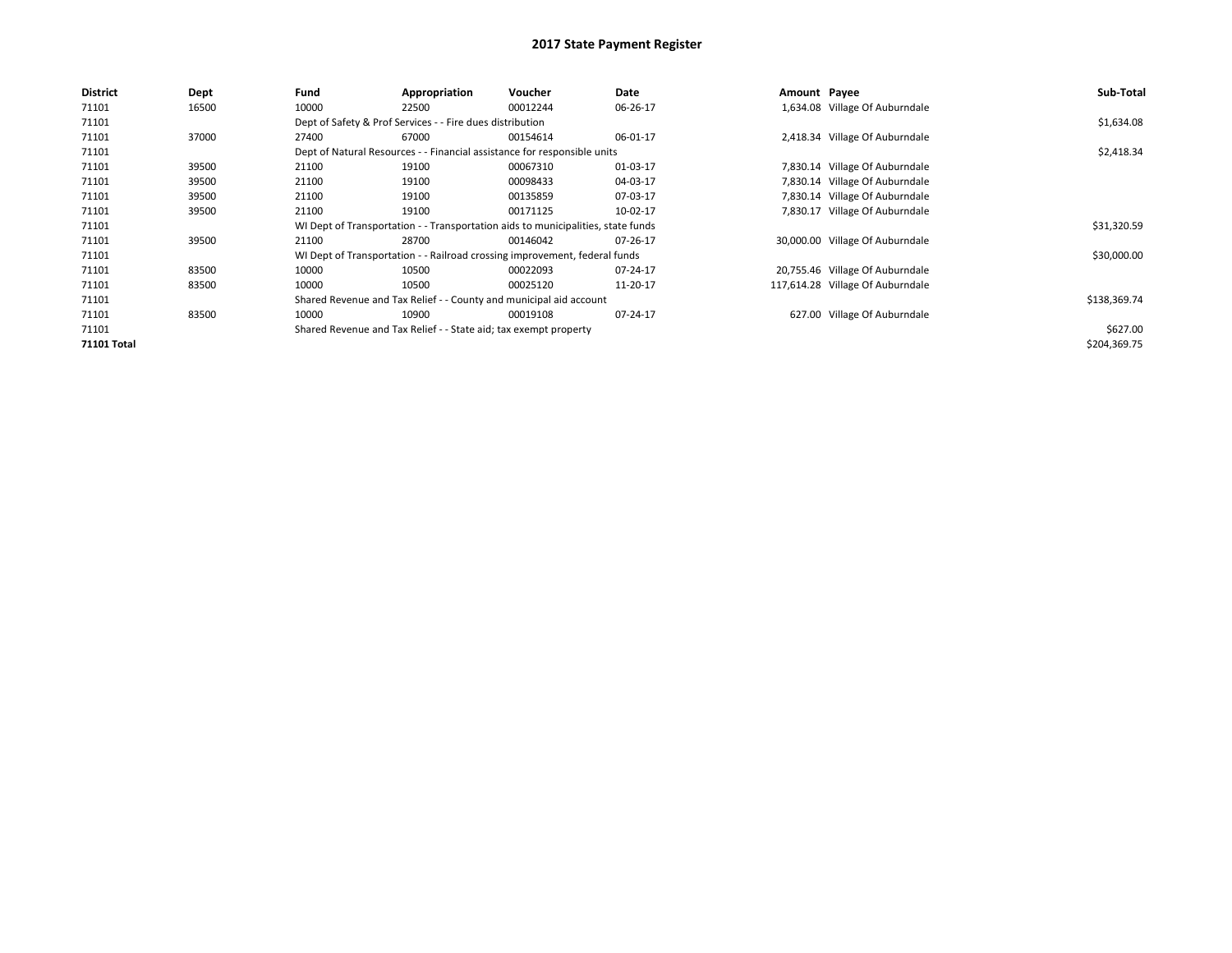| <b>District</b>    | Dept  | Fund                                                                  | Appropriation                                                                                                | Voucher     | Date     | Amount Payee |                            | Sub-Total    |  |  |
|--------------------|-------|-----------------------------------------------------------------------|--------------------------------------------------------------------------------------------------------------|-------------|----------|--------------|----------------------------|--------------|--|--|
| 71106              | 16500 | 10000                                                                 | 22500                                                                                                        | 00012245    | 06-26-17 |              | 3,687.19 Village Of Biron  |              |  |  |
| 71106              |       |                                                                       | Dept of Safety & Prof Services - - Fire dues distribution                                                    |             |          |              |                            | \$3,687.19   |  |  |
| 71106              | 37000 | 21200                                                                 | 16600                                                                                                        | 00158299    | 06-19-17 |              | 9.61 Village Of Biron      |              |  |  |
| 71106              |       |                                                                       | Dept of Natural Resources - - General program operations - state funds; forestry                             |             |          |              |                            |              |  |  |
| 71106              | 37000 | 21200                                                                 | 57100                                                                                                        | 00158299    | 06-19-17 |              | 4.40 Village Of Biron      |              |  |  |
| 71106              |       |                                                                       | Dept of Natural Resources - - Resource aids -- county forests, forest croplands and managed forest land aids |             |          |              |                            |              |  |  |
| 71106              | 37000 | 21200                                                                 | 58900                                                                                                        | 00158299    | 06-19-17 |              | 44.22 Village Of Biron     |              |  |  |
| 71106              |       |                                                                       | Dept of Natural Resources - - Resource aids - distribution of closed acreage fees.                           |             |          |              |                            | \$44.22      |  |  |
| 71106              | 37000 | 27400                                                                 | 67000                                                                                                        | 00154076    | 06-01-17 |              | 3,301.05 Village Of Biron  |              |  |  |
| 71106              |       |                                                                       | Dept of Natural Resources - - Financial assistance for responsible units                                     |             |          |              |                            | \$3,301.05   |  |  |
| 71106              | 39500 | 21100                                                                 | 19100                                                                                                        | 00067311    | 01-03-17 |              | 17,536.05 Village Of Biron |              |  |  |
| 71106              | 39500 | 21100                                                                 | 19100                                                                                                        | 00098434    | 04-03-17 |              | 17,536.05 Village Of Biron |              |  |  |
| 71106              | 39500 | 21100                                                                 | 19100                                                                                                        | 00135860    | 07-03-17 |              | 17,536.05 Village Of Biron |              |  |  |
| 71106              | 39500 | 21100                                                                 | 19100                                                                                                        | 00171126    | 10-02-17 |              | 17,536.07 Village Of Biron |              |  |  |
| 71106              |       |                                                                       | WI Dept of Transportation - - Transportation aids to municipalities, state funds                             |             |          |              |                            | \$70,144.22  |  |  |
| 71106              | 83500 | 10000                                                                 | 10100                                                                                                        | 00022094    | 07-24-17 |              | 33,614.31 Village Of Biron |              |  |  |
| 71106              |       |                                                                       | Shared Revenue and Tax Relief - - Expenditure restraint program account                                      |             |          |              |                            | \$33,614.31  |  |  |
| 71106              | 83500 | 10000                                                                 | 10500                                                                                                        | 00022094    | 07-24-17 |              | 1,625.35 Village Of Biron  |              |  |  |
| 71106              | 83500 | 10000                                                                 | 10500                                                                                                        | 00025121    | 11-20-17 |              | 9,210.30 Village Of Biron  |              |  |  |
| 71106              |       |                                                                       | Shared Revenue and Tax Relief - - County and municipal aid account                                           |             |          |              |                            | \$10,835.65  |  |  |
| 71106              | 83500 | 10000                                                                 | 10900                                                                                                        | 00019109    | 07-24-17 |              | 1,781.00 Village Of Biron  |              |  |  |
| 71106              | 83500 | 10000                                                                 | 10900                                                                                                        | 00020039    | 07-24-17 |              | 71.00 Village Of Biron     |              |  |  |
| 71106              |       |                                                                       | Shared Revenue and Tax Relief - - State aid; tax exempt property                                             |             |          |              |                            | \$1,852.00   |  |  |
| 71106              | 83500 | 10000                                                                 | 11000                                                                                                        | 00022094    | 07-24-17 |              | 3,528.67 Village Of Biron  |              |  |  |
| 71106              | 83500 | 10000                                                                 | 11000                                                                                                        | 00025121    | 11-20-17 |              | 19,650.53 Village Of Biron |              |  |  |
| 71106              |       | Shared Revenue and Tax Relief - - Public utility distribution account |                                                                                                              | \$23,179.20 |          |              |                            |              |  |  |
| <b>71106 Total</b> |       |                                                                       |                                                                                                              |             |          |              |                            | \$146,671.85 |  |  |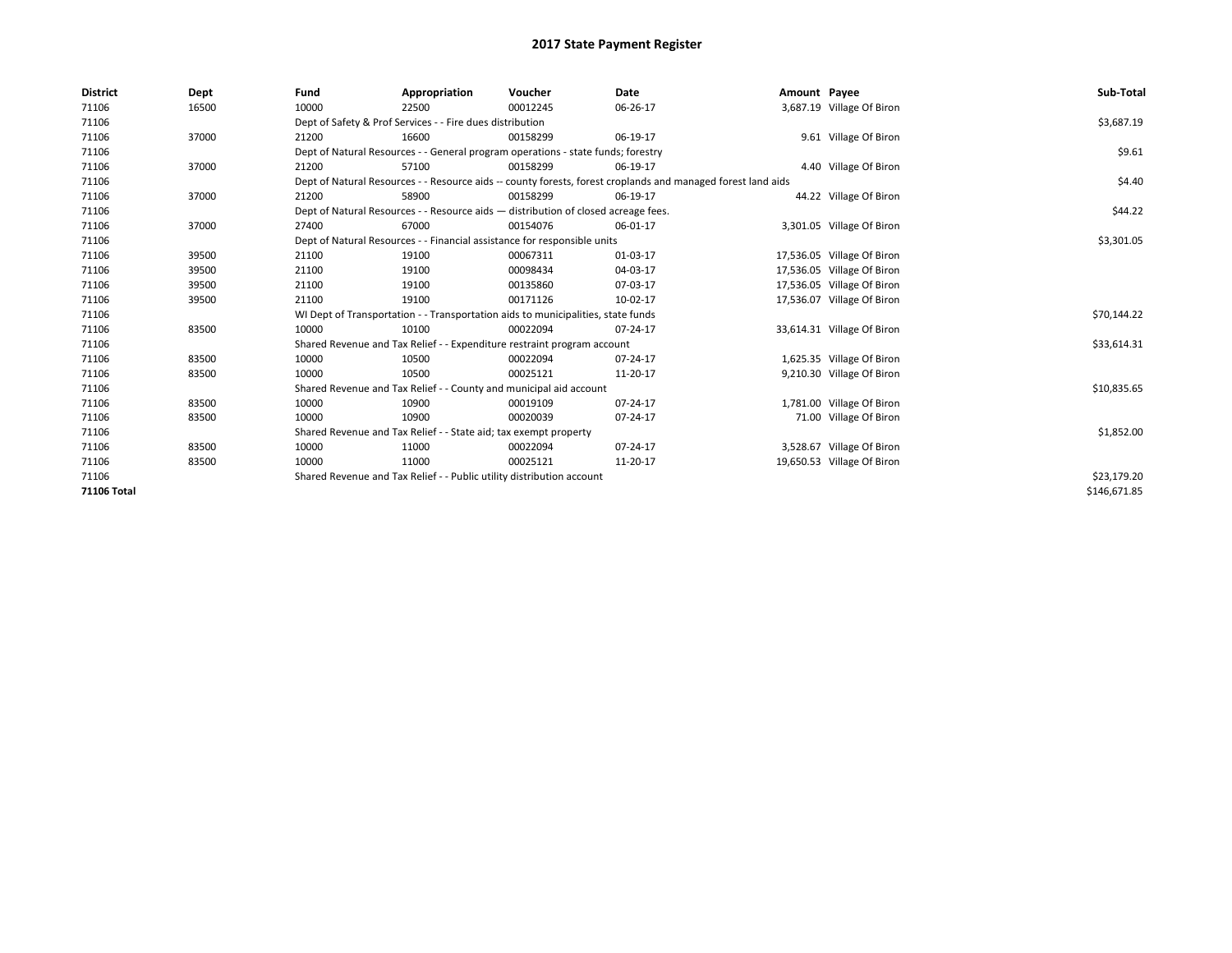| <b>District</b>    | Dept  | Fund  | Appropriation                                                                    | Voucher  | Date     | Amount Payee |                             | Sub-Total   |
|--------------------|-------|-------|----------------------------------------------------------------------------------|----------|----------|--------------|-----------------------------|-------------|
| 71122              | 16500 | 10000 | 22500                                                                            | 00012246 | 06-26-17 |              | 2,580.43 Village Of Hewitt  |             |
| 71122              |       |       | Dept of Safety & Prof Services - - Fire dues distribution                        |          |          |              |                             | \$2,580.43  |
| 71122              | 37000 | 27400 | 67000                                                                            | 00056328 | 05-23-17 |              | 1,204.28 Village Of Hewitt  |             |
| 71122              | 37000 | 27400 | 67000                                                                            | 00154787 | 06-01-17 |              | 1,268.60 Village Of Hewitt  |             |
| 71122              |       |       | Dept of Natural Resources - - Financial assistance for responsible units         |          |          |              |                             | \$2,472.88  |
| 71122              | 39500 | 21100 | 19100                                                                            | 00067312 | 01-03-17 |              | 3,231.43 Village Of Hewitt  |             |
| 71122              | 39500 | 21100 | 19100                                                                            | 00098435 | 04-03-17 |              | 3,231.43 Village Of Hewitt  |             |
| 71122              | 39500 | 21100 | 19100                                                                            | 00135861 | 07-03-17 |              | 3,231.43 Village Of Hewitt  |             |
| 71122              | 39500 | 21100 | 19100                                                                            | 00171127 | 10-02-17 |              | 3,231.45 Village Of Hewitt  |             |
| 71122              |       |       | WI Dept of Transportation - - Transportation aids to municipalities, state funds |          |          |              |                             | \$12,925.74 |
| 71122              | 83500 | 10000 | 10500                                                                            | 00022095 | 07-24-17 |              | 9,463.11 Village Of Hewitt  |             |
| 71122              | 83500 | 10000 | 10500                                                                            | 00025122 | 11-20-17 |              | 53,624.32 Village Of Hewitt |             |
| 71122              |       |       | Shared Revenue and Tax Relief - - County and municipal aid account               |          |          |              |                             | \$63,087.43 |
| 71122              | 83500 | 10000 | 10900                                                                            | 00019110 | 07-24-17 |              | 19.00 Village Of Hewitt     |             |
| 71122              |       |       | Shared Revenue and Tax Relief - - State aid; tax exempt property                 |          |          |              |                             | \$19.00     |
| <b>71122 Total</b> |       |       |                                                                                  |          |          |              |                             | \$81,085.48 |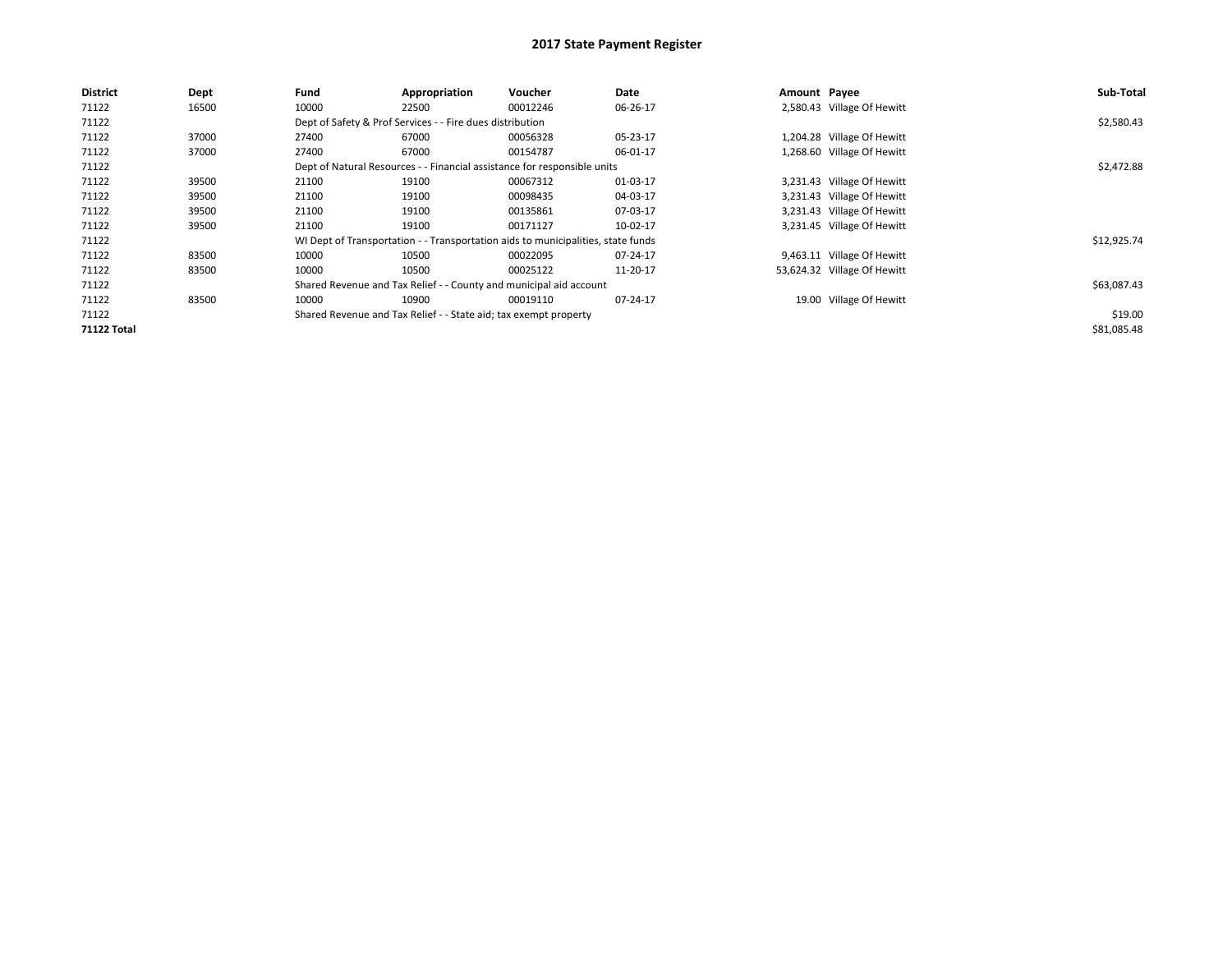| <b>District</b>    | Dept  | Fund  | Appropriation | Voucher                                                                          | Date     | Amount Payee |                                | Sub-Total   |
|--------------------|-------|-------|---------------|----------------------------------------------------------------------------------|----------|--------------|--------------------------------|-------------|
| 71151              | 37000 | 27400 | 67000         | 00154308                                                                         | 06-01-17 |              | 754.34 Village of Milladore    |             |
| 71151              |       |       |               | Dept of Natural Resources - - Financial assistance for responsible units         |          |              |                                | \$754.34    |
| 71151              | 39500 | 21100 | 19100         | 00067313                                                                         | 01-03-17 |              | 1,524.88 Village of Milladore  |             |
| 71151              | 39500 | 21100 | 19100         | 00098436                                                                         | 04-03-17 |              | 1,524.88 Village of Milladore  |             |
| 71151              | 39500 | 21100 | 19100         | 00135862                                                                         | 07-03-17 |              | 1,524.88 Village of Milladore  |             |
| 71151              | 39500 | 21100 | 19100         | 00171128                                                                         | 10-02-17 |              | 1,524.90 Village of Milladore  |             |
| 71151              |       |       |               | WI Dept of Transportation - - Transportation aids to municipalities, state funds |          |              |                                | \$6,099.54  |
| 71151              | 83500 | 10000 | 10500         | 00022096                                                                         | 07-24-17 |              | 10,746.80 Village of Milladore |             |
| 71151              | 83500 | 10000 | 10500         | 00025123                                                                         | 11-20-17 |              | 60,898.55 Village of Milladore |             |
| 71151              |       |       |               | Shared Revenue and Tax Relief - - County and municipal aid account               |          |              |                                | \$71,645.35 |
| <b>71151 Total</b> |       |       |               |                                                                                  |          |              |                                | \$78,499.23 |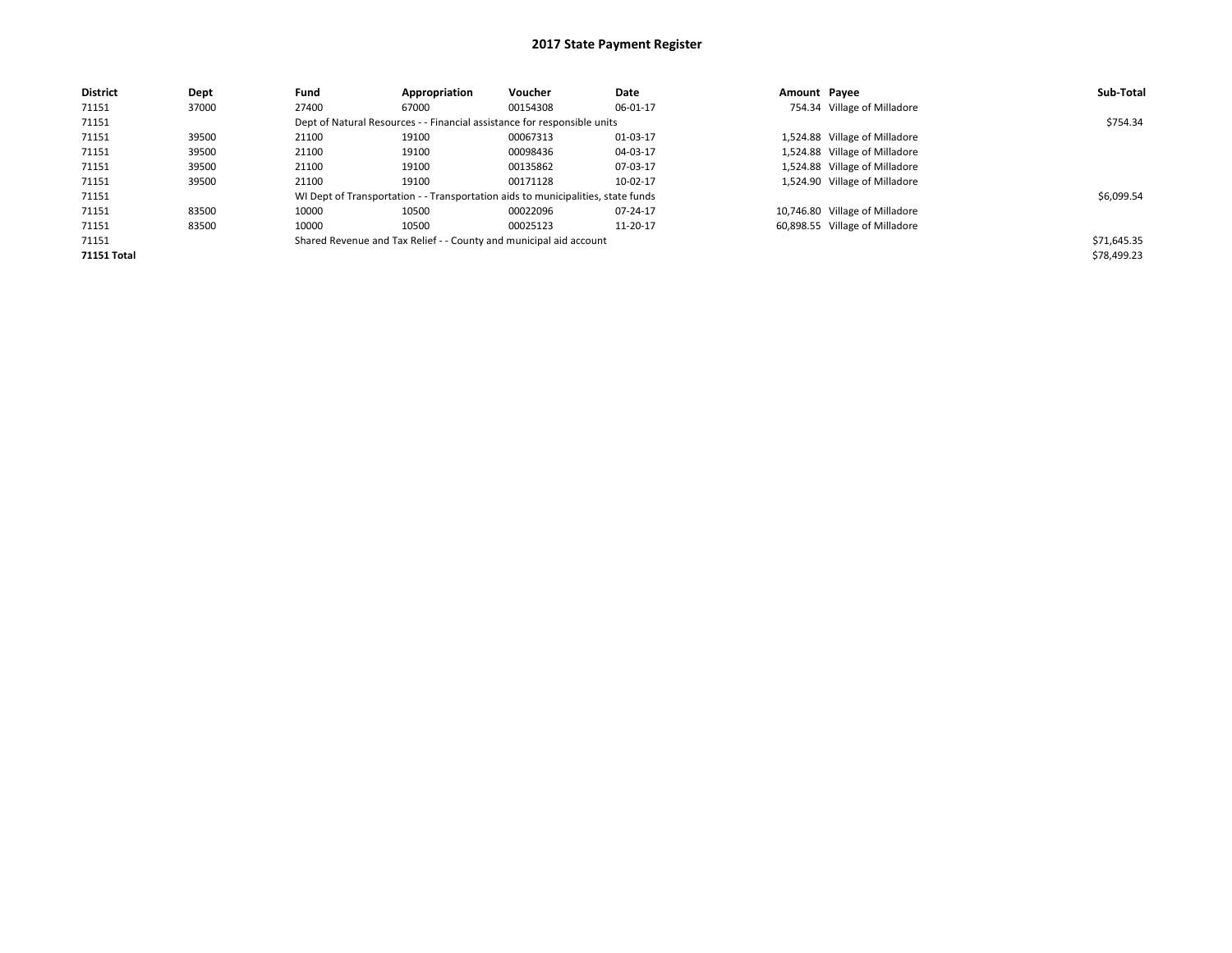| <b>District</b>    | Dept  | Fund  | Appropriation                                                                      | Voucher  | <b>Date</b>                                                                                                  | Amount Payee |                                    | Sub-Total    |  |
|--------------------|-------|-------|------------------------------------------------------------------------------------|----------|--------------------------------------------------------------------------------------------------------------|--------------|------------------------------------|--------------|--|
| 71171              | 16500 | 10000 | 22500                                                                              | 00012247 | 06-26-17                                                                                                     |              | 4,357.44 Village Of Port Edwards   |              |  |
| 71171              |       |       | Dept of Safety & Prof Services - - Fire dues distribution                          |          |                                                                                                              |              |                                    | \$4,357.44   |  |
| 71171              | 37000 | 10000 | 50300                                                                              | 00126623 | 02-07-17                                                                                                     |              | 2,012.61 Village Of Port Edwards   |              |  |
| 71171              |       |       | Dept of Natural Resources - - Aids in lieu of taxes - general fund                 |          |                                                                                                              |              |                                    | \$2,012.61   |  |
| 71171              | 37000 | 21200 | 16600                                                                              | 00158300 | 06-19-17                                                                                                     |              | 152.43 Village Of Port Edwards     |              |  |
| 71171              |       |       | Dept of Natural Resources - - General program operations - state funds; forestry   |          |                                                                                                              |              |                                    | \$152.43     |  |
| 71171              | 37000 | 21200 | 57100                                                                              | 00158300 | 06-19-17                                                                                                     |              | 69.76 Village Of Port Edwards      |              |  |
| 71171              |       |       |                                                                                    |          | Dept of Natural Resources - - Resource aids -- county forests, forest croplands and managed forest land aids |              |                                    | \$69.76      |  |
| 71171              | 37000 | 21200 | 58900                                                                              | 00158300 | 06-19-17                                                                                                     |              | 701.17 Village Of Port Edwards     |              |  |
| 71171              |       |       | Dept of Natural Resources - - Resource aids - distribution of closed acreage fees. |          |                                                                                                              |              |                                    | \$701.17     |  |
| 71171              | 37000 | 27400 | 67000                                                                              | 00154819 | 06-01-17                                                                                                     |              | 13,589.29 Village Of Port Edwards  |              |  |
| 71171              |       |       | Dept of Natural Resources - - Financial assistance for responsible units           |          |                                                                                                              |              |                                    | \$13,589.29  |  |
| 71171              | 39500 | 21100 | 19100                                                                              | 00067314 | 01-03-17                                                                                                     |              | 33,157.37 Village Of Port Edwards  |              |  |
| 71171              | 39500 | 21100 | 19100                                                                              | 00098437 | 04-03-17                                                                                                     |              | 33,157.37 Village Of Port Edwards  |              |  |
| 71171              | 39500 | 21100 | 19100                                                                              | 00135863 | 07-03-17                                                                                                     |              | 33,157.37 Village Of Port Edwards  |              |  |
| 71171              | 39500 | 21100 | 19100                                                                              | 00171129 | 10-02-17                                                                                                     |              | 33,157.39 Village Of Port Edwards  |              |  |
| 71171              |       |       | WI Dept of Transportation - - Transportation aids to municipalities, state funds   |          |                                                                                                              |              |                                    | \$132,629.50 |  |
| 71171              | 45500 | 10000 | 23100                                                                              | 00039534 | 12-21-17                                                                                                     |              | 640.00 Village Of Port Edwards     |              |  |
| 71171              |       |       | Department of Justice - - Law enforcement training fund, local assistance          |          |                                                                                                              |              |                                    | \$640.00     |  |
| 71171              | 83500 | 10000 | 10100                                                                              | 00022097 | 07-24-17                                                                                                     |              | 50,382.03 Village Of Port Edwards  |              |  |
| 71171              |       |       | Shared Revenue and Tax Relief - - Expenditure restraint program account            |          |                                                                                                              |              |                                    | \$50,382.03  |  |
| 71171              | 83500 | 10000 | 10500                                                                              | 00022097 | 07-24-17                                                                                                     |              | 29,532.48 Village Of Port Edwards  |              |  |
| 71171              | 83500 | 10000 | 10500                                                                              | 00025124 | 11-20-17                                                                                                     |              | 167,350.73 Village Of Port Edwards |              |  |
| 71171              |       |       | Shared Revenue and Tax Relief - - County and municipal aid account                 |          |                                                                                                              |              |                                    | \$196,883.21 |  |
| 71171              | 83500 | 10000 | 10900                                                                              | 00019111 | 07-24-17                                                                                                     |              | 256.00 Village Of Port Edwards     |              |  |
| 71171              | 83500 | 10000 | 10900                                                                              | 00020040 | 07-24-17                                                                                                     |              | 1,538.00 Village Of Port Edwards   |              |  |
| 71171              |       |       | Shared Revenue and Tax Relief - - State aid; tax exempt property                   |          |                                                                                                              |              |                                    | \$1,794.00   |  |
| 71171              | 83500 | 10000 | 11000                                                                              | 00022097 | 07-24-17                                                                                                     |              | 5,445.62 Village Of Port Edwards   |              |  |
| 71171              | 83500 | 10000 | 11000                                                                              | 00025124 | 11-20-17                                                                                                     |              | 30,987.98 Village Of Port Edwards  |              |  |
| 71171              |       |       | Shared Revenue and Tax Relief - - Public utility distribution account              |          |                                                                                                              |              |                                    |              |  |
| <b>71171 Total</b> |       |       |                                                                                    |          |                                                                                                              |              |                                    | \$439,645.04 |  |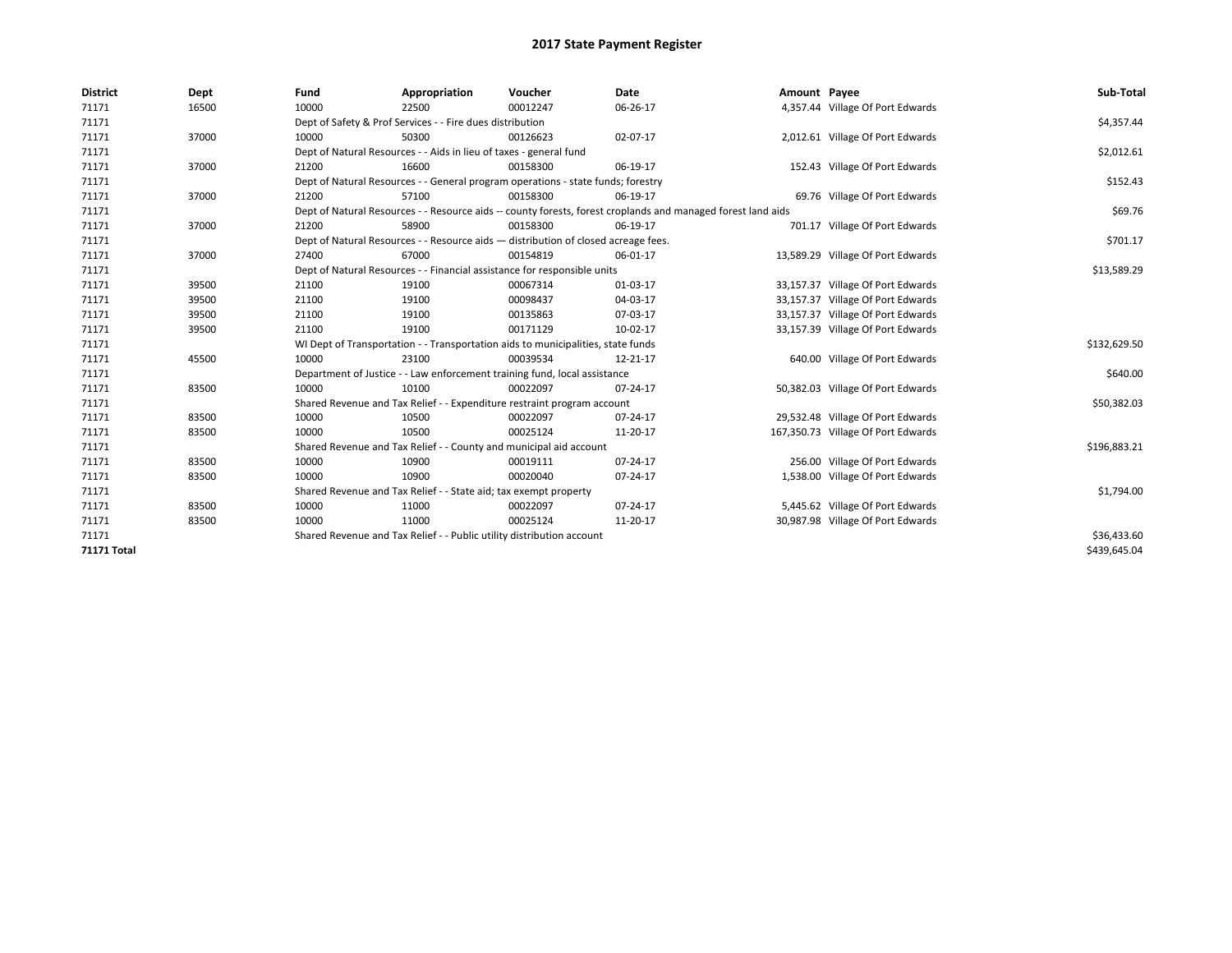| <b>District</b>    | Dept  | Fund                                                             | Appropriation                                             | <b>Voucher</b>                                                                   | Date     | Amount Payee |                              | Sub-Total   |
|--------------------|-------|------------------------------------------------------------------|-----------------------------------------------------------|----------------------------------------------------------------------------------|----------|--------------|------------------------------|-------------|
| 71178              | 16500 | 10000                                                            | 22500                                                     | 00012248                                                                         | 06-26-17 |              | 1,347.57 Village Of Rudolph  |             |
| 71178              |       |                                                                  | Dept of Safety & Prof Services - - Fire dues distribution |                                                                                  |          |              |                              | \$1,347.57  |
| 71178              | 37000 | 27400                                                            | 67000                                                     | 00154176                                                                         | 06-01-17 |              | 1,480.96 Village Of Rudolph  |             |
| 71178              |       |                                                                  |                                                           | Dept of Natural Resources - - Financial assistance for responsible units         |          |              |                              | \$1,480.96  |
| 71178              | 39500 | 21100                                                            | 19100                                                     | 00067315                                                                         | 01-03-17 |              | 3,115.83 Village Of Rudolph  |             |
| 71178              | 39500 | 21100                                                            | 19100                                                     | 00098438                                                                         | 04-03-17 |              | 3,115.83 Village Of Rudolph  |             |
| 71178              | 39500 | 21100                                                            | 19100                                                     | 00135864                                                                         | 07-03-17 |              | 3,115.83 Village Of Rudolph  |             |
| 71178              | 39500 | 21100                                                            | 19100                                                     | 00171130                                                                         | 10-02-17 |              | 3,115.83 Village Of Rudolph  |             |
| 71178              |       |                                                                  |                                                           | WI Dept of Transportation - - Transportation aids to municipalities, state funds |          |              |                              | \$12,463.32 |
| 71178              | 83500 | 10000                                                            | 10500                                                     | 00022098                                                                         | 07-24-17 |              | 9,659.73 Village Of Rudolph  |             |
| 71178              | 83500 | 10000                                                            | 10500                                                     | 00025125                                                                         | 11-20-17 |              | 56,500.34 Village Of Rudolph |             |
| 71178              |       |                                                                  |                                                           | Shared Revenue and Tax Relief - - County and municipal aid account               |          |              |                              | \$66,160.07 |
| 71178              | 83500 | 10000                                                            | 10900                                                     | 00019112                                                                         | 07-24-17 |              | 69.00 Village Of Rudolph     |             |
| 71178              |       | Shared Revenue and Tax Relief - - State aid; tax exempt property |                                                           | \$69.00                                                                          |          |              |                              |             |
| 71178              | 83500 | 10000                                                            | 11000                                                     | 00022098                                                                         | 07-24-17 |              | 1.32 Village Of Rudolph      |             |
| 71178              |       |                                                                  |                                                           | Shared Revenue and Tax Relief - - Public utility distribution account            |          |              |                              | \$1.32      |
| <b>71178 Total</b> |       |                                                                  |                                                           |                                                                                  |          |              |                              | \$81,522.24 |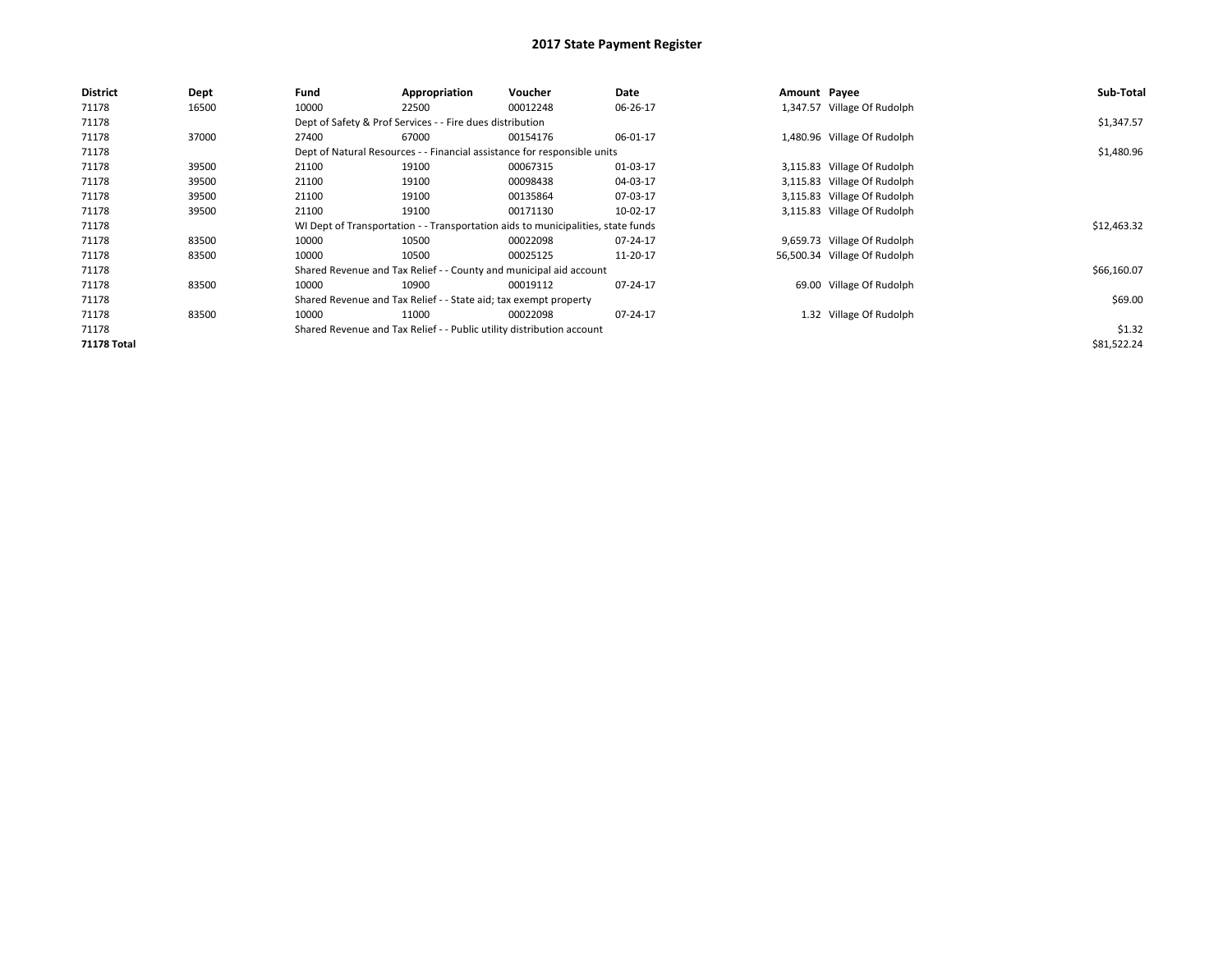| <b>District</b> | Dept  | Fund                                                                  | Appropriation                                                                    | Voucher  | Date     | Amount Payee |                              | Sub-Total    |
|-----------------|-------|-----------------------------------------------------------------------|----------------------------------------------------------------------------------|----------|----------|--------------|------------------------------|--------------|
| 71186           | 16500 | 10000                                                                 | 22500                                                                            | 00012249 | 06-26-17 |              | 1,260.52 Village Of Vesper   |              |
| 71186           |       |                                                                       | Dept of Safety & Prof Services - - Fire dues distribution                        |          |          |              |                              | \$1,260.52   |
| 71186           | 37000 | 27400                                                                 | 67000                                                                            | 00154225 | 06-02-17 |              | 1,451.64 Village Of Vesper   |              |
| 71186           |       |                                                                       | Dept of Natural Resources - - Financial assistance for responsible units         |          |          |              |                              | \$1,451.64   |
| 71186           | 39500 | 21100                                                                 | 19100                                                                            | 00067316 | 01-03-17 |              | 2,890.12 Village Of Vesper   |              |
| 71186           | 39500 | 21100                                                                 | 19100                                                                            | 00098439 | 04-03-17 |              | 2,890.12 Village Of Vesper   |              |
| 71186           | 39500 | 21100                                                                 | 19100                                                                            | 00135865 | 07-03-17 |              | 2,890.12 Village Of Vesper   |              |
| 71186           | 39500 | 21100                                                                 | 19100                                                                            | 00171131 | 10-02-17 |              | 2,890.14 Village Of Vesper   |              |
| 71186           |       |                                                                       | WI Dept of Transportation - - Transportation aids to municipalities, state funds |          |          |              |                              | \$11,560.50  |
| 71186           | 83500 | 10000                                                                 | 10500                                                                            | 00022099 | 07-24-17 |              | 20,255.25 Village Of Vesper  |              |
| 71186           | 83500 | 10000                                                                 | 10500                                                                            | 00025126 | 11-20-17 |              | 114,779.77 Village Of Vesper |              |
| 71186           |       |                                                                       | Shared Revenue and Tax Relief - - County and municipal aid account               |          |          |              |                              | \$135,035.02 |
| 71186           | 83500 | 10000                                                                 | 10900                                                                            | 00019113 | 07-24-17 |              | 200.00 Village Of Vesper     |              |
| 71186           | 83500 | 10000                                                                 | 10900                                                                            | 00020041 | 07-24-17 |              | 359.00 Village Of Vesper     |              |
| 71186           |       |                                                                       | Shared Revenue and Tax Relief - - State aid; tax exempt property                 |          |          |              |                              | \$559.00     |
| 71186           | 83500 | 10000                                                                 | 11000                                                                            | 00022099 | 07-24-17 |              | 58.90 Village Of Vesper      |              |
| 71186           | 83500 | 10000                                                                 | 11000                                                                            | 00025126 | 11-20-17 |              | 345.78 Village Of Vesper     |              |
| 71186           |       | Shared Revenue and Tax Relief - - Public utility distribution account |                                                                                  | \$404.68 |          |              |                              |              |
| 71186           | 83500 | 52100                                                                 | 36300                                                                            | 00016108 | 03-27-17 |              | 229.15 Village Of Vesper     |              |
| 71186           |       | Shared Revenue and Tax Relief - - Lottery and gaming credit           |                                                                                  | \$229.15 |          |              |                              |              |
| 71186 Total     |       |                                                                       |                                                                                  |          |          |              |                              | \$150,500.51 |
|                 |       |                                                                       |                                                                                  |          |          |              |                              |              |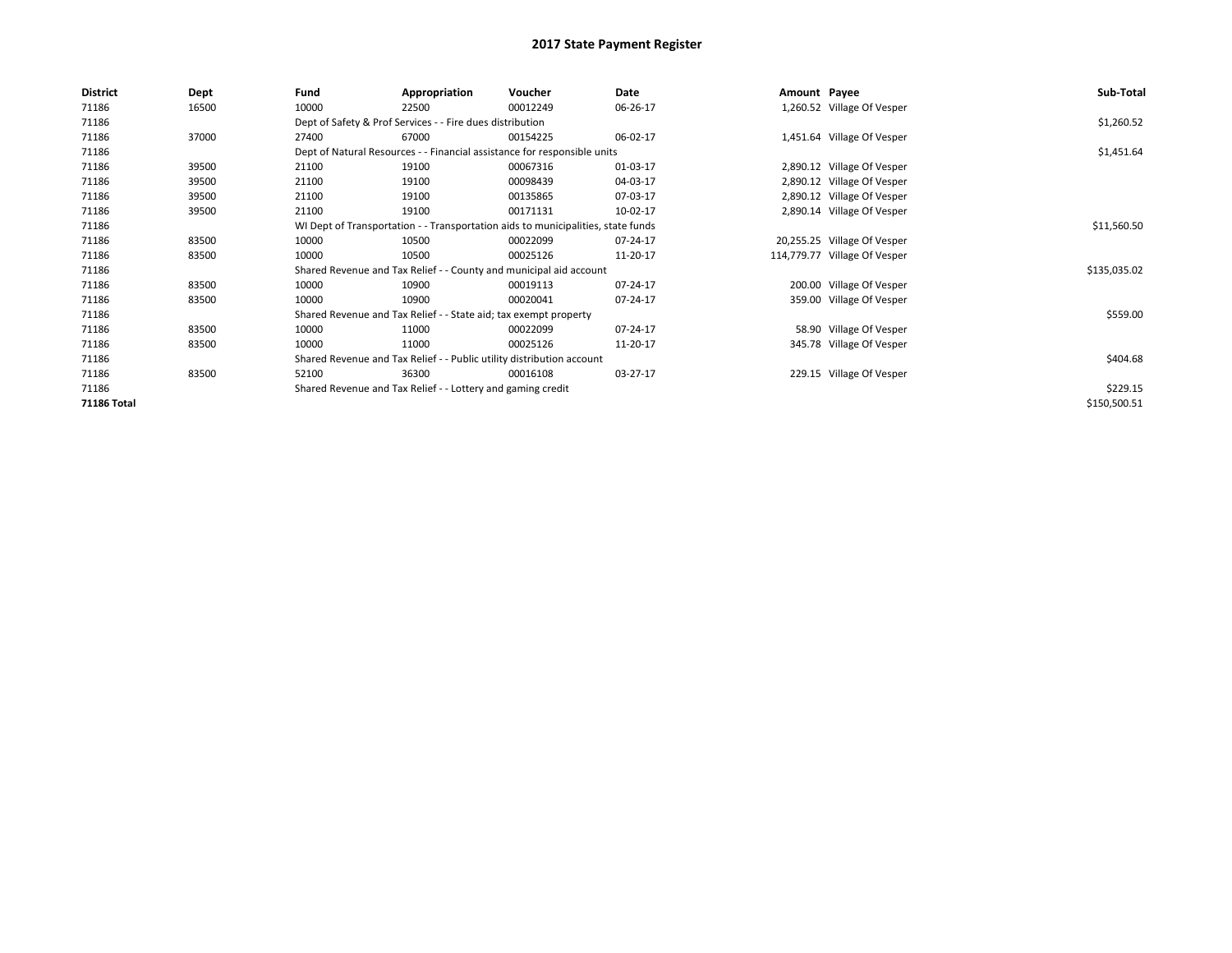| <b>District</b>    | Dept  | Fund  | Appropriation                                                         | Voucher                                                                                    | Date                                                                                                 | Amount Payee |                                 | Sub-Total      |
|--------------------|-------|-------|-----------------------------------------------------------------------|--------------------------------------------------------------------------------------------|------------------------------------------------------------------------------------------------------|--------------|---------------------------------|----------------|
| 71251              | 16500 | 10000 | 22500                                                                 | 00012459                                                                                   | 06-30-17                                                                                             |              | 64,126.59 City of Marshfield    |                |
| 71251              |       |       | Dept of Safety & Prof Services - - Fire dues distribution             |                                                                                            |                                                                                                      |              |                                 | \$64,126.59    |
| 71251              | 39500 | 21100 | 16200                                                                 | 00067437                                                                                   | 01-03-17                                                                                             |              | 49,770.99 City of Marshfield    |                |
| 71251              | 39500 | 21100 | 16200                                                                 | 00098560                                                                                   | 04-03-17                                                                                             |              | 49,770.99 City of Marshfield    |                |
| 71251              | 39500 | 21100 | 16200                                                                 | 00135986                                                                                   | 07-03-17                                                                                             |              | 49,770.99 City of Marshfield    |                |
| 71251              | 39500 | 21100 | 16200                                                                 | 00171252                                                                                   | 10-02-17                                                                                             |              | 49,771.02 City of Marshfield    |                |
| 71251              |       |       |                                                                       | WI Dept of Transportation - - Connecting highways aids, state funds                        |                                                                                                      |              |                                 | \$199,083.99   |
| 71251              | 39500 | 21100 | 17700                                                                 | 00125398                                                                                   | 06-12-17                                                                                             |              | 42,670.00 City of Marshfield    |                |
| 71251              | 39500 | 21100 | 17700                                                                 | 00154663                                                                                   | 08-16-17                                                                                             |              | 105,670.00 City of Marshfield   |                |
| 71251              |       |       |                                                                       | WI Dept of Transportation - - Tier C transit operating aids, state funds                   |                                                                                                      |              |                                 | \$148,340.00   |
| 71251              | 39500 | 21100 | 18200                                                                 | 00085953                                                                                   | 02-16-17                                                                                             |              | 58,777.00 City of Marshfield    |                |
| 71251              | 39500 | 21100 | 18200                                                                 | 00180170                                                                                   | 10-19-17                                                                                             |              | 61,136.90 City of Marshfield    |                |
| 71251              | 39500 | 21100 | 18200                                                                 | 00180171                                                                                   | 10-19-17                                                                                             |              | 54,241.55 City of Marshfield    |                |
| 71251              | 39500 | 21100 | 18200                                                                 | 00195289                                                                                   | 11-27-17                                                                                             |              | 49,970.03 City of Marshfield    |                |
| 71251              |       |       |                                                                       | WI Dept of Transportation - - Transit and other transportation-related aids, federal funds |                                                                                                      |              |                                 | \$224,125.48   |
| 71251              | 39500 | 21100 | 19100                                                                 | 00067317                                                                                   | 01-03-17                                                                                             |              | 341,117.07 City of Marshfield   |                |
| 71251              | 39500 | 21100 | 19100                                                                 | 00098440                                                                                   | 04-03-17                                                                                             |              | 341,117.07 City of Marshfield   |                |
| 71251              | 39500 | 21100 | 19100                                                                 | 00135866                                                                                   | 07-03-17                                                                                             |              | 341,117.07 City of Marshfield   |                |
| 71251              | 39500 | 21100 | 19100                                                                 | 00171132                                                                                   | 10-02-17                                                                                             |              | 341,117.10 City of Marshfield   |                |
| 71251              |       |       |                                                                       | WI Dept of Transportation - - Transportation aids to municipalities, state funds           |                                                                                                      |              |                                 | \$1,364,468.31 |
| 71251              | 39500 | 21100 | 36300                                                                 | 00168635                                                                                   | 09-25-17                                                                                             |              | 20,154.97 City of Marshfield    |                |
| 71251              |       |       |                                                                       | WI Dept of Transportation - - State highway rehabilitation, state funds                    |                                                                                                      |              |                                 | \$20,154.97    |
| 71251              | 39500 | 21100 | 96100                                                                 | 00168635                                                                                   | 09-27-17                                                                                             |              | 2,165.03 City of Marshfield     |                |
| 71251              |       |       |                                                                       |                                                                                            | WI Dept of Transportation - - Highways, bridges and local transportation assistance clearing account |              |                                 | \$2,165.03     |
| 71251              | 43500 | 00005 | 16300                                                                 | 01LGS                                                                                      | 11-17-17                                                                                             |              | 57,226.42 City of Marshfield    |                |
| 71251              |       |       | Department of Health Services - - Guardianship grant program          |                                                                                            |                                                                                                      |              |                                 | \$57,226.42    |
| 71251              | 46500 | 10000 | 30600                                                                 | 00022103                                                                                   | 02-09-17                                                                                             |              | 2,078.16 City of Marshfield     |                |
| 71251              | 46500 | 10000 | 30600                                                                 | 00027336                                                                                   | 06-09-17                                                                                             |              | 2,078.16 City of Marshfield     |                |
| 71251              | 46500 | 10000 | 30600                                                                 | 00028012                                                                                   | 06-19-17                                                                                             |              | 2,078.28 City of Marshfield     |                |
| 71251              | 46500 | 10000 | 30600                                                                 | 00033996                                                                                   | 11-07-17                                                                                             |              | 2,078.16 City of Marshfield     |                |
| 71251              |       |       |                                                                       | Department of Military Affairs - - Regional emergency response teams                       |                                                                                                      |              |                                 | \$8,312.76     |
| 71251              | 83500 | 10000 | 10100                                                                 | 00022100                                                                                   | 07-24-17                                                                                             |              | 400,689.20 City of Marshfield   |                |
| 71251              |       |       |                                                                       | Shared Revenue and Tax Relief - - Expenditure restraint program account                    |                                                                                                      |              |                                 | \$400,689.20   |
| 71251              | 83500 | 10000 | 10500                                                                 | 00022100                                                                                   | 07-24-17                                                                                             |              | 655,093.86 City of Marshfield   |                |
| 71251              | 83500 | 10000 | 10500                                                                 | 00025127                                                                                   | 11-20-17                                                                                             |              | 3,654,972.10 City of Marshfield |                |
| 71251              |       |       |                                                                       | Shared Revenue and Tax Relief - - County and municipal aid account                         |                                                                                                      |              |                                 | \$4,310,065.96 |
| 71251              | 83500 | 10000 | 10900                                                                 | 00019114                                                                                   | 07-24-17                                                                                             |              | 238,818.00 City of Marshfield   |                |
| 71251              | 83500 | 10000 | 10900                                                                 | 00020042                                                                                   | 07-24-17                                                                                             |              | 338,989.00 City of Marshfield   |                |
| 71251              |       |       | Shared Revenue and Tax Relief - - State aid; tax exempt property      |                                                                                            |                                                                                                      |              |                                 | \$577,807.00   |
| 71251              | 83500 | 10000 | 11000                                                                 | 00022100                                                                                   | 07-24-17                                                                                             |              | 4,684.57 City of Marshfield     |                |
| 71251              | 83500 | 10000 | 11000                                                                 | 00025127                                                                                   | 11-20-17                                                                                             |              | 27,049.93 City of Marshfield    |                |
| 71251              |       |       | Shared Revenue and Tax Relief - - Public utility distribution account |                                                                                            |                                                                                                      |              |                                 | \$31,734.50    |
| 71251              | 83500 | 10000 | 50100                                                                 | 00015469                                                                                   | 01-31-17                                                                                             |              | 58,167.84 City of Marshfield    |                |
| 71251              |       |       | Shared Revenue and Tax Relief - - Payments for municipal services     |                                                                                            |                                                                                                      |              |                                 | \$58,167.84    |
| 71251              | 83500 | 52100 | 36300                                                                 | 00016109                                                                                   | 03-27-17                                                                                             |              | 22,669.54 City of Marshfield    |                |
| 71251              |       |       | Shared Revenue and Tax Relief - - Lottery and gaming credit           |                                                                                            |                                                                                                      |              |                                 | \$22,669.54    |
| <b>71251 Total</b> |       |       |                                                                       |                                                                                            |                                                                                                      |              |                                 | \$7,489,137.59 |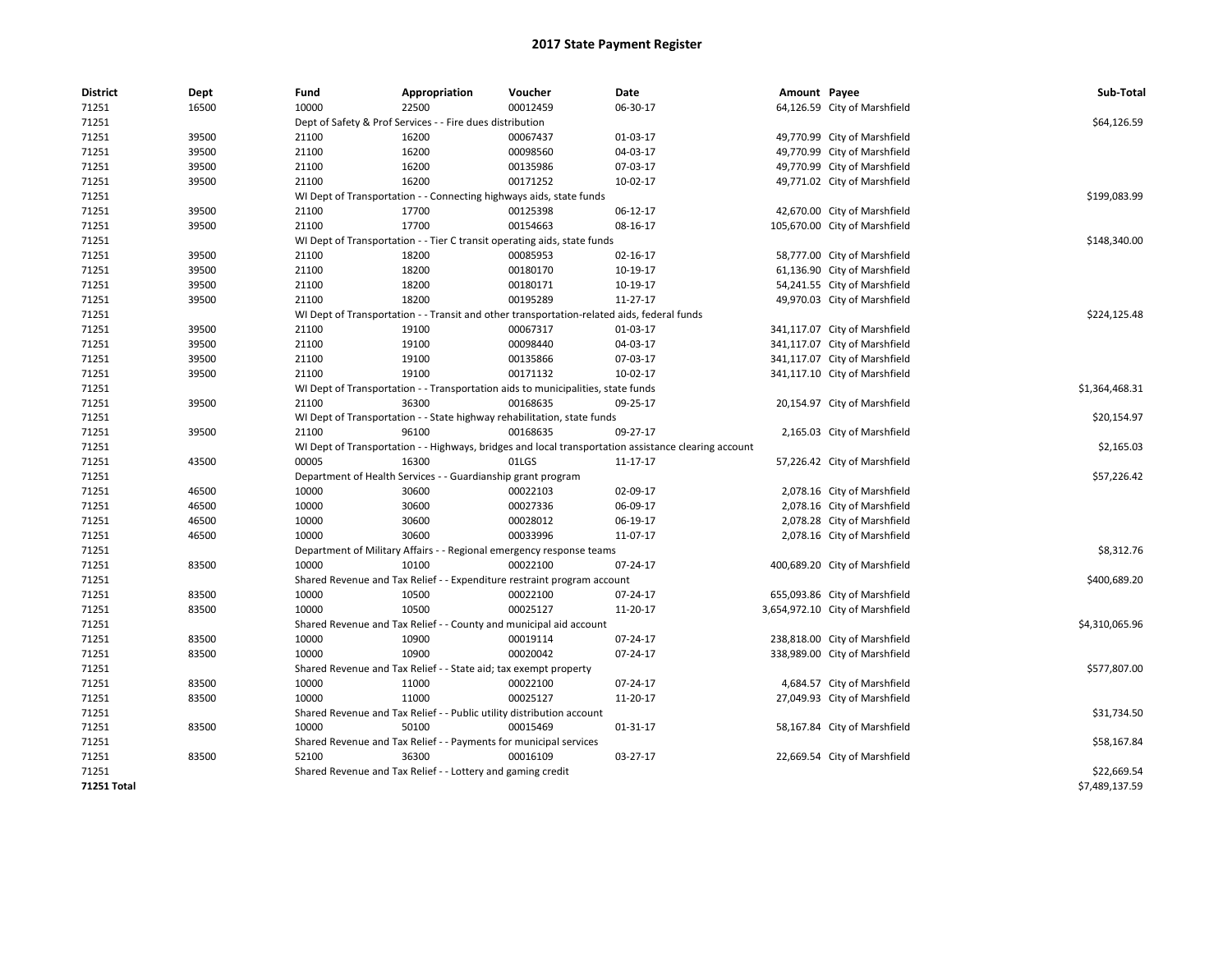| <b>District</b>    | Dept  | Fund                                                                  | Appropriation                                                                    | Voucher  | Date           | Amount Payee |                            | Sub-Total      |  |  |
|--------------------|-------|-----------------------------------------------------------------------|----------------------------------------------------------------------------------|----------|----------------|--------------|----------------------------|----------------|--|--|
| 71261              | 16500 | 10000                                                                 | 22500                                                                            | 00012250 | 06-26-17       |              | 4,668.29 City Of Nekoosa   |                |  |  |
| 71261              |       | Dept of Safety & Prof Services - - Fire dues distribution             | \$4,668.29                                                                       |          |                |              |                            |                |  |  |
| 71261              | 37000 | 27400                                                                 | 67000                                                                            | 00154687 | 06-01-17       |              | 9,228.83 City Of Nekoosa   |                |  |  |
| 71261              |       |                                                                       | Dept of Natural Resources - - Financial assistance for responsible units         |          |                |              |                            | \$9,228.83     |  |  |
| 71261              | 39500 | 21100                                                                 | 18500                                                                            | 00114575 | 05-11-17       |              | 3,911.00 City Of Nekoosa   |                |  |  |
| 71261              |       |                                                                       | WI Dept of Transportation - - Highway safety, local assistance, federal funds    |          |                |              |                            | \$3,911.00     |  |  |
| 71261              | 39500 | 21100                                                                 | 19100                                                                            | 00067318 | 01-03-17       |              | 46,110.78 City Of Nekoosa  |                |  |  |
| 71261              | 39500 | 21100                                                                 | 19100                                                                            | 00098441 | 04-03-17       |              | 46,110.78 City Of Nekoosa  |                |  |  |
| 71261              | 39500 | 21100                                                                 | 19100                                                                            | 00135867 | 07-03-17       |              | 46,110.78 City Of Nekoosa  |                |  |  |
| 71261              | 39500 | 21100                                                                 | 19100                                                                            | 00171133 | 10-02-17       |              | 46,110.81 City Of Nekoosa  |                |  |  |
| 71261              |       |                                                                       | WI Dept of Transportation - - Transportation aids to municipalities, state funds |          |                |              |                            | \$184,443.15   |  |  |
| 71261              | 43500 | 10000                                                                 | 11900                                                                            | 00152333 | 09-01-17       |              | 3,896.04 City Of Nekoosa   |                |  |  |
| 71261              |       |                                                                       | Department of Health Services - - Emergency medical services; aids               |          |                |              |                            | \$3,896.04     |  |  |
| 71261              | 43500 | 00005                                                                 | 16300                                                                            | 01LGS    | 11-17-17       |              | 18,509.43 City Of Nekoosa  |                |  |  |
| 71261              |       |                                                                       | Department of Health Services - - Guardianship grant program                     |          |                |              |                            |                |  |  |
| 71261              | 45500 | 10000                                                                 | 23100                                                                            | 00033611 | 08-24-17       |              | 1,120.00 City Of Nekoosa   |                |  |  |
| 71261              |       |                                                                       | Department of Justice - - Law enforcement training fund, local assistance        |          |                |              |                            |                |  |  |
| 71261              | 83500 | 10000                                                                 | 10500                                                                            | 00022101 | 07-24-17       |              | 144,159.02 City Of Nekoosa |                |  |  |
| 71261              | 83500 | 10000                                                                 | 10500                                                                            | 00025128 | 11-20-17       |              | 798,391.66 City Of Nekoosa |                |  |  |
| 71261              |       |                                                                       | Shared Revenue and Tax Relief - - County and municipal aid account               |          |                |              |                            |                |  |  |
| 71261              | 83500 | 10000                                                                 | 10900                                                                            | 00019115 | 07-24-17       |              | 4,836.00 City Of Nekoosa   |                |  |  |
| 71261              | 83500 | 10000                                                                 | 10900                                                                            | 00020043 | 07-24-17       |              | 12,425.00 City Of Nekoosa  |                |  |  |
| 71261              |       |                                                                       | Shared Revenue and Tax Relief - - State aid; tax exempt property                 |          |                |              |                            | \$17,261.00    |  |  |
| 71261              | 83500 | 10000                                                                 | 11000                                                                            | 00022101 | $07 - 24 - 17$ |              | 89.99 City Of Nekoosa      |                |  |  |
| 71261              | 83500 | 10000                                                                 | 11000                                                                            | 00025128 | 11-20-17       |              | 710.00 City Of Nekoosa     |                |  |  |
| 71261              |       | Shared Revenue and Tax Relief - - Public utility distribution account | \$799.99                                                                         |          |                |              |                            |                |  |  |
| <b>71261 Total</b> |       |                                                                       |                                                                                  |          |                |              |                            | \$1,186,388.41 |  |  |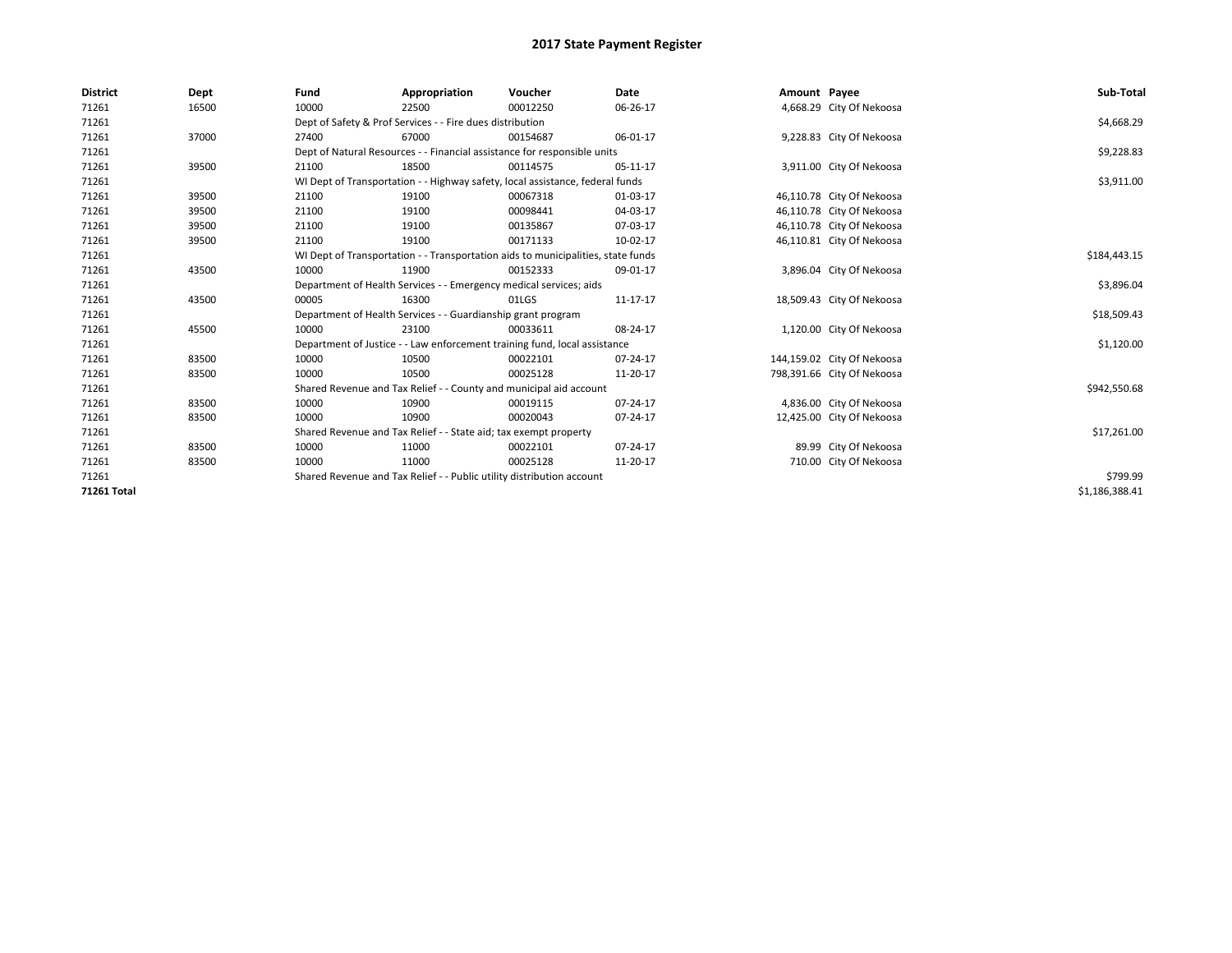| <b>District</b>    | Dept  | Fund                                                                             | Appropriation                                                                      | Voucher      | Date                                                                                                         | Amount Payee |                               | Sub-Total    |
|--------------------|-------|----------------------------------------------------------------------------------|------------------------------------------------------------------------------------|--------------|--------------------------------------------------------------------------------------------------------------|--------------|-------------------------------|--------------|
| 71271              | 16500 | 10000                                                                            | 22500                                                                              | 00012251     | 06-26-17                                                                                                     |              | 2,618.82 City Of Pittsville   |              |
| 71271              |       | Dept of Safety & Prof Services - - Fire dues distribution                        | \$2,618.82                                                                         |              |                                                                                                              |              |                               |              |
| 71271              | 37000 | 21200                                                                            | 16600                                                                              | 00158301     | 06-19-17                                                                                                     |              | 8.08 City Of Pittsville       |              |
| 71271              |       | Dept of Natural Resources - - General program operations - state funds; forestry |                                                                                    | \$8.08       |                                                                                                              |              |                               |              |
| 71271              | 37000 | 21200                                                                            | 57100                                                                              | 00158301     | 06-19-17                                                                                                     |              | 11.30 City Of Pittsville      |              |
| 71271              |       |                                                                                  |                                                                                    |              | Dept of Natural Resources - - Resource aids -- county forests, forest croplands and managed forest land aids |              |                               | \$11.30      |
| 71271              | 37000 | 21200                                                                            | 58900                                                                              | 00158301     | 06-19-17                                                                                                     |              | 37.19 City Of Pittsville      |              |
| 71271              |       |                                                                                  | Dept of Natural Resources - - Resource aids - distribution of closed acreage fees. |              |                                                                                                              |              |                               | \$37.19      |
| 71271              | 37000 | 27400                                                                            | 67000                                                                              | 00154611     | 06-01-17                                                                                                     |              | 4,012.75 City Of Pittsville   |              |
| 71271              |       |                                                                                  | Dept of Natural Resources - - Financial assistance for responsible units           |              |                                                                                                              |              |                               | \$4,012.75   |
| 71271              | 37000 | 27400                                                                            | 67300                                                                              | 00154611     | 06-01-17                                                                                                     |              | 224.31 City Of Pittsville     |              |
| 71271              |       |                                                                                  | Dept of Natural Resources - - Recycling consolidation grants                       |              |                                                                                                              |              |                               | \$224.31     |
| 71271              | 39500 | 21100                                                                            | 19100                                                                              | 00067319     | 01-03-17                                                                                                     |              | 20,188.90 City Of Pittsville  |              |
| 71271              | 39500 | 21100                                                                            | 19100                                                                              | 00098442     | 04-03-17                                                                                                     |              | 20,188.90 City Of Pittsville  |              |
| 71271              | 39500 | 21100                                                                            | 19100                                                                              | 00135868     | 07-03-17                                                                                                     |              | 20,188.90 City Of Pittsville  |              |
| 71271              | 39500 | 21100                                                                            | 19100                                                                              | 00171134     | 10-02-17                                                                                                     |              | 20,188.93 City Of Pittsville  |              |
| 71271              |       | WI Dept of Transportation - - Transportation aids to municipalities, state funds |                                                                                    | \$80,755.63  |                                                                                                              |              |                               |              |
| 71271              | 45500 | 10000                                                                            | 23100                                                                              | 00034661     | 09-15-17                                                                                                     |              | 480.00 City Of Pittsville     |              |
| 71271              |       | Department of Justice - - Law enforcement training fund, local assistance        |                                                                                    | \$480.00     |                                                                                                              |              |                               |              |
| 71271              | 83500 | 10000                                                                            | 10500                                                                              | 00022102     | 07-24-17                                                                                                     |              | 50,120.32 City Of Pittsville  |              |
| 71271              | 83500 | 10000                                                                            | 10500                                                                              | 00025129     | 11-20-17                                                                                                     |              | 284,015.13 City Of Pittsville |              |
| 71271              |       | Shared Revenue and Tax Relief - - County and municipal aid account               |                                                                                    | \$334,135.45 |                                                                                                              |              |                               |              |
| 71271              | 83500 | 10000                                                                            | 10900                                                                              | 00019116     | 07-24-17                                                                                                     |              | 403.00 City Of Pittsville     |              |
| 71271              | 83500 | 10000                                                                            | 10900                                                                              | 00020044     | 07-24-17                                                                                                     |              | 259.00 City Of Pittsville     |              |
| 71271              |       | Shared Revenue and Tax Relief - - State aid; tax exempt property                 |                                                                                    | \$662.00     |                                                                                                              |              |                               |              |
| 71271              | 83500 | 52100                                                                            | 36300                                                                              | 00016110     | 03-27-17                                                                                                     |              | 163.32 City Of Pittsville     |              |
| 71271              |       |                                                                                  | Shared Revenue and Tax Relief - - Lottery and gaming credit                        |              |                                                                                                              |              |                               | \$163.32     |
| <b>71271 Total</b> |       |                                                                                  |                                                                                    |              |                                                                                                              |              |                               | \$423,108.85 |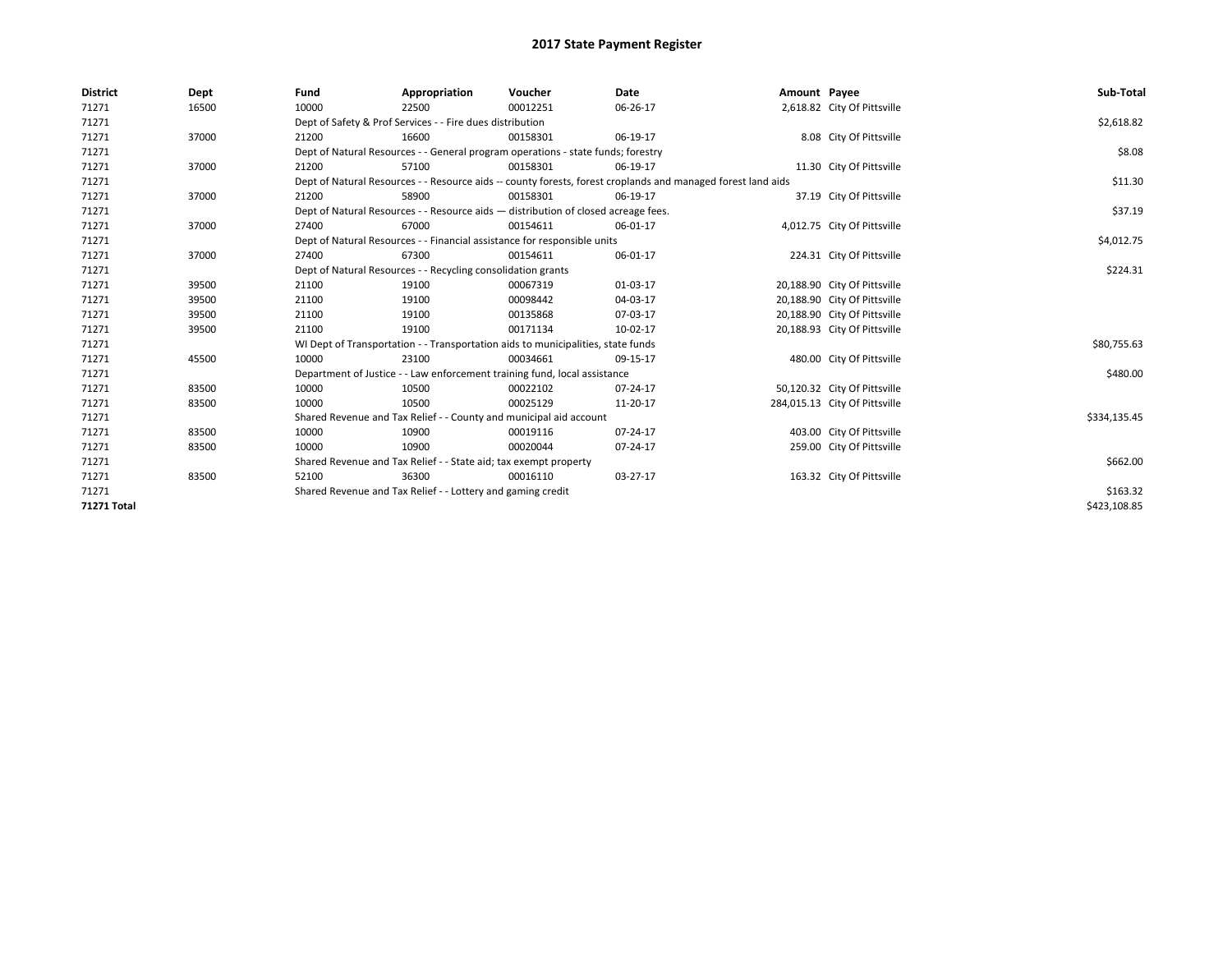| <b>District</b> | Dept  | Fund                                                                    | Appropriation                                                       | Voucher                                                                                    | Date           | Amount Payee |                                       | Sub-Total    |  |
|-----------------|-------|-------------------------------------------------------------------------|---------------------------------------------------------------------|--------------------------------------------------------------------------------------------|----------------|--------------|---------------------------------------|--------------|--|
| 71291           | 16500 | 10000                                                                   | 22500                                                               | 00012252                                                                                   | 06-26-17       |              | 44,384.51 City Of Wisconsin Rapids    |              |  |
| 71291           |       | Dept of Safety & Prof Services - - Fire dues distribution               |                                                                     |                                                                                            |                |              |                                       |              |  |
| 71291           | 25500 | 10000                                                                   | 34300                                                               | 00062640                                                                                   | 01-30-17       |              | 3,601.74 City Of Wisconsin Rapids     |              |  |
| 71291           |       |                                                                         | Dept of Public Instruction - - Federal funds, local assistance      |                                                                                            |                |              |                                       | \$3,601.74   |  |
| 71291           | 37000 | 27400                                                                   | 67000                                                               | 00154009                                                                                   | 06-01-17       |              | 67,223.79 City Of Wisconsin Rapids    |              |  |
| 71291           |       |                                                                         |                                                                     | Dept of Natural Resources - - Financial assistance for responsible units                   |                |              |                                       | \$67,223.79  |  |
| 71291           | 37000 | 27400                                                                   | 67300                                                               | 00154009                                                                                   | 06-01-17       |              | 4,775.81 City Of Wisconsin Rapids     |              |  |
| 71291           |       |                                                                         | Dept of Natural Resources - - Recycling consolidation grants        |                                                                                            |                |              |                                       | \$4,775.81   |  |
| 71291           | 39500 | 21100                                                                   | 16200                                                               | 00067438                                                                                   | 01-03-17       |              | 79,169.24 City Of Wisconsin Rapids    |              |  |
| 71291           | 39500 | 21100                                                                   | 16200                                                               | 00098561                                                                                   | 04-03-17       |              | 79,169.24 City Of Wisconsin Rapids    |              |  |
| 71291           | 39500 | 21100                                                                   | 16200                                                               | 00135987                                                                                   | 07-03-17       |              | 79,169.24 City Of Wisconsin Rapids    |              |  |
| 71291           | 39500 | 21100                                                                   | 16200                                                               | 00171253                                                                                   | 10-02-17       |              | 79,169.24 City Of Wisconsin Rapids    |              |  |
| 71291           |       |                                                                         | WI Dept of Transportation - - Connecting highways aids, state funds |                                                                                            |                |              |                                       | \$316,676.96 |  |
| 71291           | 39500 | 21100                                                                   | 17700                                                               | 00125668                                                                                   | 06-12-17       |              | 54,065.00 City Of Wisconsin Rapids    |              |  |
| 71291           | 39500 | 21100                                                                   | 17700                                                               | 00154684                                                                                   | 08-16-17       |              | 146,234.00 City Of Wisconsin Rapids   |              |  |
| 71291           |       |                                                                         |                                                                     | WI Dept of Transportation - - Tier C transit operating aids, state funds                   |                |              |                                       | \$200,299.00 |  |
| 71291           | 39500 | 21100                                                                   | 18200                                                               | 00069561                                                                                   | 01-04-17       |              | 14,953.37 City Of Wisconsin Rapids    |              |  |
| 71291           | 39500 | 21100                                                                   | 18200                                                               | 00085948                                                                                   | 02-16-17       |              | 13,685.00 City Of Wisconsin Rapids    |              |  |
| 71291           | 39500 | 21100                                                                   | 18200                                                               | 00095879                                                                                   | 03-22-17       |              | 2,613.00 City Of Wisconsin Rapids     |              |  |
| 71291           | 39500 | 21100                                                                   | 18200                                                               | 00152036                                                                                   | 08-16-17       |              | 14,328.00 City Of Wisconsin Rapids    |              |  |
| 71291           | 39500 | 21100                                                                   | 18200                                                               | 00180134                                                                                   | 10-19-17       |              | 70,203.40 City Of Wisconsin Rapids    |              |  |
| 71291           | 39500 | 21100                                                                   | 18200                                                               | 00180135                                                                                   | 10-19-17       |              | 69,688.65 City Of Wisconsin Rapids    |              |  |
| 71291           | 39500 | 21100                                                                   | 18200                                                               | 00195326                                                                                   | 11-27-17       |              | 64,782.09 City Of Wisconsin Rapids    |              |  |
| 71291           |       |                                                                         |                                                                     | WI Dept of Transportation - - Transit and other transportation-related aids, federal funds |                |              |                                       | \$250,253.51 |  |
| 71291           | 39500 | 21100                                                                   | 19100                                                               | 00067320                                                                                   | 01-03-17       |              | 217,270.99 City Of Wisconsin Rapids   |              |  |
| 71291           | 39500 | 21100                                                                   | 19100                                                               | 00098443                                                                                   | 04-03-17       |              | 217,270.99 City Of Wisconsin Rapids   |              |  |
| 71291           | 39500 | 21100                                                                   | 19100                                                               | 00135869                                                                                   | 07-03-17       |              | 217,270.99 City Of Wisconsin Rapids   |              |  |
| 71291           | 39500 | 21100                                                                   | 19100                                                               | 00171135                                                                                   | 10-02-17       |              | 217,270.99 City Of Wisconsin Rapids   |              |  |
| 71291           |       |                                                                         |                                                                     | WI Dept of Transportation - - Transportation aids to municipalities, state funds           |                |              |                                       | \$869,083.96 |  |
| 71291           | 39500 | 21100                                                                   | 27800                                                               | 00120000                                                                                   | 05-23-17       |              | 53,577.55 City Of Wisconsin Rapids    |              |  |
| 71291           |       |                                                                         |                                                                     | WI Dept of Transportation - - Local roads improvement program, state funds                 |                |              |                                       | \$53,577.55  |  |
| 71291           | 43500 | 10000                                                                   | 11900                                                               | 00152602                                                                                   | 09-01-17       |              | 7,076.48 City Of Wisconsin Rapids     |              |  |
| 71291           |       |                                                                         | Department of Health Services - - Emergency medical services; aids  |                                                                                            |                |              |                                       | \$7,076.48   |  |
| 71291           | 43500 | 00005                                                                   | 16300                                                               | 01LGS                                                                                      | 11-17-17       |              | 72,396.23 City Of Wisconsin Rapids    |              |  |
| 71291           |       |                                                                         | Department of Health Services - - Guardianship grant program        |                                                                                            |                |              |                                       | \$72,396.23  |  |
| 71291           | 45500 | 10000                                                                   | 23100                                                               | 00021519                                                                                   | 01-03-17       |              | 4,320.00 City Of Wisconsin Rapids     |              |  |
| 71291           | 45500 | 10000                                                                   | 23100                                                               | 00039564                                                                                   | $12 - 21 - 17$ |              | 5,440.00 City Of Wisconsin Rapids     |              |  |
| 71291           |       |                                                                         |                                                                     | Department of Justice - - Law enforcement training fund, local assistance                  |                |              |                                       | \$9,760.00   |  |
| 71291           | 45500 | 10000                                                                   | 24100                                                               | 00035610                                                                                   | 10-04-17       |              | 169.38 City Of Wisconsin Rapids       |              |  |
| 71291           |       |                                                                         | Department of Justice - - Federal aid, state operations             |                                                                                            |                |              |                                       | \$169.38     |  |
| 71291           | 45500 | 10000                                                                   | 28400                                                               | 00023755                                                                                   | $02 - 10 - 17$ |              | 369.00 City Of Wisconsin Rapids       |              |  |
| 71291           |       |                                                                         | Department of Justice - - Internet Crimes Against Childr            |                                                                                            |                |              |                                       | \$369.00     |  |
| 71291           | 46500 | 10000                                                                   | 30600                                                               | 00022117                                                                                   | 02-09-17       |              | 2,078.16 City Of Wisconsin Rapids     |              |  |
| 71291           | 46500 | 10000                                                                   | 30600                                                               | 00027350                                                                                   | 06-09-17       |              | 2,078.16 City Of Wisconsin Rapids     |              |  |
| 71291           | 46500 | 10000                                                                   | 30600                                                               | 00028026                                                                                   | 06-19-17       |              | 2,078.28 City Of Wisconsin Rapids     |              |  |
| 71291           | 46500 | 10000                                                                   | 30600                                                               | 00034010                                                                                   | 11-07-17       |              | 2,078.16 City Of Wisconsin Rapids     |              |  |
| 71291           |       |                                                                         |                                                                     | Department of Military Affairs - - Regional emergency response teams                       |                |              |                                       | \$8,312.76   |  |
| 71291           | 83500 | 10000                                                                   | 10100                                                               | 00022103                                                                                   | 07-24-17       |              | 470,077.43 City Of Wisconsin Rapids   |              |  |
| 71291           | 83500 | 10000                                                                   | 10100                                                               | 00025130                                                                                   | 11-20-17       |              | 0.01 City Of Wisconsin Rapids         |              |  |
| 71291           |       | Shared Revenue and Tax Relief - - Expenditure restraint program account |                                                                     |                                                                                            |                |              |                                       |              |  |
| 71291           | 83500 | 10000                                                                   | 10500                                                               | 00022103                                                                                   | 07-24-17       |              | 560,656.52 City Of Wisconsin Rapids   |              |  |
| 71291           | 83500 | 10000                                                                   | 10500                                                               | 00025130                                                                                   | 11-20-17       |              | 3,104,657.36 City Of Wisconsin Rapids |              |  |